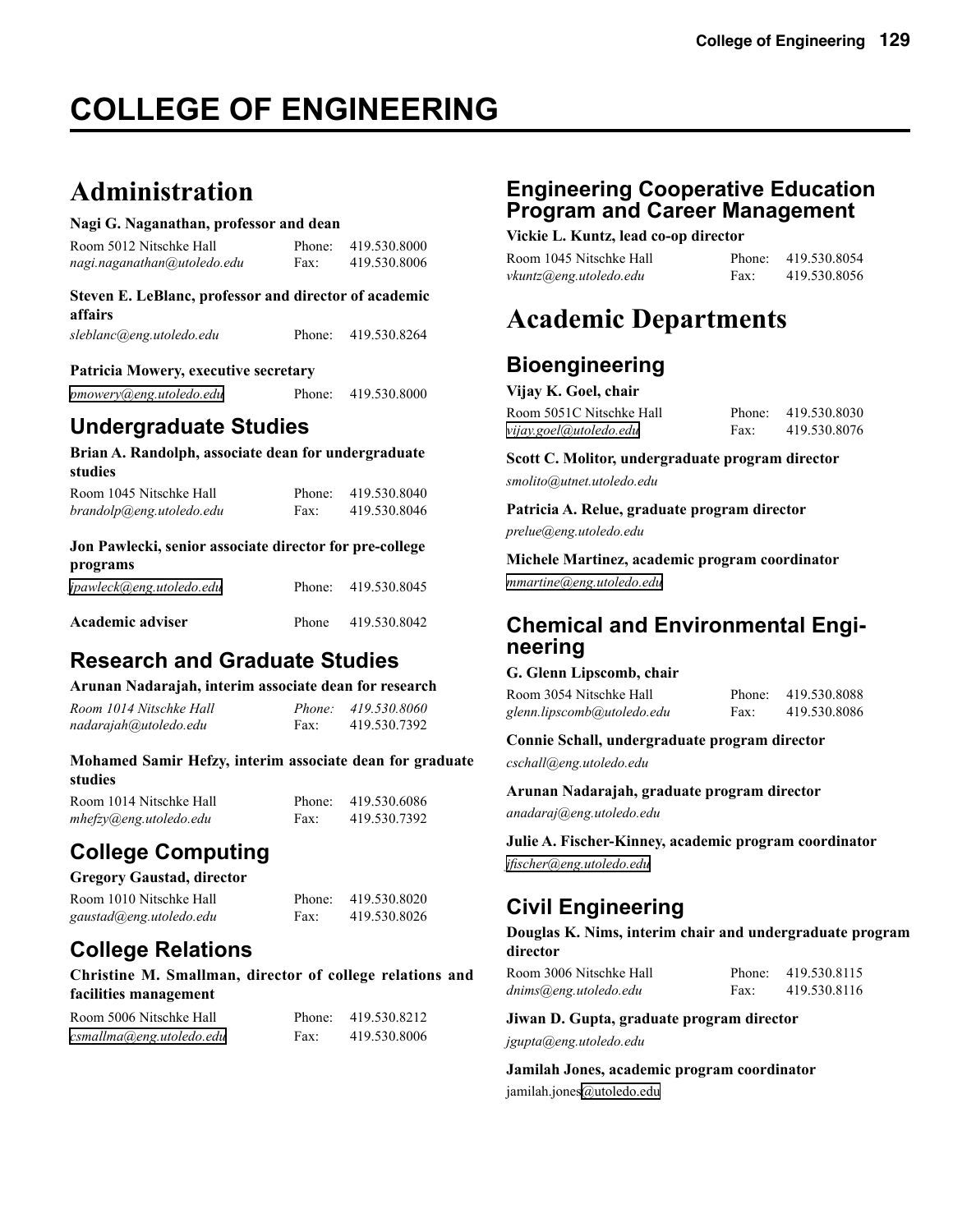# \ **Electrical Engineering and Computer Science**

#### **Roger J. King, interim chair**

| Room 2008 Nitschke Hall | Phone: | 419.530.8140 |
|-------------------------|--------|--------------|
| rking@eecs.utoledo.edu  | Fax:   | 419.530.8146 |

#### **Gerald R. Heuring, C.S.E. undergraduate program director**

*jheuring@eecs.utoledo.edu*

#### **Ezzatollah Salari, graduate program director**

*ezzatollah.salari@utoledo.edu*

#### **Amy Gaertner, academic program coordinator**

*[agaertne@eng.utoledo.edu](mailto:agaertne@eng.utoledo.edu)*

# **Mechanical, Industrial & Manufactur- ing Engineering**

#### **Abdollah A. Afjeh, chair**

Room 4006 Nitschke Hall Phone: 419.530.8200 *aafjeh@eng.utoledo.edu* Fax: 419.530.8206

#### **Steven N. Kramer, I.E. and M.E. undergraduate program director**

*steven.kramer@utoledo.edu*

#### **M. Samir Hefzy, graduate program director**

 *[mhefzy@eng.utoledo.edu](mailto:mhefzy@uoft02.utoledo.edu)*

#### **Debra Kraftchick, academic program coordinator**

*[dkraftch@eng.utoledo.edu](mailto:dkraftch@eng.utoledo.edu)*

# **Engineering Technology**

#### **Daniel J. Solarek, chair**

Room 1127 Engineering Technology Center Phone: 419.530.3377 *dsolarek@eng.utoledo.edu* Fax: 419.530.3068

#### **Richard A. Springman, student support director**

*rspringm@eng.utoledo.edu*

#### **Allen Rioux, CSET undergraduate program director, online services director**

*allen.rioux@utoledo.edu*

#### **Ella Fridman, graduate program director**

*ella.fridman@utoledo.edu*

#### **Frederick Nelson, E.E.T. undergraduate program director**

*fnelson@eng.utoledo.edu*

#### **Richard (Tabb) Schreder, M.E.T. undergraduate program director**

*richard.schreder@utoledo.edu*

#### **Nicholas Kissoff, C.E.T. undergraduate program director**

*nkissof@utnet.utoledo.edu*

#### **Myrna Swanberg, academic program coordinator**

*[myrna.swanberg@utoledo.edu](mailto:myrna.swanberg@utoledo.ed)*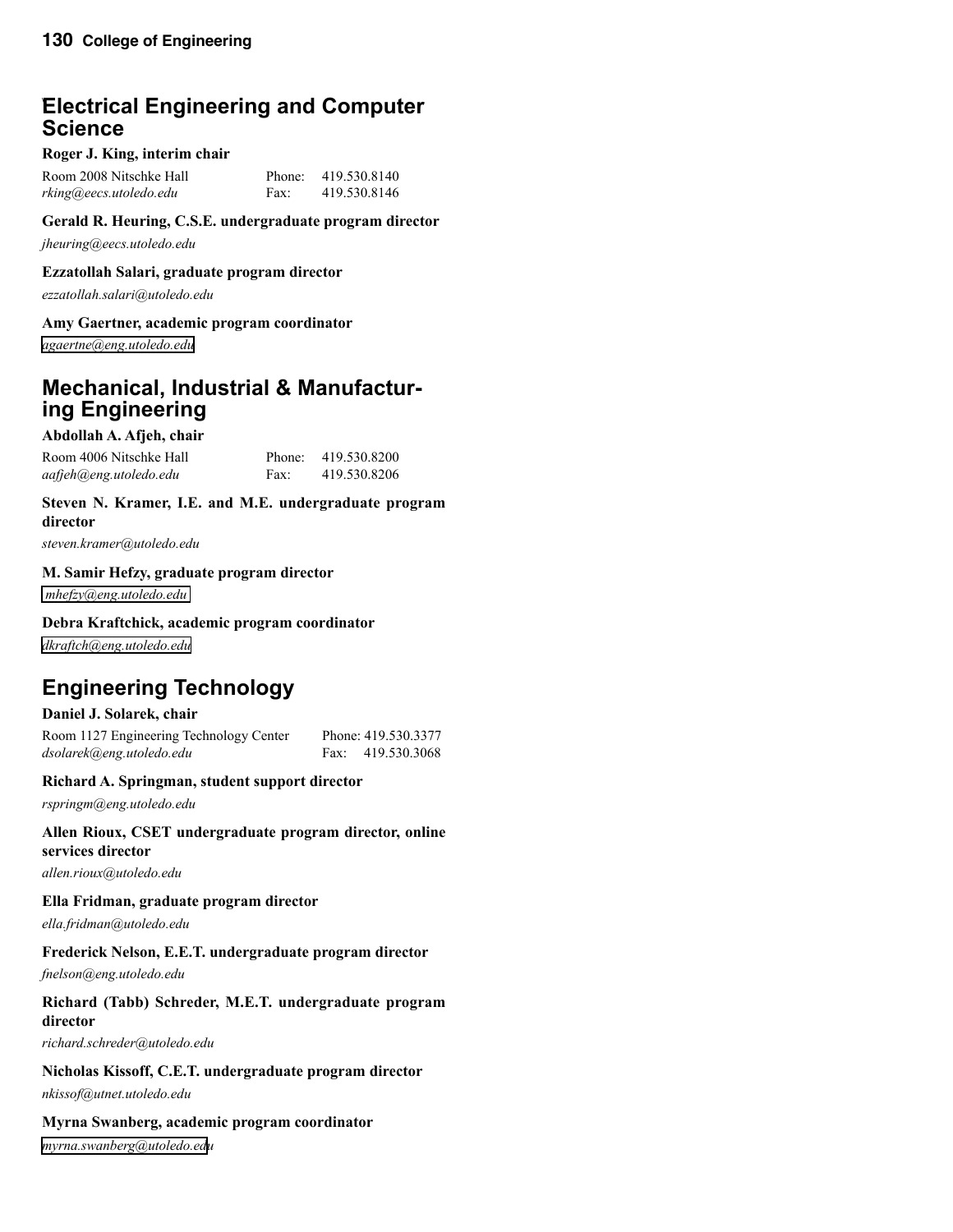# **COLLEGE OF ENGINEERING**

# **Engineering Programs**

# **Accreditation**

The College of Engineering's bachelor of science programs in bioengineering, chemical engineering, civil engineering, computer science and engineering, electrical engineering, industrial engineering and mechanical engineering are accredited by the Engineering Accreditation Commission (EAC) of the Accreditation Board for Engineering and Technology (ABET), 111 Market Place, Suite 1050, Baltimore, MD 21202-4012, telephone 410.347.7700. The program in computer science and engineering is also accredited by the Computing Accreditation Commission (CAC) of ABET.

# **Engineering Degree Programs**

The College of Engineering offers seven bachelor of science in engineering programs: bioengineering, chemical engineering, civil engineering, computer science and engineering, electrical engineering, industrial engineering and mechanical engineering. The college also offers four bachelor of science in engineering technology programs that are described in the engineering technology section.

The mission of the College of Engineering is to achieve prominence as a student-focused college that educates engineers of recognized quality to be leaders in engineering disciplines, technology and society, and that enhances the well-being of our region, state and nation through the creation and transfer of new knowledge.

Engineering students may wish to consider a dual degree plan within the College of Engineering. Depending on which two engineering curricula are involved, careful planning from the beginning may permit the completion of both degrees with less than a full year of additional study. In any dual degree plan, the student must be accepted by both major departments and have an adviser from each of the two degree programs. With any combination, the curricular requirements of each individual degree must be met.

# **Graduate Programs in Engineering**

Graduate work in engineering is described in the College of Engineering section of the Graduate School section of this catalog.

# **Early Admission to M.S. in Engineering**

The College of Engineering offers students currently enrolled in a bachelor of science in engineering program at The University of Toledo an opportunity to begin work towards a master of science degree in engineering. This option offers talented students who intend to continue their education beyond the B.S., a unique opportunity to begin their graduate research activities at an earlier stage in their career and proceed into the graduate programs in a timely manner.

Up to nine semester credit hours of graduate-level technical elective or required courses may be applied toward the B.S. degree in lieu of selected undergraduate elective courses, subject to specific departmental restrictions. Only 5000-level or higher engineering courses taken at The University of Toledo may be applied towards this option. In addition, an

approved M.S. plan of study must be filed indicating those courses that will be accepted in lieu of specific B.S. course requirements. Application and admission requirements are described in the graduate section of the catalog.

Normally, the B.S. engineering degree programs (with co-op) require five years and the M.S. engineering degree programs require an additional two years. It is anticipated that by participating in this option, a total of six years will be required for the completion of both degrees.

# **Minors**

### **Minor in Computer Science and Engineering**

**Students may earn a minor in computer science and engineering (C.S.E.) by completing the five required courses listed below plus two courses selected from the list of advanced courses. To be eligible to register for these courses, students must be coded as C.S.E. minor candidates and have successfully completed MATH 1850 and MATH 1860. A GPA of 2.0 is required in the EECS courses.** 

#### **Required courses:**

| <b>EECS 1100</b> |                                               |  |
|------------------|-----------------------------------------------|--|
| <b>EECS 1530</b> |                                               |  |
| <b>EECS 1540</b> |                                               |  |
| <b>EECS 1550</b> |                                               |  |
| <b>EECS 2100</b> | Computer Organization and Assembly Language 4 |  |

#### **Advanced courses (select two):**

| <b>EECS 2550</b> | Operating Systems and Systems Programming3 |  |
|------------------|--------------------------------------------|--|
| <b>EECS 3100</b> |                                            |  |
| <b>EECS 3500</b> |                                            |  |
| <b>EECS 3550</b> |                                            |  |
| <b>EECS 4130</b> |                                            |  |
| <b>EECS 4500</b> |                                            |  |
| <b>EECS 4510</b> |                                            |  |
| <b>EECS 4530</b> |                                            |  |
| <b>EECS 4560</b> |                                            |  |
| <b>EECS 4580</b> |                                            |  |
| <b>EECS 4980</b> |                                            |  |
|                  |                                            |  |

# **Minor in Business Administration**

Engineering students may earn a minor in business administration by earning a C or better in six business courses plus at least one economics course. The economics requirement may be satisfied with MIME 2600 or with both ECON 1150 and 1200. The six business courses must include BUAD 2040, while the other five may be selected from the list in the College of Business Administration section. For students whose goal is to earn an M.B.A., the following six courses are recommended:

| <b>BUAD 2040</b> | Financial Accounting Information                     |
|------------------|------------------------------------------------------|
| <b>BUAD 2050</b> | Accounting for Business Decision Making              |
| <b>BUAD 3010</b> | Principles of Marketing                              |
| <b>BUAD 3020</b> | Principles of Manufacturing and Service Systems      |
| <b>BUAD 3030</b> | Managerial and Behavioral Processes in Organizations |
| <b>BUAD 3040</b> | Principles of Financial Management                   |
|                  |                                                      |

Students not interested in an M.B.A. may wish to make substitutions in this list. For example, IBUS 3150, Understanding Cultural Differences for Business, could be used in place of any of the above courses except BUAD 2040 to simultaneously satisfy part of the multicultural requirement in the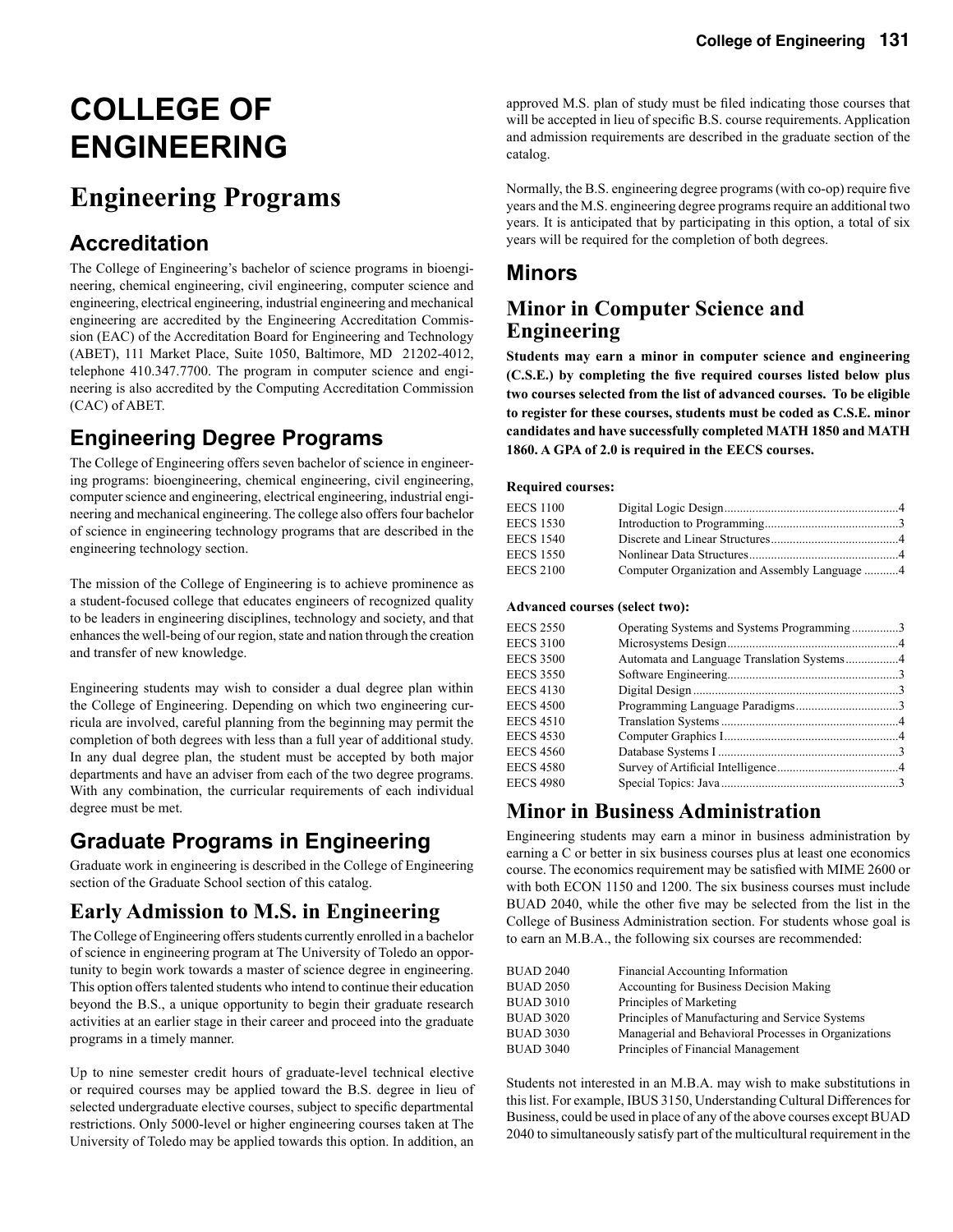University Core Curriculum. The flexibility of the requirements allows students to focus in areas such as marketing, sales, finance, management or entrepreneurship.

Students must be sophomores to take the 2000-level business courses and juniors to take the 3000-level courses. Also, BUAD 2040 must be taken before BUAD 3040, and the economics requirement must be satisfied before taking BUAD 3010. Otherwise, business prerequisites are waived for engineering students. Students should register with the College of Business Administration to become candidates for the business minor.

Students in the civil, industrial, or mechanical engineering programs may use one of the business courses as a technical elective. Students in the electrical engineering program may use one of the business courses as a technical elective if they complete the business minor requirements. Students in the chemical or computer science and engineering program may use business courses as free electives. Students interested in a business minor should consult advisers in both the College of Business Administration and the College of Engineering.

# **Programs with Other University of Toledo Colleges**

# **Joint B.S. in Engineering/M.B.A. Program**

The College of Business Administration, in conjunction with the College of Engineering, offers a program whereby a student may simultaneously earn both a bachelor of science in engineering and a master of business administration (M.B.A.). This program provides a unique opportunity to

combine business and engineering skills to prepare graduates for global competitiveness and supports the mission to prepare corporate leaders for the future. The program should be particularly attractive to students who might want to start their own company or who simply want to develop an appreciation for how engineering and business complement each other.

This program will allow engineering students in their final two semesters of study to begin taking M.B.A. courses while completing their B.S. Students with senior standing may be formally admitted into the M.B.A. program and can complete the M.B.A. at the end of six years of study. The business undergraduate prerequisites can be satisfied as part of the undergraduate curriculum.

To be admitted to the program, students must have senior standing, score a minimum of 450 on the Graduate Management Admissions Test (GMAT) and have at least a 3.0 cumulative grade point average (GPA). Students also must have completed the requirements for the business minor. The business minor courses should be chosen carefully, however, as not all business minor courses can be used towards the M.B.A. The six business courses listed in the business minor section plus MIME 2600 or ECON 1150 and 1200 satisfy the basic core prerequisite requirement for the M.B.A. program.

Students who wish to pursue the program should inform the associate dean of undergraduate studies in the College of Engineering during their junior year and complete the GMAT by the end of their junior year. Students should submit completed application materials to the Graduate School for admission to the M.B.A. program **before** fall semester of their senior year. Upon admission to the program by the Graduate School and the College of Business Administration, students will be classified as special provisional graduate students so that they may take graduate courses while completing the bachelor of science degree requirements. Students'

special status must be tracked by the M.B.A. office to assure AACSB compliance. Also, the B.S. in engineering must be granted in a semester prior to graduating with the M.B.A..

To satisfy the requirements for the M.B.A., students must complete all of the core and elective required courses in the M.B.A. program. By choosing the right courses, this may be accomplished with six undergraduate- and 11 graduate-level business courses.

Normally, the B.S. engineering degree programs (with co-op) require five years, and the M.B.A. would require an additional two years. It is anticipated that by enrolling in the two programs simultaneously, a total of six years will be required for completion of both degrees.

### **Guaranteed Admission Program to The University of Toledo College of Law**

Students who graduate with a bachelor of science degree from the College of Engineering with at least a 3.4 GPA and an LSAT score at or above the 50<sup>th</sup> percentile and who have not committed an act or acts involving moral turpitude (e.g., a felony, an academic suspension) will be guaranteed admission to The University of Toledo College of Law upon submission of a completed application.

# **Admission Requirements**

# **Entering Freshmen**

To be considered for admission to any bachelor of science program in engineering, students need at least a 3.0 cumulative high school GPA **and** a minimum ACT composite score of 22 (or SAT combined score of 1020). Students also must successfully complete a minimum of four years of high school mathematics (with coverage of trigonometry or precalculus) and high school chemistry (physics is also strongly recommended). Students who do not meet the minimum requirements will be considered for admission to engineering technology or may choose another University program.

# **Transfer Students**

Transfer students seeking admission to the bachelor of science programs in bioengineering, chemical engineering, civil engineering, computer science and engineering, electrical engineering, industrial engineering and mechanical engineering must have obtained a minimum cumulative GPA of 2.75 from their previous college or university, and have college credit for Calculus I and General Chemistry with grades of at least a C. Students who have attended more than one university will be evaluated on a case-by-case basis.

Students transferring into the College of Engineering bachelor of science in engineering technology programs in construction engineering technology, electrical engineering technology, mechanical engineering technology, and computer science and engineering technology from other colleges within the University or from other universities must have obtained a minimum cumulative GPA of at least 2.0. Students not admitted to an engineering program may not take engineering courses unless those courses are required for a degree program outside of engineering.

Students transferring from other institutions must earn at least 32 hours of undergraduate credit in residence at The University of Toledo. At least 14 of these must be in the major area. The remainder are to be in engineering topics or other hours that satisfy degree requirements.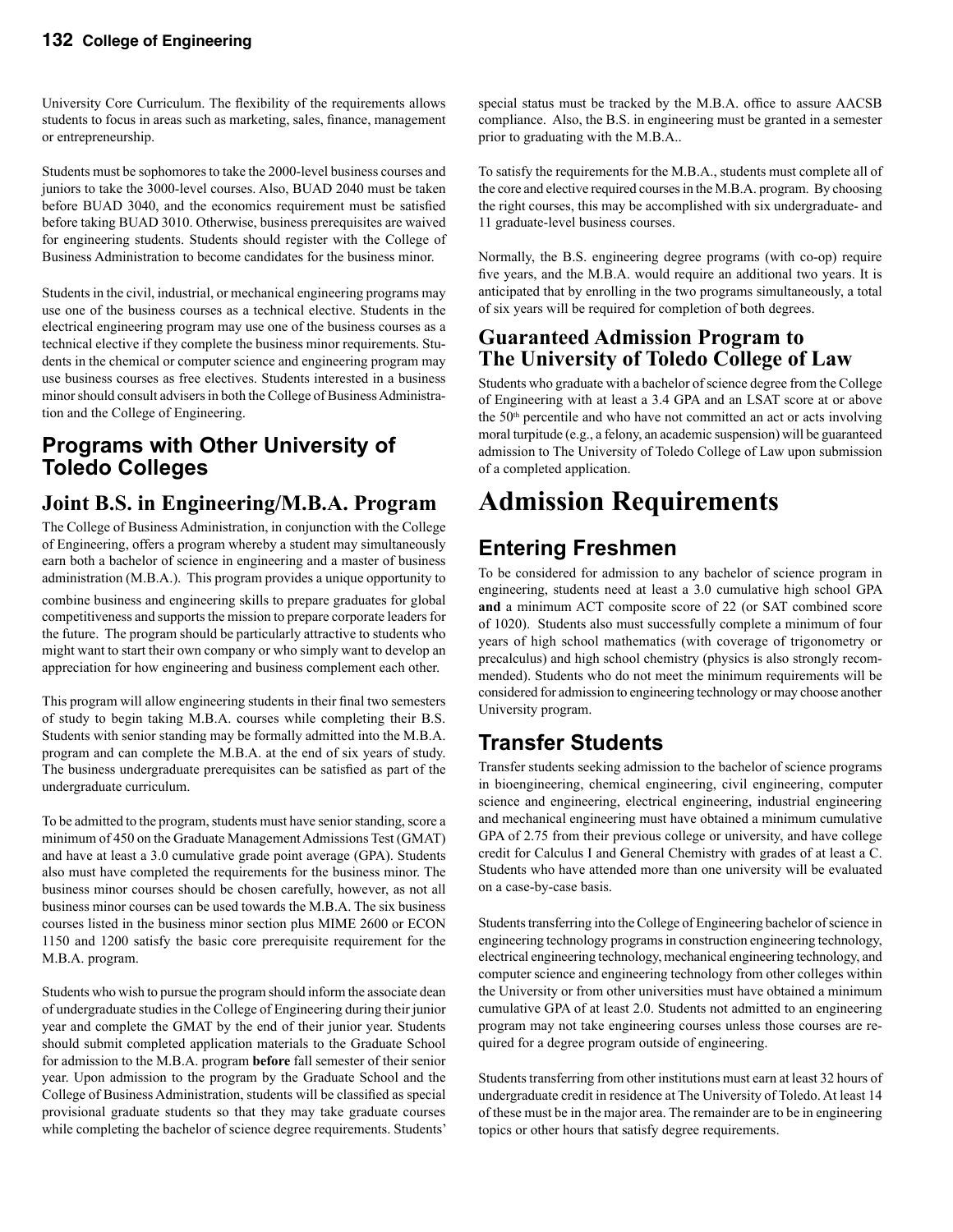Full-time students must take their last semester in residence (part-time students must take their last 14 hours in residence) unless exceptional arrangements have been made in advance with the associate dean of undergraduate studies in the college. Bachelor of science in engineering technology students must earn at least 30 hours at The University of Toledo, not including deficiencies. Associate of applied science students must earn at least 17 hours at The University of Toledo; at least 8 hours must be in the major.

# **Cooperative (Co-op) Education Program**

Students in the engineering programs are required to complete a cooperative (co-op) educational requirement. For engineering technology students, participation in the co-op program is optional. The purpose of the co-op program is to provide students with career-related experiences. The program also helps students defray the cost of their education and enhances employment opportunities upon graduation. The curriculum in each of the engineering programs is set up to accommodate four and in some cases five co-op assignments. To satisfy the requirement, a student must participate in at least three semester-long work experiences in which work and school alternate, but many participate in four or even five. The student pays a \$400 fee upon completion of each work experience. Successful completion of each work experience appears on the student's transcript. The college will assist students in finding co-op positions but does not guarantee placement. Elaborations on implementation policies are available in the college's Career Management Center.

# **Honors Program**

The Honors Program in the College of Engineering provides opportunities for challenging and individual study to undergraduate students of unusually high ability, motivation and initiative.

Students with a high school GPA of 3.5 and an ACT composite of at least 25 are encouraged to apply. Currently enrolled University of Toledo students and transfer students may apply for admission to the College Honors Program if they have completed at least 15, but not more than 60, graded semester hours with a UT GPA of at least 3.5, and have been interviewed by an honors adviser. All admissions to the Honors Program are granted on a space available basis.

To receive the Honors Citation upon graduation from an engineering bachelor's degree program, the following criteria must be met:

- 1. A cumulative GPA of at least 3.3.
- 2. A total of 33 semester hours in honors courses is required, six of which must be in the interdisciplinary honors area (readings conference) and 10 of which must be in honors courses offered by the UT College of Engineering.
- 3. An honors thesis or honors project.

# **Academic Policies**

Students in the College of Engineering are subject to the general regulations that apply to all students enrolled in The University of Toledo. The University's General Academic Policies are in the General Section of this catalog. In addition, certain regulations apply only to those who are enrolled in the College of Engineering. These are described below.

# **General Degree Requirements**

To obtain a degree in an undergraduate program, students must have the proper number of credit hours in courses required for the curriculum, a cumulative GPA of at least 2.0 overall (average of C), and at least 2.0 in the student's major. When a course is repeated (see below), only the grade the last time a course was taken is used in the calculation of the major GPA.

# **Pass/No Credit Option**

Engineering students have the option of electing to take a maximum of two humanities/fine arts/social science/multicultural courses on a pass/no credit basis. Pass/no credit grade forms are available in the Engineering Undergraduate Office (Nitschke Hall, Room 1045). The form must be returned to the Registrar's Office before the end of the 15<sup>th</sup> calendar day of the term.

# **Repeated Courses/Grade Deletion**

Students may repeat a previously attempted course in which they received a grade of C-, D+, D, D- or F. If the grade in the repeated course is a C or higher, the student may petition the college in which the course is taught to have the initial grade deleted from the overall GPA calculation. Complete information about the Grade Deletion Policy may be found in General Academic Policies in the General Section of this catalog. Courses in which the student received a grade of C or better may not be repeated either for credit or for the purpose of raising the cumulative GPA or the GPA in the major area. When a course in the major is repeated, only the grade the last time the course is taken is used in the major GPA calculation.

# **Curricular Requirements**

All seven of the 128-hour bachelor of science programs in engineering have a common structure of mathematics, basic sciences, humanities/fine arts, social sciences, multicultural studies and engineering topics. The four bachelor's programs in engineering technology have curricula that lead to a four-year bachelor of science degree.

The required curriculum and recommended course sequence for each engineering program is presented in the departmental section of this catalog. These curricula permit the student to complete the degree requirements, along with the co-op requirement, in **five** years.

# **University Core Curriculum**

All engineering degree candidates are required to complete between 27 and 30 credit hours of courses that comprise the University Core Curriculum. This will satisfy the humanities/fine arts/social sciences/multicultural requirement in the College of Engineering. *Please refer to the General Section of this catalog for additional information.* 

# **Mathematics and Basic Science**

All bachelor of science programs in engineering require at least 32 hours of mathematics and basic science that include calculus through differential equations, 10 hours of calculus-based physics and at least one semester of general chemistry. Courses required in these subjects include MATH 1850, 1860, 2850 and 3860, PHYS 2130 and 2140 and CHEM 1230. Individual programs may have additional requirements in mathematics, chemistry, biology and/or geology.

# **Engineering Topics**

Each program requires a minimum of 48 hours of engineering topics. This is designed to give the graduate a sound background in engineering science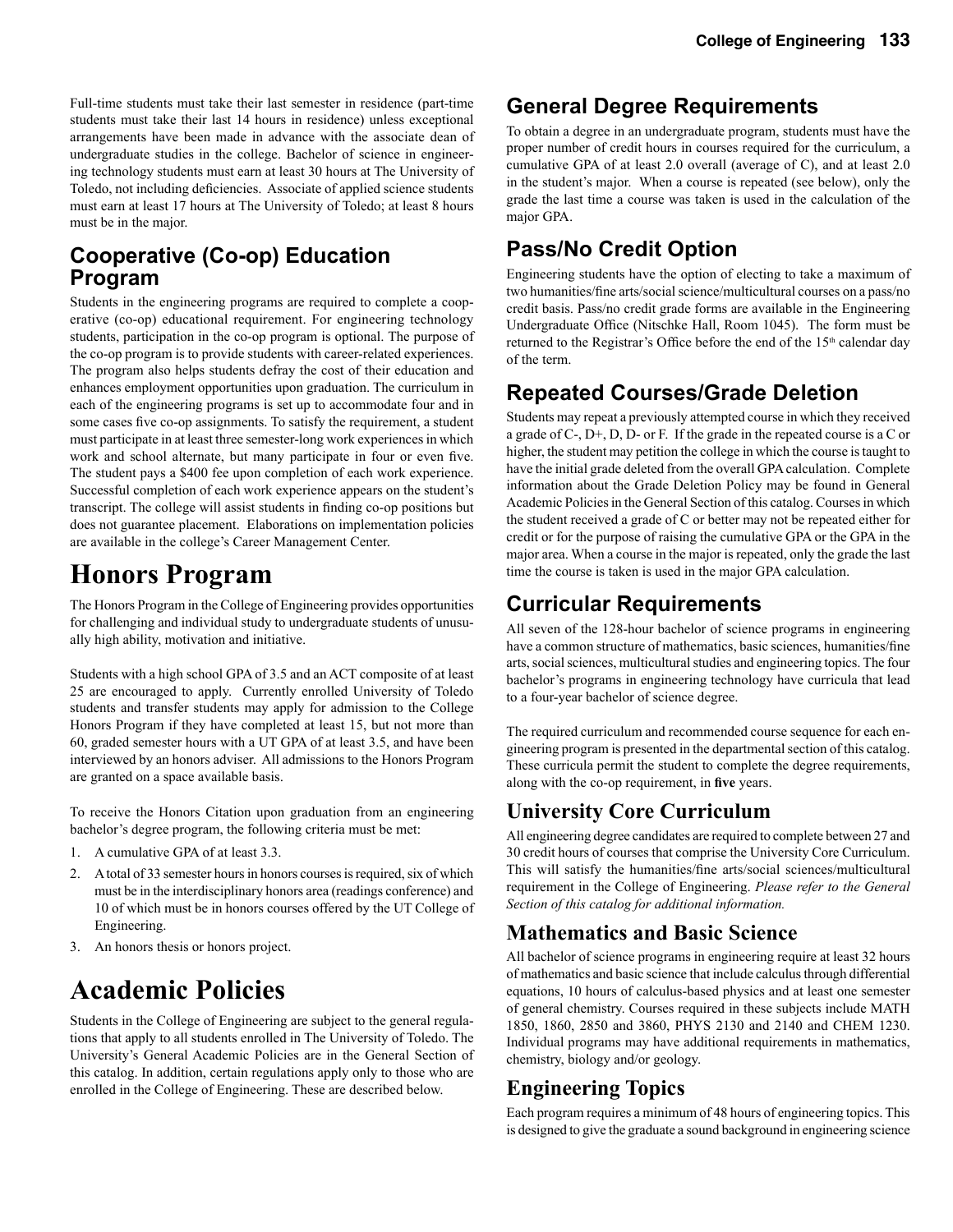and a meaningful design experience appropriate to the selected field of study. The desired outcomes vary from one program to another, but it is expected that graduates from all the B.S. programs will have developed

- an ability to apply knowledge of mathematics, science and engineering;
- an ability to design and conduct experiments, as well as to analyze and interpret data;
- an ability to design a system, component or process to meet desired needs;
- an ability to function on multidisciplinary teams;
- an ability to identify, formulate and solve engineering problems;
- an understanding of professional and ethical responsibility;
- an ability to communicate effectively;
- the broad education necessary to understand the impact of engineering solutions in a global/societal context;
- a recognition of the need for and an ability to engage in life-long learning;
- a knowledge of contemporary issues; and
- an ability to use the techniques, skills and modern engineering tools necessary for engineering practice.

# **Required Academic Performance**

All students are expected to maintain at least a 2.0 cumulative GPA. A student who achieves less than a 2.0 GPA the first semester will be placed on probation and is expected to make marked advancement in subsequent semesters in order to achieve a 2.0 overall GPA. Anything less will lead to suspension or dismissal according to the policy outlined below.

After 100 hours have been attempted, students should request a degree audit from their undergraduate director to formulate plans for completion of the program and obtain the necessary approval of the associate dean of undergraduate studies. Preparation of the final two-semester schedule should be completed to assure that the degree requirements will be met. Application for graduation should be made at the Registrar's Office before the published deadline.

#### **Probation, Suspension, Readmission and Dismissal**

After each semester, each student's progress is reviewed. Students who do not meet the minimum academic achievement level will be placed on probation or, if already on probation, may be suspended or dismissed from the college according to the rules below:

### **Probation**

- 1. A student whose cumulative GPA is less than 2.0 will be placed on probation. In successive semesters, a student may remain in school as long as they continue to earn a GPA greater than 2.0 in each term. However, the student will remain on probation as long as the cumulative GPA is below 2.0. A student is removed from probation when the cumulative GPA is above 2.0.
- 2. A student earning a 1.5 GPA or less in any semester, regardless of the overall GPA, will be placed on probation.
- 3. Students on probation will not be permitted to interview for co-op positions.

#### **Suspension**

- 1. A student on probation whose cumulative and current semester GPA falls below 2.0 will be subject to suspension from the college for one semester.
- 2. Consideration of a student's petition for reinstatement will be given only after **one semester** from the date of suspension. In some circumstances the suspension may be deferred.

#### **Readmission**

- 1. Readmission will **only** be by written petition to the college's associate dean of undergraduate studies. Readmission decisions will be made by the associate dean of undergraduate studies in conjunction with the department to which the student is requesting readmission.
- 2. The petition must be typewritten and must be received at least one month prior to the start of the semester the student desires to return.

#### **Dismissal**

- 1. If readmission is granted after a suspension, a semester average greater than 2.0 must be earned each term until the cumulative GPA is above 2.0 or the student will be subject to dismissal from the college.
- 2. Further consideration of a student's petition for reinstatement will be given only after **one year** from the date of dismissal.

# **Professional Registration**

# **Graduates of Engineering Programs**

Registration by the State of Ohio as a Professional Engineer is important for professional practice and requires four years of engineering experience after graduation. However, the first step is applying for and passing the Fundamentals of Engineering (FE) Examination, formerly known as the Engineer-in-Training (EIT) exam. The exam is generally given in April and October of each year. Application deadlines, however, are several months earlier. All engineering graduates are strongly encouraged to take the FE near their date of graduation and are permitted to sit for the exam up to six months prior to graduation with a letter from the dean. After the necessary period of acceptable engineering experience, the State Board of Registration will permit the graduate to take the Professional Engineers (PE) examination. Engineering Technology graduates must pass the FE exam and need a minimum of eight years of engineering experience before taking the PE exam.

For students graduating in the spring or summer, the FE Examination is given in Cincinnati, Columbus and Cleveland during a Saturday in April. For fall graduates, the FE exam is given in Cincinnati, Columbus and Cleveland on a Saturday in October. Applications should be filed with the board in Columbus at least 90 days prior to the examination date. Further information is available in the Office of the Associate Dean of Undergraduate Studies, or from the Secretary of the Board of Registration for Professional Engineers and Surveyors, 77 S. High St., Columbus, OH 43266-0314, www.ohiopeps.org/, or from the National Council of Examiners for Engineering and Surveying Web site at *www.ncees.org.*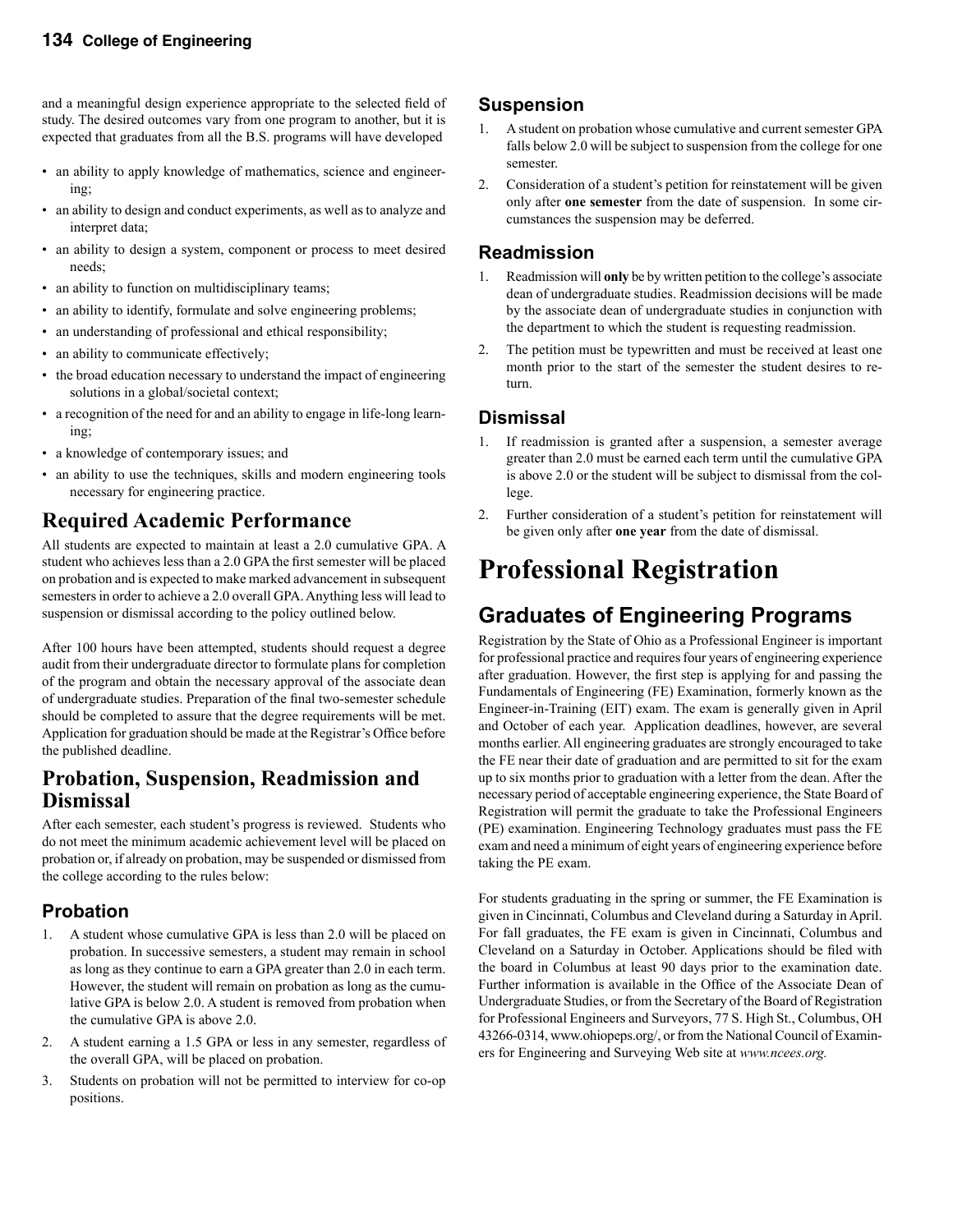# **Programs of Study**

# **Department of Bioengineering**

*Vijay K. Goel, chair*

### **Degrees Offered**

The department of bioengineering offers an ABET-accredited course of study leading to the bachelor of science degree in bioengineering (B.S.B.E.).

Bioengineering is a relatively new discipline that applies engineering and life science principles to study, understand, modify and control biological systems. Bioengineering is a branch of engineering in which knowledge and skills are applied to define and solve problems in biology and medicine. Bioengineers develop and improve concepts, techniques, and solutions that may be applied to a variety of problems in medicine and in the manufacture of biomedical products, instruments and devices. Bioengineers are employed by various industries, including pharmaceutical companies, the bioprocessing industry, medical device manufacturers, hospitals, academic and industrial research facilities, and in governmental regulatory agencies.

The bioengineering program of study combines a background in biology with training in advanced mathematics, chemistry, physics and traditional engineering topics. The educational objectives of our program result in graduates who will:

- $\Box$  obtain positions as practicing engineers in various industries and government agencies that are involved in the development, testing, marketing, and regulation of medical devices, medical systems, diagnostic systems, pharmaceuticals and other therapeutic systems.
- $\Box$  continue their studies in medical schools to pursue careers as physicians in the practice of clinical medicine.
- $\Box$  continue their studies in graduate programs to pursue careers in biomedical research, business or law.

The undergraduate curriculum consists of the following components. The first component is a balanced general education in communication skills, social sciences, humanities/fine arts and an awareness of multicultural issues. The next component is a background in biology, chemistry, mathematics, physics, physiology and computers. A general engineering component provides students with a foundation in electrical engineering, mechanics, thermodynamics and transport phenomena. Additional coursework in biomechanics, bioprocessing and medical instrumentation apply general engineering principles to biological and medical systems. A series of technical elective courses provide students the opportunity to specialize in orthopedic biomechanics, diagnostic devices and sensors, medical imaging or cellular and molecular biology. Students may also use some of their technical electives (e.g., organic chemistry) to satisfy the entrance requirements for medical schools. The curriculum culminates in a two-semester design project that serves to integrate, apply and demonstrate the knowledge gained throughout the program.

More information is available on the department Web site: *http://www. bioe.eng.utoledo.edu*

#### **Premed Programs**

Bioengineering provides an excellent preparation for students interested in pursuing medical careers. Bioengineering undergraduates acquire

research skills that are desired by the best medical schools and receive a technical education that prepares future physicians for advances in medical technology. According to the American Association of Medical Colleges (AAMC) Data Warehouse, bioengineers are accepted into medical school at higher rates compared to students who major in the biological sciences. The department of bioengineering at The University of Toledo offers a premed concentration that allows students to take the courses that will prepare them for the Medical College Admission Test (MCAT) exam and for medical school. Any student in bioengineering can receive a B.S.B.E. with a premed concentration if they successfully complete the following courses:

| CHEM | 2410/2460 | Organic Chemistry I w/ laboratory  |
|------|-----------|------------------------------------|
| CHEM | 2420/2470 | Organic Chemistry II w/ laboratory |

Students interested in using bioengineering as a premedicine program should consult with both the premed adviser in the College of Arts and Sciences and the academic program coordinator in the department of bioengineering.

#### **Accelerated Premed Program**

The department of bioengineering at The University of Toledo offers a special program that allows premed students to complete their B.S. in bioengineering in four years with an accelerated curriculum. To qualify for this program, premed students must earn a GPA of at least 3.5 during their first semester and maintain a cumulative GPA of 3.5 through the end of their second year. Interested premed students should contact the academic program coordinator to participate in this program.

### **Joint B.S./M.D. Program with MCO**

The department of bioengineering also offers a joint B.S./M.D. program with the Medical College of Ohio (MCO). Following completion of their B.S. in bioengineering, students in this program are guaranteed acceptance into the medical school at MCO provided they meet the following criteria:

- maintain at least a 3.5 GPA in bioengineering
- have a cumulative GPA of at least 3.5 upon graduation with a B.S. in bioengineering
- score at least a 27 on the Medical College Admissions Test (MCAT)
- successfully interview with the MCO faculty during their junior or senior year

A maximum of 10 first-year students are selected for the program every year. The minimum requirements to qualify for this program are a high school GPA of at least 3.8/4.0 and an ACT score of 29 or equivalent SAT score. An application form for this program is available on the department Web site:

*http://www.bioe.eng.utoledo.edu/forms/BSMDapplication.pdf*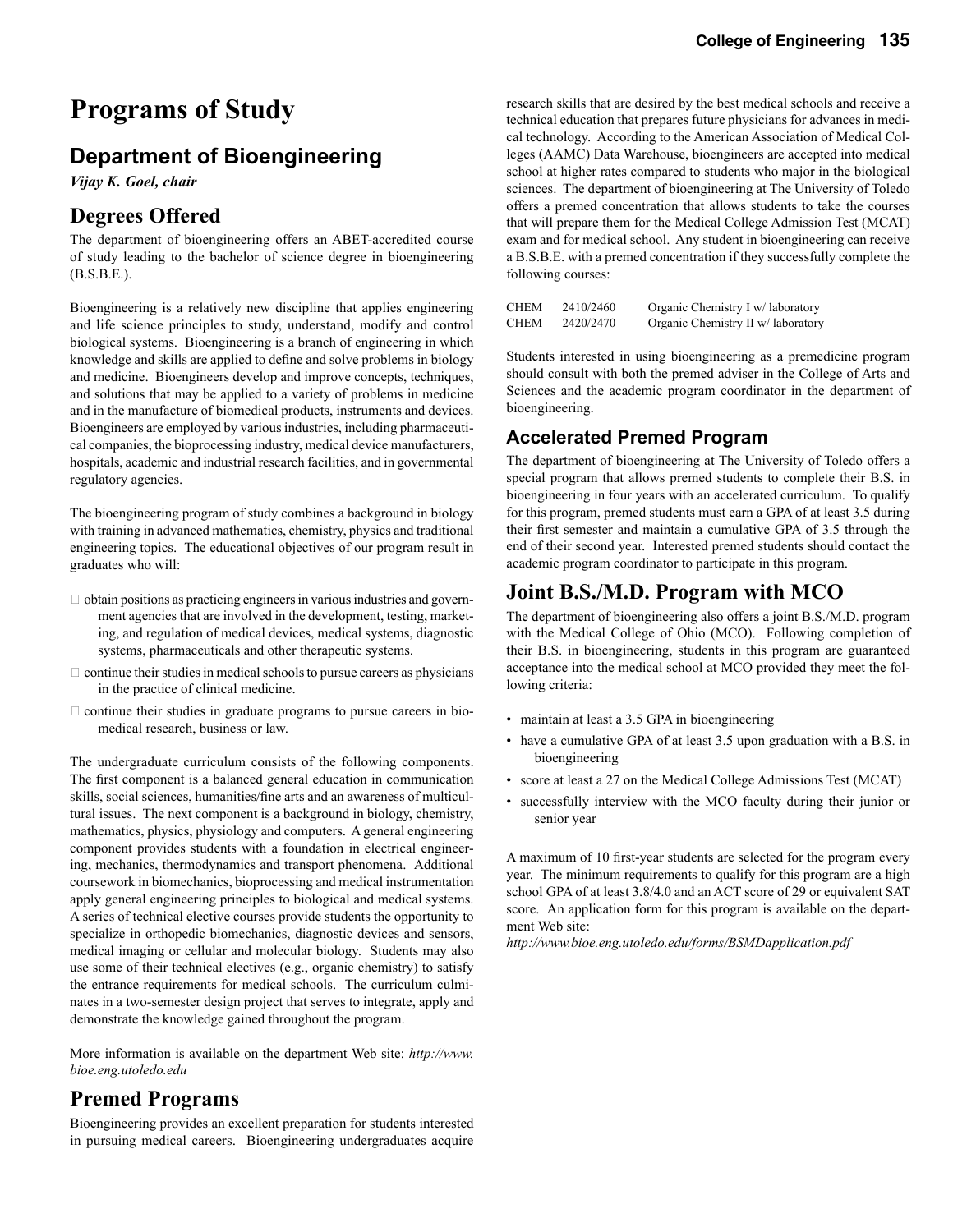Students should follow and complete the degree requirements as displayed in the Bioengineering Program -–Plan A, B or C (PreMed Option) charts.

### **Bioengineering Program - Plan A**

|                   | <b>Fall Semester</b>                                                                                                                                                                                                                                                | <b>Spring Semester</b>                                                                                                                                                                                                                                                                                                           | <b>Summer Semester</b>                                                                                                                                                                                              |
|-------------------|---------------------------------------------------------------------------------------------------------------------------------------------------------------------------------------------------------------------------------------------------------------------|----------------------------------------------------------------------------------------------------------------------------------------------------------------------------------------------------------------------------------------------------------------------------------------------------------------------------------|---------------------------------------------------------------------------------------------------------------------------------------------------------------------------------------------------------------------|
| Freshman<br>ear   | MATH 1850 Single Variable Calculus I<br>4 cr.<br>CHEM 1230 General Chemistry I<br>4 cr.<br>CHEM 1280 Chemistry Lab I<br>$1$ cr.<br>ENGL 1110 College Composition I<br>3 cr.<br>BIOE 1000 Orientation & Intro to BioE<br>2 cr.<br>Total 14 hours                     | CHEM 1240 General Chemistry II<br>4 cr.<br>CHEM 1290 Chemistry Lab II<br>$1$ cr.<br>MATH 1860 Single Variable Calculus II<br>4 cr.<br>PHYS 2130 Engineering Physics I<br>5 cr.<br>BIOE 1200 Computer Prog. for Bioengr. 3 cr.<br><b>Total 17 hours</b>                                                                           |                                                                                                                                                                                                                     |
| Sophomore<br>ear  | MATH 2850 Elem. Multivariable Calc.<br>4 cr.<br>PHYS 2140 General Physics II<br>5 cr.<br>BIOL 2150 Fund of Life Science I<br>4 cr.<br>BIOL 2160 Fund of Life Science Lab<br>$1 \text{ cr}$ .<br><b>BIOE 2200 Biomaterials</b><br>3 <sub>cr.</sub><br>Total 17 hours | MATH 3860 Elem. Diff. Equations<br>3 cr.<br>BIOL 2170 Fund of Life Science II<br>4 cr.<br>BIOL 2180 Fund of Life Science II Lab<br>$1 \text{ cr}$ .<br>BIOE 1010 Professional Development<br>1 cr.<br><b>BIOE 2100 BioE Thermodynamics</b><br>3 <sub>cr.</sub><br>CIVE 1150 Statics<br>3 <sub>cr.</sub><br><b>Total 15 hours</b> | <b>EECS 2300 Electric Circuits</b><br>4 cr.<br>Hum./Soc. Sci./Multicultural Elective<br>3 cr.<br>Hum./Soc. Sci./Multicultural Elective<br>3 cr.<br>Hum./Soc. Sci./Multicultural Elective<br>3 cr.<br>Total 13 hours |
| Pre-Junior<br>ear | BIOE 3940-001<br>Co-Op Experience #1                                                                                                                                                                                                                                | BIOE 3110 Biomechanics<br>3 <sub>cr.</sub><br>4 cr.<br><b>BIOE 3300 Biomedical Electronics</b><br>3 cr.<br>BIOE 4300 Analysis of BioE Systems<br>3 cr.<br>ENGL 2950 Sci. & Tech. Rpt. Writing<br><b>Technical Elective</b><br>3 cr.<br><b>Total 16 hours</b>                                                                     | BIOE 3940-002<br>Co-Op Experience #2                                                                                                                                                                                |
| Junior<br>ear     | BIOE 3200 Physiology for Bioengineers 3 cr.<br>BIOE 3400 Biotransport Phenomena<br>3 cr.<br>3 cr.<br>BIOE 3500 Bioengineering Lab<br>Technical Elective<br>3 cr.<br>Total 12 hours                                                                                  | BIOE 3940-003 Co-Op Experience #3                                                                                                                                                                                                                                                                                                | Coursework for deficiencies, medical school<br>prerequisites, business administration minor,<br>graduate study or additional co-op experience.                                                                      |
| Senior<br>ear     | <b>BIOE 4120 Biosignal Processing</b><br>3 <sub>cr.</sub><br>BIOE 4410 Design Project I<br>3 cr.<br><b>BioE Technical Elective</b><br>3 cr.<br><b>Technical Elective</b><br>3 cr.<br>Total 12 hours                                                                 | BIOE 4420 Design Project II<br>3 <sub>cr.</sub><br><b>BioE Technical Elective</b><br>3 <sub>cr.</sub><br>Hum./Soc. Sci./Multicultural Elective<br>$3$ cr.<br>3 cr.<br>Hum./Soc. Sci./Multicultural Elective<br><b>Total 12 hours</b>                                                                                             |                                                                                                                                                                                                                     |

### **Bioengineering Program - Plan B**

|                     | <b>Fall Semester</b>                                                                                                                                                                                                                          | <b>Spring Semester</b>                                                                                                                                                                                                                                                                                       | <b>Summer Semester</b>                                                                                                                                                                                              |
|---------------------|-----------------------------------------------------------------------------------------------------------------------------------------------------------------------------------------------------------------------------------------------|--------------------------------------------------------------------------------------------------------------------------------------------------------------------------------------------------------------------------------------------------------------------------------------------------------------|---------------------------------------------------------------------------------------------------------------------------------------------------------------------------------------------------------------------|
| Freshman<br>ear     | MATH 1850 Single Variable Calculus I<br>4 cr.<br>CHEM 1230 General Chemistry I<br>4 cr.<br>CHEM 1280 Chemistry Lab I<br>1 cr.<br>ENGL 1110 College Composition I<br>3 cr.<br>BIOE 1000 Orientation & Intro to BioE<br>2 cr.<br>Total 14 hours | CHEM 1240 General Chemistry II<br>4 cr.<br>CHEM 1290 Chemistry Lab II<br>$1$ cr.<br>MATH 1860 Single Variable Calculus II<br>4 cr.<br>PHYS 2130 Engineering Physics I<br>5 cr.<br>BIOE 1200 Computer Prog. for Bioengr. 3 cr.<br>Total 17 hours                                                              |                                                                                                                                                                                                                     |
| Sophomore<br>ಹ<br>ه | MATH 2850 Elem. Multivariable Calc.<br>4 cr.<br>5 cr.<br>PHYS 2140 General Physics II<br>BIOL 2150 Fund of Life Science I<br>4 cr.<br>BIOL 2160 Fund of Life Science Lab<br>1 cr.<br>CIVE 1150 Statics<br>3 cr.<br><b>Total 17 hours</b>      | 3 cr.<br>MATH 3860 Elem. Diff. Equations<br>BIOL 2170 Fund of Life Science II<br>4 cr.<br>BIOL 2180 Fund of Life Science II Lab<br>$1$ cr.<br>BIOE 1010 Professional Development<br>$1$ cr.<br>BIOE 2100 BioE Thermodynamics<br>3 <sub>cr.</sub><br>BIOE 3110 Biomechanics<br>3 cr.<br><b>Total 15 hours</b> | EECS 2300 Electric Circuits<br>4 cr.<br>Hum./Soc. Sci./Multicultural Elective<br>3 cr.<br>Hum./Soc. Sci./Multicultural Elective<br>3 cr.<br>Hum./Soc. Sci./Multicultural Elective<br>3 cr.<br><b>Total 13 hours</b> |
| Pre-Junior<br>ea    | <b>BIOE 2200 Biomaterials</b><br>3 cr.<br>BIOE 3200 Physiology for Bioengineers 3 cr.<br>BIOE 3400 Biotransport Phenomena<br>3 cr.<br>BIOE 3500 Bioengineering Lab<br>3 cr.<br><b>Technical Elective</b><br>3 cr<br><b>Total 15 hours</b>     | BIOE 3940-001<br>Co-Op Experience #1                                                                                                                                                                                                                                                                         | Coursework for deficiencies, medical school<br>prerequisites, business administration minor,<br>graduate study or additional co-op experience.                                                                      |
| Junior<br>Year      | BIOE 3940-002<br>Co-Op Experience #2                                                                                                                                                                                                          | <b>BIOE 3300 Biomedical Electronics</b><br>4 cr.<br>3 cr.<br>BIOE 4300 Analysis of BioE Systems<br>ENGL 2950 Sci. & Tech. Rpt. Writing<br>3 cr.<br><b>Technical Elective</b><br>3 cr.<br><b>Total 13 hours</b>                                                                                               | BIOE 3940-003 Co-Op Experience #3                                                                                                                                                                                   |
| Senior<br>ear<br>≻  | <b>BIOE 4120 Biosignal Processing</b><br>3 cr.<br>BIOE 4410 Design Project I<br>3 cr.<br><b>BioE Technical Elective</b><br>3 cr.<br><b>Technical Elective</b><br>3 cr.<br><b>Total 12 hours</b>                                               | BIOE 4420 Design Project II<br>3 cr.<br><b>BioE Technical Elective</b><br>3 cr.<br>Hum./Soc. Sci./Multicultural Elective<br>3 cr.<br>Hum./Soc. Sci./Multicultural Elective<br>3 cr.<br><b>Total 12 hours</b>                                                                                                 |                                                                                                                                                                                                                     |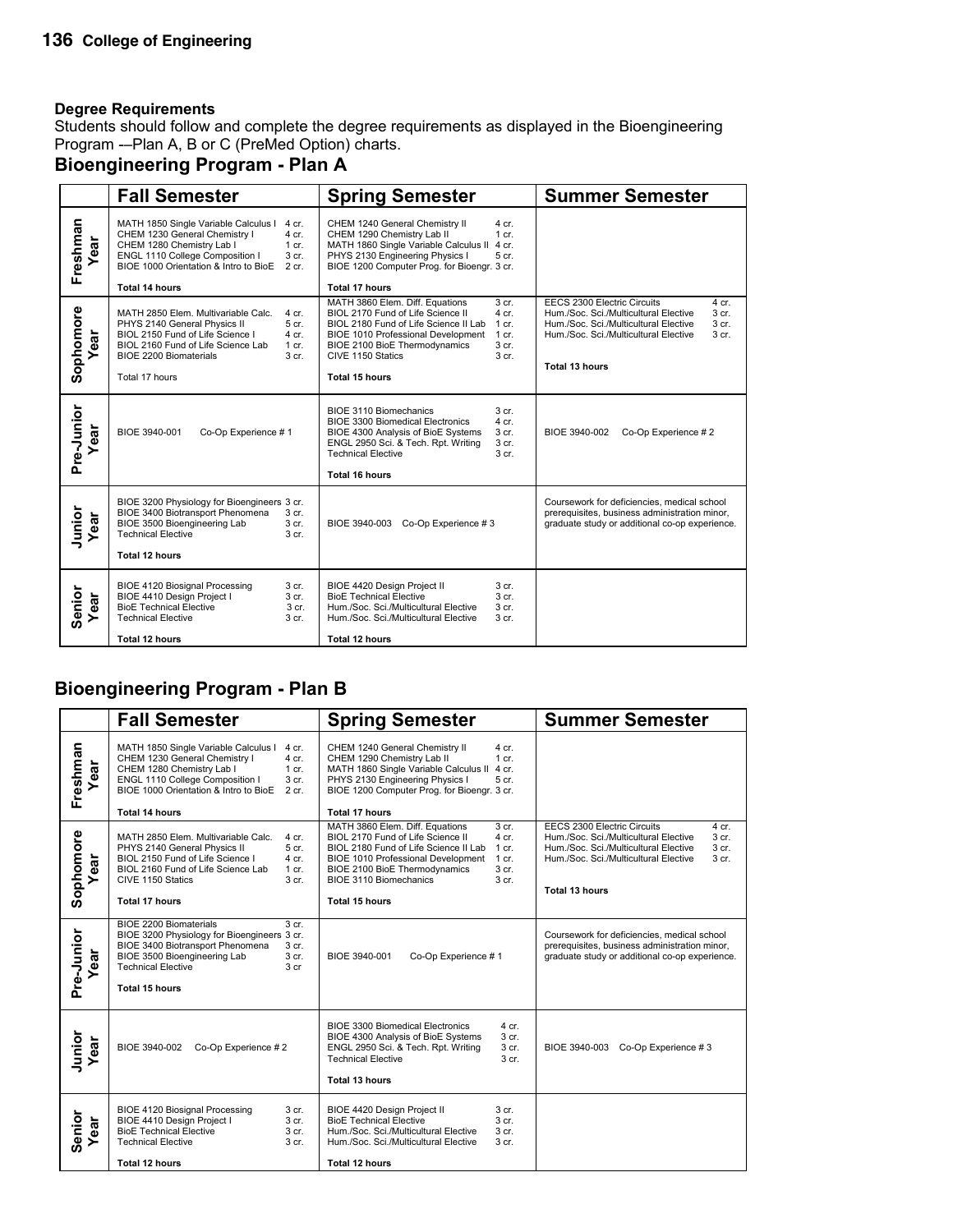|                      | <b>Fall Semester</b>                                                                                                                                                                                                                                                                                    | <b>Spring Semester</b>                                                                                                                                                                                                                                                                                               | <b>Summer Semester</b>                                                                                                                                                                  |
|----------------------|---------------------------------------------------------------------------------------------------------------------------------------------------------------------------------------------------------------------------------------------------------------------------------------------------------|----------------------------------------------------------------------------------------------------------------------------------------------------------------------------------------------------------------------------------------------------------------------------------------------------------------------|-----------------------------------------------------------------------------------------------------------------------------------------------------------------------------------------|
| Freshman<br>Year     | MATH 1850 Single Variable Calculus I<br>4 cr.<br>CHEM 1230 General Chemistry I<br>4 cr.<br>CHEM 1280 Chemistry Lab I<br>$1$ cr.<br>ENGL 1110 College Composition I<br>3 cr.<br>BIOE 1000 Orient. & Intro to Bioengr.<br>2 cr.                                                                           | CHEM 1240 General Chemistry II<br>4 cr.<br>CHEM 1290 Chemistry Lab II<br>$1$ cr.<br>MATH 1860 Single Variable Calculus II<br>4 cr.<br>PHYS 2130 Engineering Physics I<br>5 cr.<br>BIOE 1200 Comp. Prog. For Bioengr.<br>$3$ cr.<br><b>BIOE 1010 Professional Development</b><br>$1$ cr.                              | BIOE 3940-001<br>Co-op Experience #1                                                                                                                                                    |
|                      | Total 14 hours                                                                                                                                                                                                                                                                                          | Total 18 hours                                                                                                                                                                                                                                                                                                       |                                                                                                                                                                                         |
| Sophomore<br>⊾<br>డై | MATH 2850 Elem. Multivariable Calc.<br>$4$ cr.<br>PHYS 2140 Engineering Physics II<br>5 cr.<br>BIOL 2150 Fund of Life Science I<br>4 cr.<br>BIOL 2160 Fund of Life Science Lab I<br>$1 \text{ cr}$ .<br>CHEM 2410 Organic Chemistry I<br>3 <sub>cr.</sub><br>CHEM 2460 Organic Chemistry Lab I<br>1 cr. | MATH 3860 Differential Equations<br>3 <sub>cr.</sub><br><b>EECS 2300 Electric Circuits</b><br>4 <sub>cr</sub><br>BIOL 2170 Fund of Life Science II<br>4 cr.<br>BIOL 2180 Fund of Life Science Lab II<br>$1$ cr.<br>CHEM 2420 Organic Chemistry II<br>3 <sub>cr.</sub><br>CHEM 2470 Organic Chemistry Lab II<br>1 cr. | BIOE 3940-002<br>Co-Op Experience #2                                                                                                                                                    |
|                      | Total 18 hours                                                                                                                                                                                                                                                                                          | Total 16 hours                                                                                                                                                                                                                                                                                                       |                                                                                                                                                                                         |
| Junior<br>Year       | BIOE 2200 Biomaterials<br>3 <sub>cr.</sub><br>BIOE 3200 Physiology for Bioengineers 3 cr.<br>BIOE 3500 Bioengineering Lab<br>3 cr.<br>CIVE 1150 Statics<br>3 <sub>cr.</sub><br>ENGL 2950 Sci. & Tech. Rpt. Writing<br>3 cr.<br>Hum /Soc. Sci./Multicultural Elective<br>3 <sub>cr.</sub>                | <b>BIOE 2100 BioE Thermodynamics</b><br>$3$ cr.<br>BIOE 3110 Biomechanics<br>$3$ cr.<br><b>BIOE 3300 Biomedical Electronics</b><br>4 cr.<br>BIOE 4300 Analysis of BioE Systems<br>$3$ cr.<br>Hum./Soc. Sci./Multicultural Elective<br>$3$ cr.                                                                        | BIOE 3940-003<br>Co-Op Experience #3                                                                                                                                                    |
|                      | <b>Total 18 hours</b>                                                                                                                                                                                                                                                                                   | <b>Total 16 hours</b>                                                                                                                                                                                                                                                                                                |                                                                                                                                                                                         |
| Senior<br>Year       | BIOE 3400 Biotransport Phenomena<br>3 cr.<br><b>BIOE 4120 Biosignal Processing</b><br>3 cr.<br>BIOE 4410 Design Project I<br>3 cr.<br><b>BioE Technical Elective</b><br>3 cr.<br>Hum./Soc. Sci./Multicultural Elective<br>3 cr.                                                                         | BIOE 4420 Design Project II<br><b>BioE Technical Elective</b><br>Technical Elective*<br>Hum./Soc. Sci./ Multicultural Elective<br>Hum./Soc. Sci./Multicultural Elective                                                                                                                                              | 3 cr.<br>* Select carefully, the admission requirements<br>3 <sub>cr.</sub><br>for your selected medical school may have<br>3 <sub>cr.</sub><br>special requirements.<br>3 cr.<br>3 cr. |
|                      | Total 15 hours                                                                                                                                                                                                                                                                                          | Total 15 hours                                                                                                                                                                                                                                                                                                       |                                                                                                                                                                                         |

# **Bioengineering Program - Plan C (Accelerated PreMed Option)**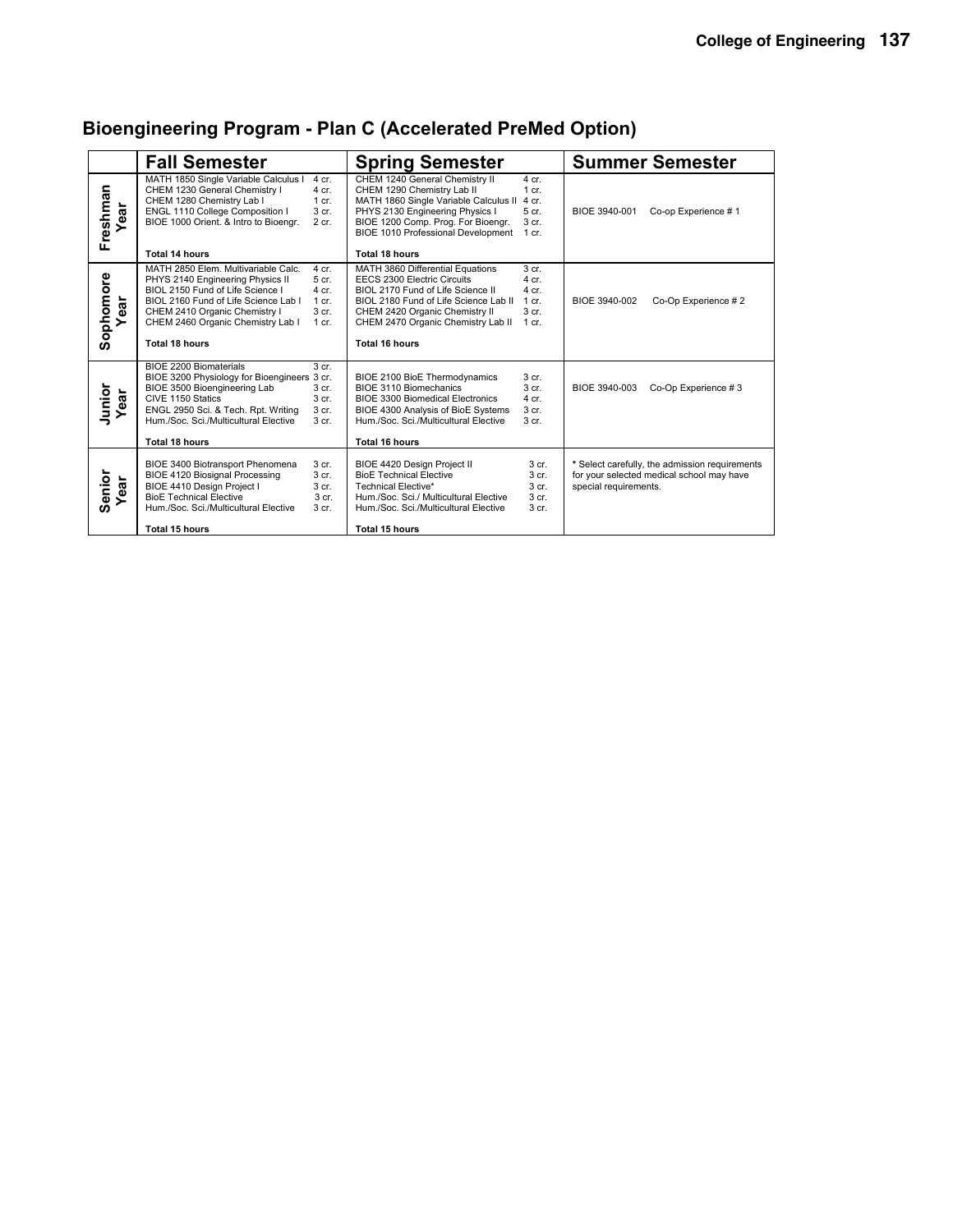## **Technical Electives**

In addition to required courses, each student must complete at least 15 credit hours of technical electives. Of these, at least six credit hours must be selected from 4000-level BIOE courses.

The remaining nine credit hours are chosen from upper-level (3000-level and above) courses in engineering, mathematics or the natural sciences. Courses not shown below must receive approval from the faculty adviser to qualify as technical electives:

#### **Biomechanics**

| <b>Engineering Dynamics</b>           |
|---------------------------------------|
| <b>Advanced Biomechanics</b>          |
| Biomechanics of Soft & Hard Tissues   |
| Computational Orthopedic Biomechanics |
|                                       |

#### **Neuroengineering & Nanotechnology**

| <b>BIOE</b> | 4200 | Biosystems and Control            |
|-------------|------|-----------------------------------|
| <b>BIOE</b> | 4720 | Cellular Electrophysiology        |
| <b>BIOE</b> | 4810 | Introduction to Nanotechnology    |
| <b>BIOE</b> | 4820 | Nanotechnology & Microfabrication |

#### **Optics & Imaging**

| <b>PHYS</b> | 3070 | Quantum Physics for Engineers          |
|-------------|------|----------------------------------------|
| <b>EECS</b> | 3700 | Electromagnetics                       |
| <b>BIOE</b> | 4350 | <b>Biomedical Optics</b>               |
| <b>BIOE</b> | 4640 | Medical Imaging                        |
| <b>BIOE</b> | 4670 | Ultrasound Principles and Applications |

#### **Premedicine**

| <b>CHEM</b> | 2410 | Organic Chemistry I        |
|-------------|------|----------------------------|
|             |      |                            |
| <b>CHEM</b> | 2420 | Organic Chemistry II       |
| <b>CHEM</b> | 2460 | Organic Chemistry Lab I    |
| <b>CHEM</b> | 2470 | Organic Chemistry Lab II   |
| <b>CHEM</b> | 3510 | Biochemistry I             |
| <b>BIOE</b> | 4200 | Biosystems and Control     |
| <b>BIOE</b> | 4720 | Cellular Electrophysiology |

#### **Tissue Engineering**

| <b>BIOL</b> | 3010 | <b>Molecular Genetics</b>           |
|-------------|------|-------------------------------------|
| <b>BIOL</b> | 3030 | Cell Biology                        |
| <b>BIOE</b> | 4610 | Artificial Organs                   |
| <b>BIOE</b> | 4710 | Biomechanics of Soft & Hard Tissues |
| <b>BIOE</b> | 4740 | Tissue Engineering                  |

### **Degree Requirements**

Students should follow and complete the degree requirements as displayed in the bioengineering program - Plan A or bioengineering program - Plan B charts. Students who qualify for the accelerated premed program should follow the bioengineering – Plan C chart.

# **Department of Chemical and Environ- mental Engineering**

*G. Glenn Lipscomb, chair*

### **Degrees Offered**

The department of chemical and environmental engineering offers an ABET-accredited program leading to the bachelor of science degree in chemical engineering (B.S.Ch.E.).

Chemical engineering is the application of the principles of chemistry, physics and mathematics to the economic conversion of raw materials into useful products. The curriculum provides a thorough grounding in basic and advanced chemistry, mathematics through differential equations and engineering physics. These courses are a firm foundation for engineering courses that include thermodynamics, fluid mechanics, heat and mass transfer, separations, reactor design, process control and pollution prevention. Additional courses in economics, communication skills, humanities, social sciences and various engineering electives broaden the curriculum and are capped by comprehensive chemical engineering design experiences.

The educational objectives of the chemical engineering program are that graduates will:

- be prepared for professional careers in chemical engineering or to continue on with graduate or professional studies.
- demonstrate effective problem solving skills that will enable them to be successful professionals.
- be able to function effectively in a professional environment.

Chemical engineering graduates are in demand in many new and challenging fields. Chemical engineers are well suited to solve problems in many areas, including environmental engineering, polymers and materials engineering, nuclear power, petrochemicals, fertilizers, new food sources, pharmaceuticals, improved refining and chemical processes, computer simulation, mathematical modeling and bioengineering. Many students go on to graduate work in engineering, law, business and medicine. More information is available on the department Web site: *http://www.che. utoledo.edu*

# **Degree Requirements**

Students should follow and complete the degree requirements as displayed in the chemical and environmental engineering program — Plan A, or the chemical and environmental engineering program — Plan B charts.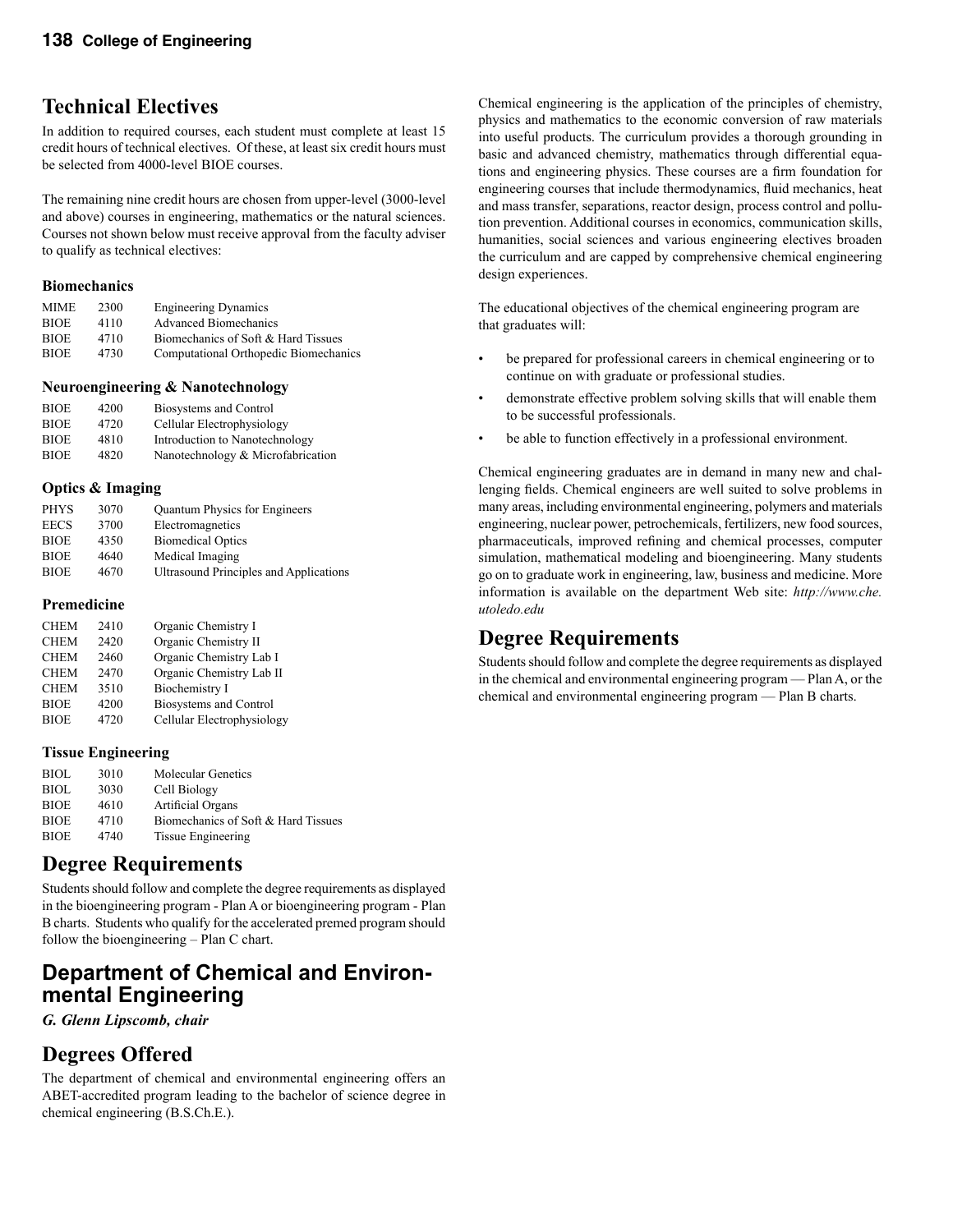Students should follow and complete the degree requirements as displayed in the Chemical Engineering Program -–Plan A or Plan B charts.

### **Chemical Engineering Program – Plan A**

|                  | <b>Fall Semester</b>                                                                                                                                                                                                                                                                   | <b>Spring Semester</b>                                                                                                                                                                                                                                                                                          | <b>Summer Semester</b>                                                                                                                                                                                                                                                                                                                                |
|------------------|----------------------------------------------------------------------------------------------------------------------------------------------------------------------------------------------------------------------------------------------------------------------------------------|-----------------------------------------------------------------------------------------------------------------------------------------------------------------------------------------------------------------------------------------------------------------------------------------------------------------|-------------------------------------------------------------------------------------------------------------------------------------------------------------------------------------------------------------------------------------------------------------------------------------------------------------------------------------------------------|
| Freshman<br>ear  | MATH 1850 Single Variable Calculus I<br>4 cr.<br>CHEM 1230 General Chemistry I<br>4 cr.<br>CHEM 1280 General Chemistry Lab I<br>1 cr.<br>ENGL 1110 College Composition I<br>3 cr.<br>CHEE 1000 Orientation and Computing for<br><b>Chemical Engineering</b><br>3 cr.<br>Total 15 hours | MATH 1860 Single Variable Calculus II<br>4 cr.<br>CHEE 1010 Professional Development<br>$1$ cr.<br>CHEE 2010 Mass & Energy Balances<br>3 cr.<br>CHEM 1240 General Chemistry II<br>$4$ cr.<br>CHEM 1290 General Chemistry Lab II<br>1 cr.<br>COMM 1010 Comm. Prin. & Prac.<br>3 <sub>cr.</sub><br>Total 16 hours |                                                                                                                                                                                                                                                                                                                                                       |
| Sophomore<br>ear | MATH 2850 Elem. Multivariable Calc.<br>4 cr.<br>5 cr.<br>PHYS 2130 Engineering Physics I<br>CHEE 2230 CHEM Eng Thermo I<br>3 cr.<br>CHEM 2410 Organic Chemistry I<br>3 cr.<br>CHEM 2460 Organic Chemistry Lab I<br>$1$ cr.<br><b>Total 16 hours</b>                                    | Co-Op Experience #1<br>CHEE 3940-001                                                                                                                                                                                                                                                                            | MATH 3860 Differential Equations<br>3 <sub>cr.</sub><br>CHEE 2110 Process Fluid Mechanics<br>3 <sub>cr.</sub><br>CHEE 2330 CHEM Eng Thermo II<br>3 <sub>cr.</sub><br>CHEM 2420 Organic Chemistry II<br>3 cr.<br>CHEM 2470 Organic Chemistry Lab II<br>$1 \text{ cr}$ .<br>3 <sub>cr.</sub><br>Hum./Soc. Sci./Multicultural Elective<br>Total 16 hours |
| Pre-Junior<br>đã | CHEE 3940-002<br>Co-Op Experience #2                                                                                                                                                                                                                                                   | ENGL 2950 Sci & Tech Report Wrtg<br>3 cr.<br>CHEE 3030 Separation Process<br>3 cr.<br>CHEE 3110 Heat Transfer<br>2 cr.<br>CHEE 3120 Mass Transfer<br>3 <sub>cr.</sub><br><b>Advance Chemistry Elective</b><br>3 cr.<br>Hum./Soc. Sci./Multicultural Elective<br>3 cr.<br><b>Total 17 hours</b>                  | CHEE3940-003<br>Co-Op Experience #3                                                                                                                                                                                                                                                                                                                   |
| Junior<br>ear    | PHYS 2140 Engineering Physics II<br>5 cr.<br><b>CHEE Engineering Elective</b><br>3 cr.<br>CHEE 3400 Process Dynamics & Control 3 cr.<br>CHEE 3300 Reactor Design<br>3 cr.<br><b>Advanced Chemistry Elective</b><br>3 cr.<br>Total 17 hours                                             | Co-Op Experience #4<br>CHEE 3940-004                                                                                                                                                                                                                                                                            | CIVE 1150 or EECS 2340 Eng. Elective<br>3 cr.<br>CHEE 4520 Chem Proc Econ & Design<br>3 cr.<br>CHEE 4500 Chem. Eng. Laboratory I<br>$2$ cr.<br>Hum./Soc. Sci./Multicultural Elective<br>3 cr.<br>Free Elective<br>3 <sub>cr.</sub><br>Total 14 hours                                                                                                  |
| Senior<br>ear    | <b>Advanced Science Elective</b><br>3 cr.<br><b>Engineering Electives</b><br>6 cr.<br>CHEE 4540 Chemical Eng. Design<br>3 cr.<br>CHEE 4550 CHEM Eng. Laboratory II<br>2 cr.<br>Hum./Soc. Sci./Multicultural Elective<br>3 cr.<br><b>Total 17 hours</b>                                 | Course work for deficiencies, business<br>administration minor, graduate study or<br>additional co-op experience.                                                                                                                                                                                               |                                                                                                                                                                                                                                                                                                                                                       |

### **Chemical Engineering Program – Plan B**

|                      | <b>Fall Semester</b>                                                                                                                                                                                                                                                                                     | <b>Spring Semester</b>                                                                                                                                                                                                                                                                                                 | <b>Summer Semester</b>                                                                                                                                                                                 |
|----------------------|----------------------------------------------------------------------------------------------------------------------------------------------------------------------------------------------------------------------------------------------------------------------------------------------------------|------------------------------------------------------------------------------------------------------------------------------------------------------------------------------------------------------------------------------------------------------------------------------------------------------------------------|--------------------------------------------------------------------------------------------------------------------------------------------------------------------------------------------------------|
| Freshman<br>ear      | MATH 1850 Single Variable Calculus I<br>4 cr.<br>CHEM 1230 General Chemistry I<br>4 cr.<br>CHEM 1280 General Chemistry Lab I<br>1 cr.<br>ENGL 1110 College Composition I<br>3 <sub>cr.</sub><br>CHEE 1000 Orientation and computing for<br><b>Chemical Engineering</b><br>3 cr.<br><b>Total 15 hours</b> | MATH 1860 Single Variable Calculus II<br>4 cr.<br>CHEE 1010 Professional Development<br>$1$ cr.<br>CHEE 2010 Mass & Energy Balances<br>3 cr.<br>CHEM 1240 General Chemistry II<br>4 cr.<br>CHEM 1290 General Chemistry Lab II<br>$1$ cr.<br>COMM 1010 Comm. Prin. & Prac.<br>3 <sub>cr.</sub><br><b>Total 16 hours</b> |                                                                                                                                                                                                        |
| Sophomore<br>ear     | MATH 2850 Elem. Multivariable Calc.<br>4 cr.<br>PHYS 2130 Engineering Physics I<br>5 cr.<br>CHEE 2230 CHEM Eng Thermo I<br>3 cr.<br>CHEM 2410 Organic Chemistry I<br>3 cr.<br>CHEM 2460 Organic Chemistry Lab I<br>1 cr.<br>Total 16 hours                                                               | MATH 3860 Differential Equations<br>3 cr.<br>CHEE 2330 CHEM Eng Thermo II<br>3 cr.<br>CHEE 3030 Separation Process<br>3 cr.<br>CHEM 2420 Organic Chemistry II<br>3 cr.<br>CHEM 2470 Organic Chemistry Lab II<br>1 cr.<br>ENGL 2950 Sci & Tech Report Writing<br>3 cr.<br>Total 16 hours                                | Co-Op Experience #1<br>CHEE 3940-001                                                                                                                                                                   |
| Pre-Junior<br>ă<br>۵ | PHYS 2140 Engineering Physics II<br>5 cr.<br><b>CHEE Engineering Elective</b><br>3 cr.<br>CHEE 2110 Process Fluid Mechanics<br>3 cr.<br>CHEE 3300 Reactor Design<br>3 cr.<br><b>Advanced Chemistry Elective</b><br>3 cr.<br>Total 17 hours                                                               | CHEE 3940-002<br>Co-Op Experience #2                                                                                                                                                                                                                                                                                   | CIVE 1150 or EECS2340<br>3 cr.<br>CHEE 4520 Chem Proc Econ & Design<br>3 cr.<br>CHEE 3400 Process Dynamics & Control 3 cr.<br>Hum./Soc. Sci./Multicultural Electives<br>6 cr.<br><b>Total 15 hours</b> |
| <b>Junior Year</b>   | CHEE 3940-003<br>Co-Op Experience #3                                                                                                                                                                                                                                                                     | CHEE 3110 Heat Transfer<br>3 cr.<br>CHEE 3120 Mass Transfer<br>$2$ cr.<br>CHEE 4500 CHEM Eng. Laboratory I<br>2 cr.<br>Hum. /Soc. Sci./Multicultural Elective<br>3 cr.<br><b>Advanced Chemistry Elective</b><br>3 cr.<br><b>Engineering Elective</b><br>3 cr.<br><b>Total 16 hours</b>                                 | CHEE 3940-004<br>Co-Op Experience #4                                                                                                                                                                   |
| Senior<br>ear        | <b>Advanced Science Elective</b><br>3 cr.<br><b>Engineering Elective</b><br>3 cr.<br>CHEE4540 Chemical Eng. Design<br>3 cr.<br>CHEE4550 CHEM Eng. Laboratory II<br>2 cr.<br>Hum./Soc. Sci./Multicultural Elective<br>3 cr.<br>Free Elective<br>3 cr.<br>Total 17 hours                                   | Course work for deficiencies, business<br>administration minor, graduate study or<br>additional co-op experience.                                                                                                                                                                                                      |                                                                                                                                                                                                        |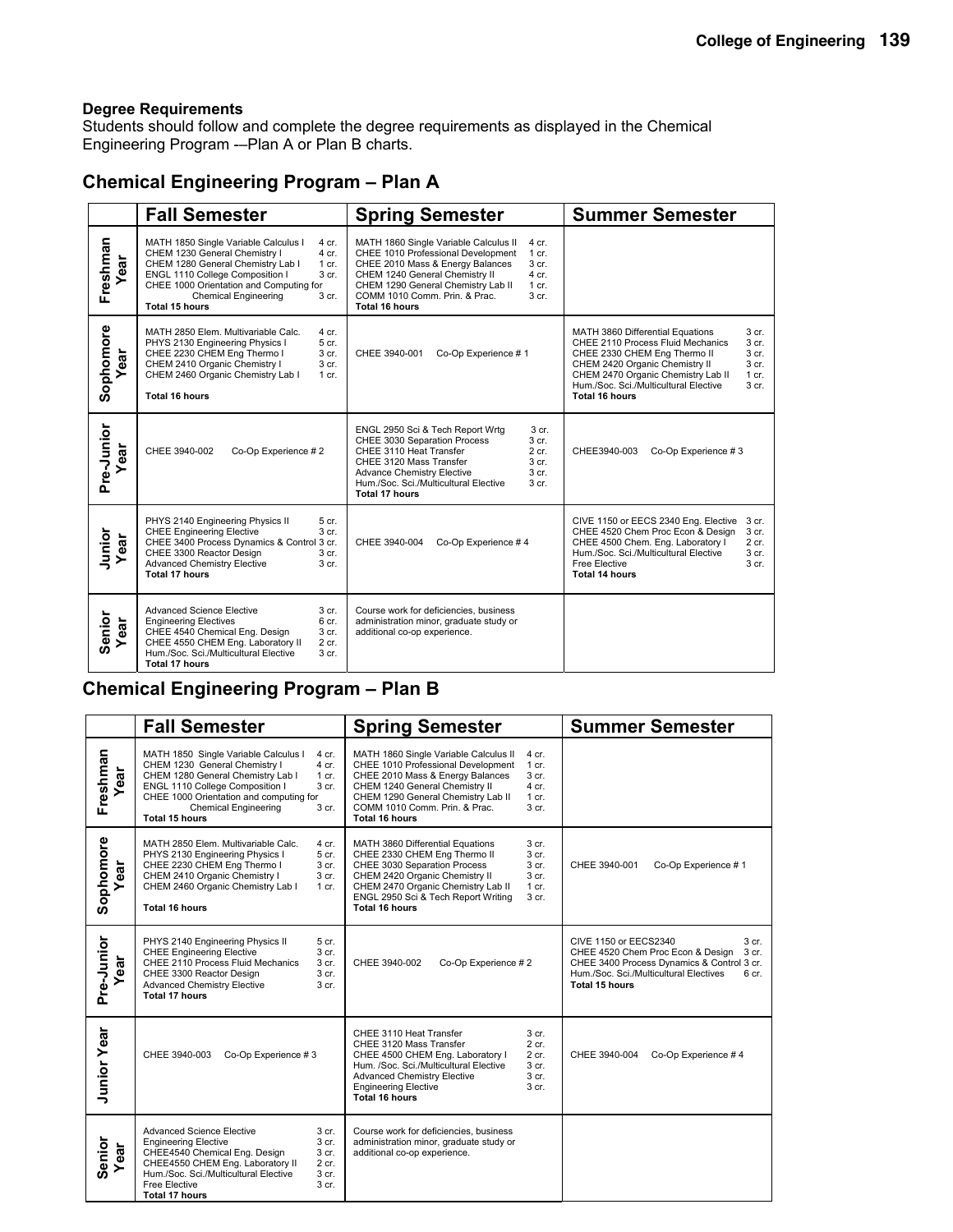### **Electives**

#### **Free Electives**

Three hours of free electives are required. Free electives are any courses at the University that broaden your background in an area of interest. Courses that are considered remedial for engineering students may not be used to satisfy this requirement. If you have questions on this requirement, check with your academic adviser for details.

#### **Engineering Electives**

Twelve hours of engineering electives are required, including MIME 2600 Engineering Economics. Students must also take either CIVE 1150 Engineering Mechanics: Statics or EECS 2340 Circuits for Non-Majors, and one elective (three hours) from the chemical and environmental engineering department. An additional six hours may be chosen from engineering courses offered within the College of Engineering. Recommended courses include CIVE 1160 Strength of Materials, CIVE 3620 Air Pollution Engineering I, CIVE 4680 Environmental Law, MIME 4000 Engineering Statistics, or any 4000-level chemical engineering elective course. Students should see the departmental Web page (*http://www.che. utoledo.edu*) for a list of current courses and should consult their adviser before selecting engineering electives.

#### **Advanced Chemistry and Science Electives**

Nine hours of advanced science electives are required. Students may choose 3000/4000 level courses from the following departments: chemistry, physics, biology, and earth, ecological and environmental sciences. At least six hours of advanced chemistry are required. Students should select courses from recommended science sequences such as:

**Biochemistry:** (CHEM 3510/3520 Biochemistry I & II); BIOL 2170/2180 Fundamentals of Life Science II/Lab)

**Environmental:** (CHEM 3510/3610 Biochemistry I & Inorganic Chemistry I; EEES 4220 Environmental Geochemistry)

**Physical:** (CHEM 3740/3860 Physical Chemistry II & Advanced Lab I; CHEM 4980 Principles of Materials Science)

**Analytical:** (CHEM 3310/3360/3860/4300 Analytical Chemistry, Analytical Chemistry Lab, Advanced Chemistry Lab I, and Instrumental Analysis).

Additional courses that may be used to fulfill the advanced science requirement include:

| 4450<br><b>EEES</b>      | Hazardous Waste Management           |
|--------------------------|--------------------------------------|
| 3050/3060<br><b>EEES</b> | Ecology & Ecology Lab                |
| <b>PHYS</b><br>3070      | <b>Quantum Physics for Engineers</b> |
| <b>CHEM</b><br>4980      | Materials Science I                  |
| 4800<br><b>CHEE</b>      | Polymer Science and Engineering      |
| 4980<br><b>CHEE</b>      | Polymeric Materials                  |

Students should meet with the academic adviser to develop a course sequence that is tailored to the individual academic goals of their programs.

### **Environmental Engineering Electives**

Current industrial needs require that all chemical engineers be aware of environmental issues when designing new chemical facilities or modifying existing ones. The environmental option allows chemical engineering students to apply engineering principles in the development of environmentally conscious chemical processes. Greater background in the sci-

ences is provided in this program to allow the environmental specialist increased flexibility in understanding the environmental impact of current or proposed new practices. Specific examples of existing concepts are provided to demonstrate current practice. The trend toward pollution prevention is emphasized.

Upon completion of these electives, the environmental chemical engineer will be able to analyze chemical processes for their environmental impact, suggest modifications to processes to minimize the production of wastes and develop treatment alternatives. The environmental chemical engineer provides an important bridge between the process engineer and the waste treatment specialist.

The goals of this sequence are achieved through careful choice of the electives, without additional hours beyond those normally required for graduation. The sequence of recommended electives is:

#### **Advanced Chemistry Electives:**

| <b>CHEM</b> | 3510 | Biochemistry I        |
|-------------|------|-----------------------|
| <b>CHEM</b> | 3610 | Inorganic Chemistry I |

#### **Advanced Science Electives:**

| <b>EEES</b> | 3050 | Ecology                           |
|-------------|------|-----------------------------------|
| <b>EEES</b> | 3060 | <b>Ecology Laboratory</b>         |
| <b>EEES</b> | 4450 | Hazardous Waste Management        |
| <b>EEES</b> | 4220 | <b>Environmental Geochemistry</b> |

#### **Engineering Electives:**

| <b>CIVE</b> | 3610 | Water Supply and Treatment |
|-------------|------|----------------------------|
| <b>CIVE</b> | 4680 | Environmental Law          |

Students should see an adviser for more information about this option.

#### **Polymer Engineering Electives**

Polymers and plastics are extremely important materials in today's society. The volume of plastics used annually exceeds that of steel and aluminum. Chemical engineers with expertise in polymers and plastics are in demand. Concepts with which chemical engineers specializing in this area need to be familiar include polymer synthesis and chemistry, polymer processing (mixing, extrusion, blow molding and injection molding) and polymer blends and composites. The polymer engineering sequence will enable students to apply their engineering skills to this important field and gather the necessary experience and expertise to work in the polymer industry upon graduation.

Recommended polymer engineering electives include:

| <b>CHEE</b> | 4800 | Polymer Science & Engineering |
|-------------|------|-------------------------------|
| <b>CHEE</b> | 4850 | Properties of Polymer Systems |
| <b>CHEE</b> | 4980 | Polymeric Materials           |

For a complete list of courses in the polymer engineering sequence, students should see their adviser or consult the departmental Web page: (*http://www.che.utoledo.edu*).

# **Department of Civil Engineering**

*Douglas K. Nims, interim chair*

### **Degrees Offered**

The department of civil engineering offers an ABET-accredited program leading to the bachelor of science degree in civil engineering (B.S.C.E.). A graduate of this program meets the requirements to sit for the exam leading to registration as a professional engineer.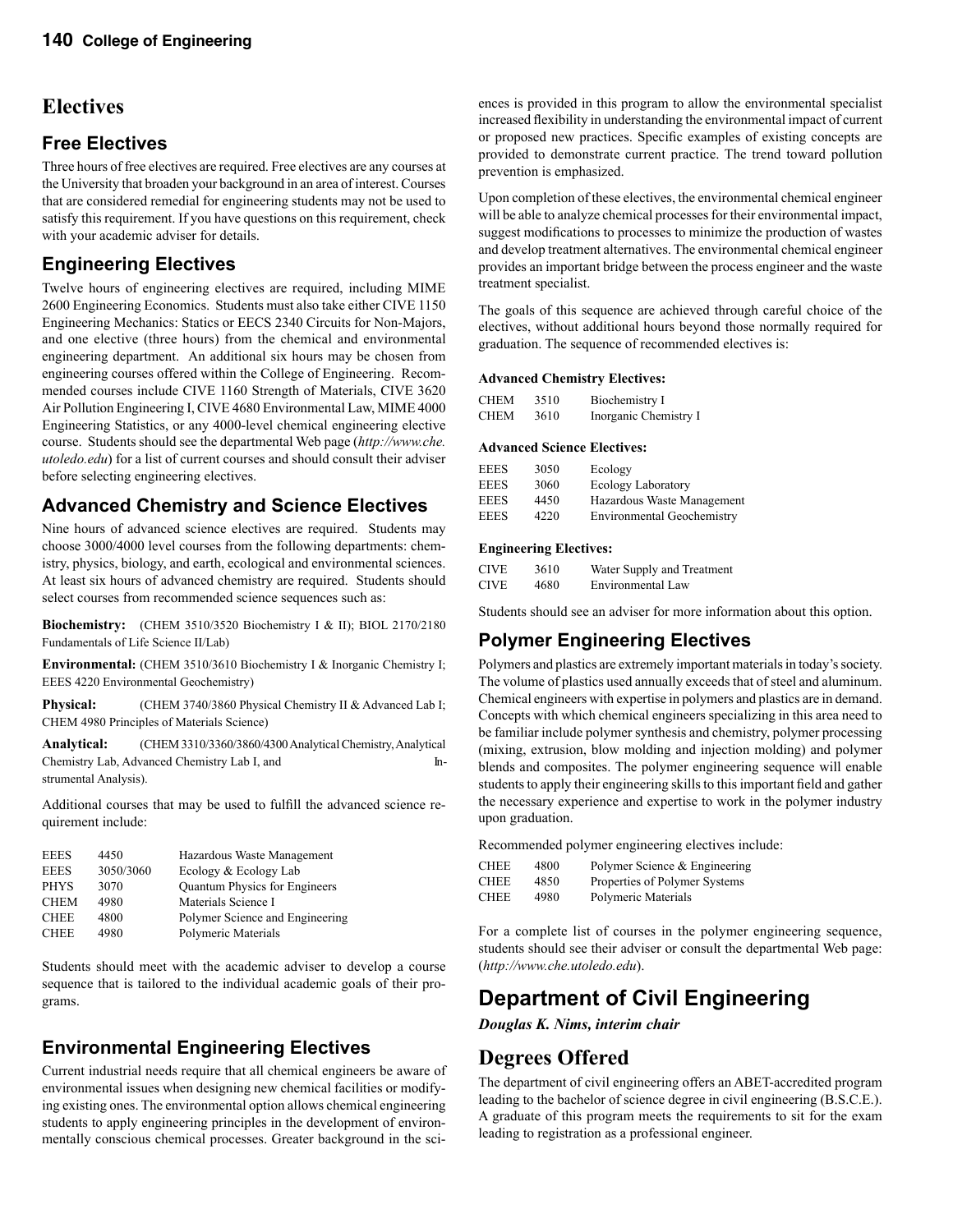Civil engineering can be considered as the composite of structural, geotechnical, environmental and transportation engineering. All involve the application of basic scientific principles to the planning, design and construction of public facilities.

The mission of the department of civil engineering is to advance civil engineering knowledge, solutions and practices through research and the education of civil engineers who: have a balanced and integrated education; are creative, independent, practical thinkers; and are world-class leaders and designers. The department's goal is to prepare its students to be productive contributors to an increasingly technical society, but with an appreciation for the broader societal issues in which technical decisions are made.

This is achieved through a balanced curriculum of mathematics and physical sciences, fundamentals of engineering, specific courses in environmental, geotechnical, structural and transportation areas, as well as humanities, social sciences and multicultural studies. Individual specialization is achieved through the selection of elective courses. The course of study culminates in a comprehensive senior design project.

Each student is taught to apply basic scientific principles to the planning, design and construction of public facilities. Students are expected to gain a broad understanding of technical fundamentals, to increase problemsolving skills and to develop professional attitudes and abilities. Through laboratory experiences, students are able to make measurements on and to interpret data obtained from physical phenomena. Opportunities for students to work on a variety of group projects, to prepare written reports and to make oral presentations are all used to develop communication skills and teamwork throughout the curriculum.

The cooperative education experiences of students provide them with real-world work experiences that introduce them to the practice of civil engineering while placing their academic studies in a realistic context with social and fiscal constraints. Graduates of the civil engineering program are prepared for positions of increasing responsibility, and ultimately leadership, as practicing civil engineers in industry and government agencies. Students also develop an appreciation of the need for continued, life-long learning to keep pace with the rapidly expanding body of knowledge available to them. B.S.C.E. program graduates have the preparation needed for continued study in graduate school or other forms of continued learning.

To summarize, the educational objectives of the program are:

- Graduates, who wish to pursue professional employment, will obtain a position in Civil Engineering or related engineering field, and will be successful in that position.
- Graduates will demonstrate continuing professional development.
- Graduates, who wish to pursue further study, will be successful.

More information is available on the departmental Web site: *http:// www.eng.utoledo.edu/civil/.*

### **Degree Requirements**

Students should follow and complete the degree requirements as displayed in the civil engineering program — Plan A or the civil engineering program — Plan B charts.

#### **Electives**

Each civil engineering student selects electives from four general areas: at least 15 credit hours in the humanities, social sciences and multicultural studies; at least three credit hours in college composition; at least three

credit hours in fundamentals of engineering; and at least six credit hours of technical electives. Recommended lists of college composition, fundamentals of engineering and technical electives are given below. Technical electives not listed below must be at the 3000 or 4000 level and must be approved by the student's adviser.

#### **College Composition Electives**

| ENGL | 2950 | Scientific and Technical Report Writing |
|------|------|-----------------------------------------|
| ENGL | 2960 | Organizational Report Writing           |

#### **Fundamentals of Engineering Electives**

| EECS | 2340 | Electric Circuits for Nonmajors |
|------|------|---------------------------------|
| MIME | 1650 | Materials Science & Engineering |
| MIME | 3400 | Thermodynamics I                |

#### **Technical Electives**

#### **Structural Engineering (Analysis)**

| <b>CIVE</b> | 3320 | Basic Finite Element Methods        |
|-------------|------|-------------------------------------|
| <b>CIVE</b> | 4300 | Advanced Mechanics of Materials     |
| <b>CIVE</b> | 4320 | Matrix Analysis of Structures       |
| <b>CIVE</b> | 4340 | <b>Experimental Mechanics</b>       |
| <b>CIVE</b> | 4350 | Introduction to Structural Dynamics |

#### **Structural Engineering (Design)**

| <b>CIVE</b> | 4410 | Timber Design                 |
|-------------|------|-------------------------------|
| <b>CIVE</b> | 4430 | Structural Steel Design II    |
| <b>CIVE</b> | 4440 | Reinforced Concrete Design II |
| <b>CIVE</b> | 4480 | Reinforced Masonry Design     |

#### **Environmental Engineering**

| <b>EEES</b> | 4410 | Hydrogeology                         |
|-------------|------|--------------------------------------|
| <b>CIVE</b> | 4610 | <b>Hydrology and Water Resources</b> |
| <b>CIVE</b> | 4620 | Open Channel Flow Hydraulics         |
| <b>CIVE</b> | 4630 | <b>Indoor Air Quality</b>            |
| <b>CIVE</b> | 4640 | <b>Industrial Hygiene</b>            |
| <b>CIVE</b> | 4650 | <b>Industrial Ventilation</b>        |
| <b>CIVE</b> | 4660 | Pollution Laboratory                 |
| <b>CIVE</b> | 4670 | Solid Waste Management and Disposal  |
| <b>CIVE</b> | 4680 | Environmental Law                    |
|             |      |                                      |

#### **Transportation Engineering**

| <b>GEPL</b> | 4530 | Principles of Urban Planning                       |
|-------------|------|----------------------------------------------------|
| <b>CIVE</b> | 4510 | Materials Engineering                              |
| <b>CIVE</b> | 4550 | Traffic Control                                    |
| <b>CIVE</b> | 4580 | Introduction to Intelligent Transportation Systems |

#### **Geotechnical Engineering**

| EEES        | 3250 | <b>Engineering Geology</b>             |
|-------------|------|----------------------------------------|
| EEES        | 3320 | <b>Structural Geology</b>              |
| <b>EEES</b> | 4610 | Introduction to Geophysics             |
| CIVE        | 4210 | <b>Advanced Soil Mechanics</b>         |
| CIVE        | 4220 | <b>Advanced Foundation Engineering</b> |
| CIVE        | 4240 | Design With Geosynthetics              |
| CIVE        | 4260 | <b>Experimental Soil Mechanics</b>     |

#### **Other Technical Electives**

| CIVE        | 4710 | Advanced Engineering Systems Analysis  |
|-------------|------|----------------------------------------|
| CIVE        | 4810 | Contracts and Specifications           |
| <b>CIVE</b> | 4820 | Project Management                     |
| CIVE        | 4830 | Engineering Ethics and Professionalism |
| CIVE        | 4840 | GIS for Civil Engineering              |
| CIVE        | 4900 | Seminars in Civil Engineering          |
| CIVE        | 4960 | Honors Thesis Research                 |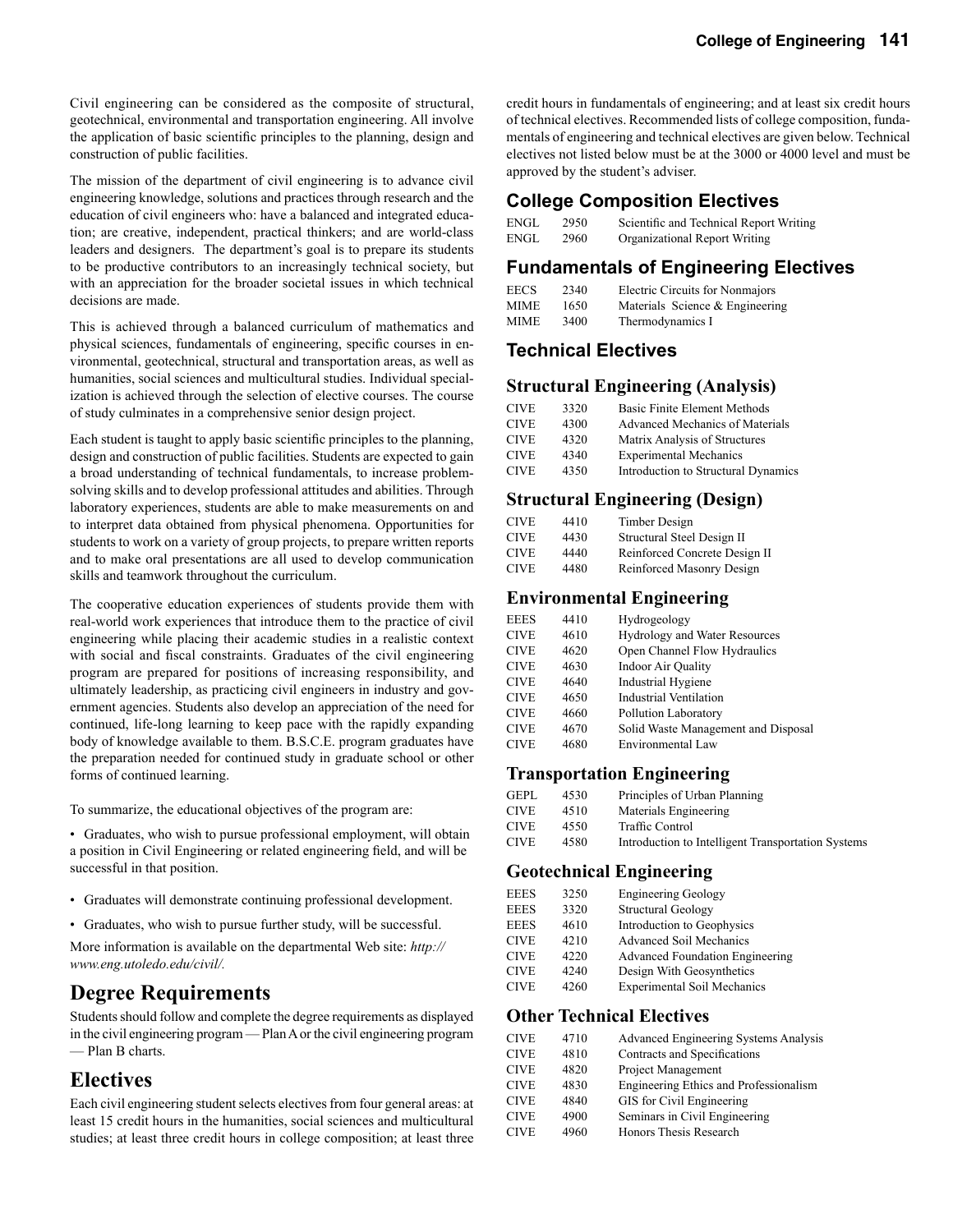Students should follow and complete the degree requirements as displayed in the Civil Engineering Program -–Plan A or Plan B charts.

### **Civil Engineering Program - Plan A**

|                   | <b>Fall Semester</b>                                                                                                                                                                                                                                                                                   | <b>Spring Semester</b>                                                                                                                                                                                                                                                                                                       | <b>Summer Semester</b>                                                                                                                                                                                                                                                        |
|-------------------|--------------------------------------------------------------------------------------------------------------------------------------------------------------------------------------------------------------------------------------------------------------------------------------------------------|------------------------------------------------------------------------------------------------------------------------------------------------------------------------------------------------------------------------------------------------------------------------------------------------------------------------------|-------------------------------------------------------------------------------------------------------------------------------------------------------------------------------------------------------------------------------------------------------------------------------|
| Freshman<br>ar    | CIVE 1000 Freshman Civil Eng. Exp.<br>1 cr.<br>CIVE 1100 Msmts & CAD for Civil Eng.<br>4 cr.<br>MATH 1850 Single Variable Calculus I<br>4 cr.<br>CHEM 1230 General Chemistry I<br>4 cr.<br>CHEM 1280 Chemistry Lab I<br>1 cr.<br>ENGL 1110 College Composition I<br>3 <sub>cr.</sub><br>Total 17 hours | CIVE 2000 Professional Development<br>1 cr.<br>MATH 1860 Single Variable Calculus II<br>$4$ cr.<br>PHYS 2130 Engineering Physics I<br>5 cr.<br>ENGL 2950 or 2960 Report Writing.<br>3 cr.<br>Hum./Soc. Sci./Multicultural Elective<br>3 cr.<br><b>Total 16 hours</b>                                                         |                                                                                                                                                                                                                                                                               |
| Sophomore<br>ear  | MATH 2890 Numerical Meth & Linear Alg 3 cr.<br>MATH 2850 Elem. Multivariable Calculus 4 cr.<br>PHYS 2140 Engineering Physics II<br>5 cr.<br>CIVE 1150 Engineering Statics<br>3 cr.<br>EECS 1050 Intro to Computing in C/C++ 2 cr.<br><b>Total 17 hours</b>                                             | CIVE 3940-001<br>Co-Op Experience #1                                                                                                                                                                                                                                                                                         | MATH 3860 Differential Equations<br>3 cr.<br>3 <sub>cr.</sub><br>CIVE 1160 Mechanics of Materials<br>CIVE 1170 Fluid Mech. For Civil Engr.<br>3 <sub>cr.</sub><br>MIME 2300 Engineering Dynamics<br>3 cr.<br>Hum./Soc. Sci./Multicultural Elective<br>3 cr.<br>Total 15 hours |
| Pre-Junior<br>ear | CIVE 3940-002<br>Co-Op Experience #2                                                                                                                                                                                                                                                                   | CIVE 2110 Civil Engr. Materials with Lab 3 cr.<br>CIVE 3120 Civil Engr. Systems Analysis 3 cr.<br>CIVE 3310 Structural Analysis<br>3 cr.<br>CIVE 3630 Wastewater Engineering<br>3 <sub>cr.</sub><br>CIVE 3620 Air Pollution Engineering I<br>3 cr.<br>3 <sub>cr.</sub><br>MIME 4000 Engineering Statistics<br>Total 18 hours | CIVE 3940-003<br>Co-Op Experience #3                                                                                                                                                                                                                                          |
| Junior<br>ear     | CIVE 3210 Soil Mechanics<br>3 cr.<br>3 cr.<br>CIVE 3510 Transportation Engineering<br>CIVE 3420 Reinforced Concrete Design I 3 cr.<br>CIVE 3610 Water Supply and Treatment 3 cr.<br>MIME 2600 Engineering Economics<br>3 cr.<br>Total 15 hours                                                         | Co-Op Experience #4<br>CIVE 3940-004                                                                                                                                                                                                                                                                                         | 3 cr.<br>CIVE 3220 Foundation Engineering<br>CIVE 3410 Steel Design I<br>3 cr.<br>CIVE 3520 Transportation Engineering II<br>3 cr.<br>Fundamentals of Engineering Elective<br>3 cr.<br>Hum./Soc. Sci./Multicultural Elective<br>3 cr.<br><b>Total 15 hours</b>                |
| Senior<br>Year    | CIVE 4750 Senior Design Project<br>3 cr.<br><b>Technical Electives</b><br>6 cr.<br>Hum./Soc. Sci./Multicultural Elective<br>6 cr.<br><b>Total 15 hours</b>                                                                                                                                             | Course work for deficiencies, business<br>administration minor, graduate study or<br>additional co-op experience.                                                                                                                                                                                                            |                                                                                                                                                                                                                                                                               |

# **Civil Engineering Program – Plan B**

|                    | <b>Fall Semester</b>                                                                                                                                                                                                                                                                                           | <b>Spring Semester</b>                                                                                                                                                                                                                                                                     | <b>Summer Semester</b>                                                                                                                                                                                                                              |
|--------------------|----------------------------------------------------------------------------------------------------------------------------------------------------------------------------------------------------------------------------------------------------------------------------------------------------------------|--------------------------------------------------------------------------------------------------------------------------------------------------------------------------------------------------------------------------------------------------------------------------------------------|-----------------------------------------------------------------------------------------------------------------------------------------------------------------------------------------------------------------------------------------------------|
| Freshman<br>Year   | MATH 1850 Single Variable Calculus I<br>4 cr.<br>CHEM 1230 General Chemistry I<br>4 cr.<br>CHEM 1280 Chemistry Lab I<br>$1$ cr.<br>ENGL 1110 College Composition I<br>3 cr.<br>CIVE 1000 Freshman Civil Eng. Exper.<br>$1$ cr.<br>Hum./Soc. Sci./Multicultural Elective<br>3 cr.<br>Total 16 hours             | CIVE 1100 Msmts & CAD for Civil Engr.<br>4 cr.<br>CIVE 2000 Professional Development<br>1 cr.<br>MATH 1860 Single Variable Calculus II<br>4 cr.<br>PHYS 2130 Engineering Physics I<br>5 cr.<br>ENGL 2950 or 2960 Report Writing.<br>3 cr.<br><b>Total 17 hours</b>                         |                                                                                                                                                                                                                                                     |
| Sophomore<br>ar    | MATH 2850 Elem. Multivariable Calculus 4 cr.<br>MATH 2890 Numerical Meth & Linear Alg 3 cr.<br>PHYS 2140 Engineering Physics II<br>5 cr.<br>CIVE 1150 Engineering Statics<br>3 cr.<br>EECS 1050 Intro to Computing in C/C++ 2 cr.<br>Total 17 hours                                                            | MATH 3860 Differential Equations<br>3 cr.<br>CIVE 1160 Mechanics of Materials<br>3 <sub>cr.</sub><br>CIVE 1170 Fluid Mech. For Civil Engr.<br>3 cr.<br>3 cr.<br>MIME 2300 Engineering Dynamics<br><b>Fundamentals of Engineering Elective</b><br>3 <sub>cr.</sub><br><b>Total 15 hours</b> | CIVE 3940-001<br>Co-Op Experience #1                                                                                                                                                                                                                |
| Pre-Junior<br>Year | CIVE 2110 Civil Engr. Materials w/ Lab<br>3 cr.<br>CIVE 3210 Soil Mechanics<br>3 cr.<br>CIVE 3310 Structural Analysis<br>3 <sub>cr.</sub><br>CIVE 3510 Transportation Engineering I<br>3 cr.<br>CIVE 3610 Water Supply and Treatment 3 cr.<br>Hum./Soc. Sci./Multicultural Elective<br>3 cr.<br>Total 18 hours | CIVE 3940-002<br>Co-Op Experience #2                                                                                                                                                                                                                                                       | CIVE 3220 Foundation Engineering<br>3 cr.<br>3 cr.<br>CIVE 3410 Steel Design I<br>CIVE 3520 Transportation Engineering II<br>3 cr.<br>MIME 4000 Engineering Statistics<br>3 cr.<br>Hum./Soc. Sci./Multicultural Elective<br>3 cr.<br>Total 15 hours |
| Junior<br>Year     | CIVE 3940-003<br>Co-Op Experience #3                                                                                                                                                                                                                                                                           | CIVE 3420 Reinforced Concrete Design<br>3 cr.<br>CIVE 3120 Civil Engr Systems Analysis<br>3 cr.<br>CIVE 3620 Air Pollution Engineering<br>3 cr.<br>CIVE 3630 Wastewater Engineering<br>3 cr.<br><b>Technical Elective</b><br>3 <sub>cr.</sub><br><b>Total 15 hours</b>                     | CIVE 3940-004<br>Co-Op Experience #4                                                                                                                                                                                                                |
| Senior<br>ear      | CIVE 4750 Senior Design Project<br>3 cr.<br>MIME 2600 Engineering Economics<br>3 cr.<br><b>Technical Elective</b><br>3 cr.<br>Hum./Soc. Sci./Multicultural Electives<br>6 cr.<br><b>Total 15 hours</b>                                                                                                         | Course work for deficiencies, business<br>administration minor, graduate study or<br>additional co-op experience.                                                                                                                                                                          |                                                                                                                                                                                                                                                     |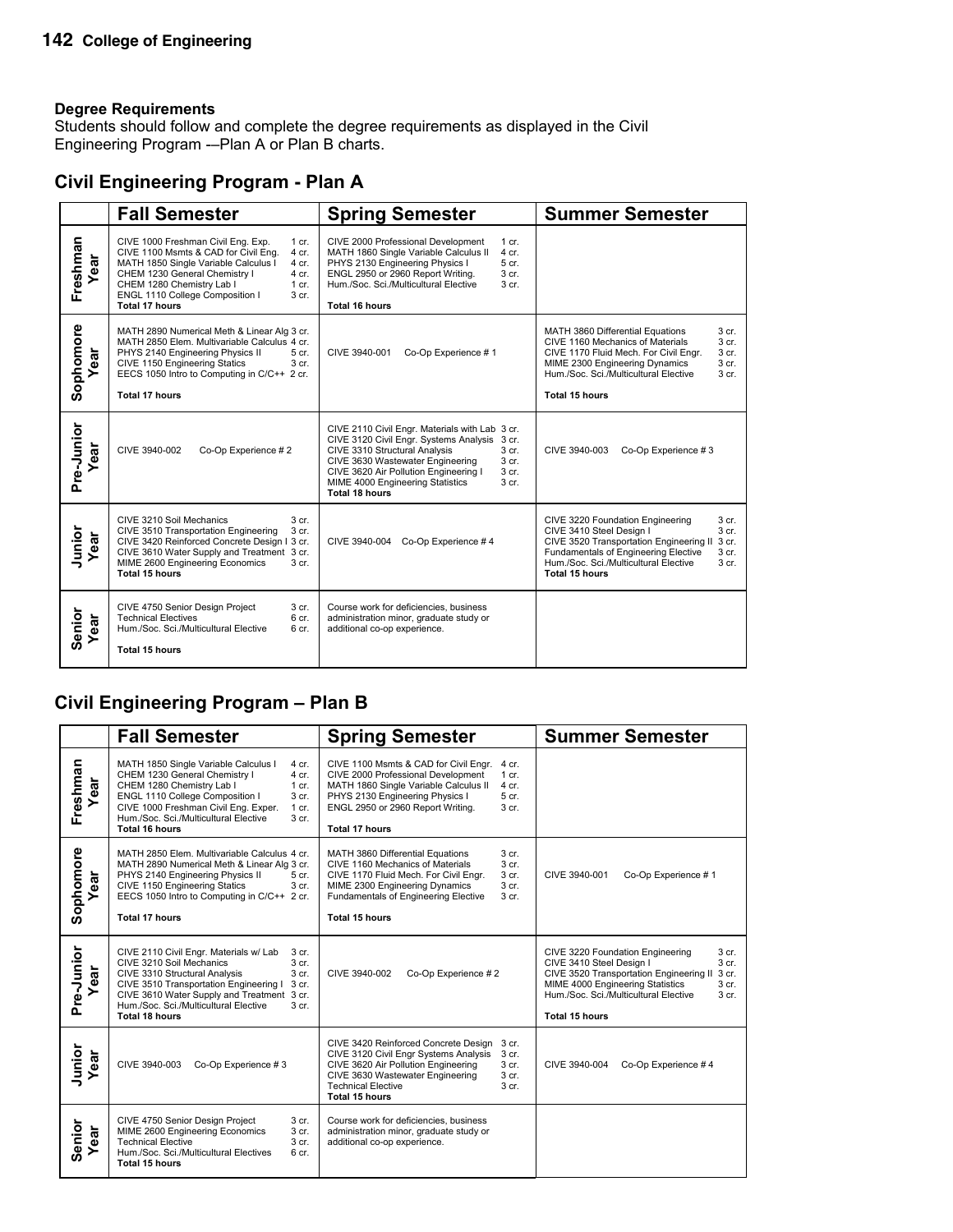### **Department of Electrical Engineering and Computer Science**

*Roger J. King, interim chair*

### **Degrees Offered**

Two degree programs are offered through the department of electrical engineering and computer science: the bachelor of science in computer science and engineering (C.S.E.) and the bachelor of science in electrical engineering (E.E.). These programs rely on a common scientific and mathematical foundation and possess common interests in electric circuits, electronics, signals and systems and computer-based systems. The C.S.E. program places greater emphasis on computer science and computer-related applications, including computer systems design, programming languages, networking and software engineering, while the E.E. program emphasizes computer hardware, electrical principles and related applications such as electronics design, microelectronics, energy systems, automatic control systems, signal analysis and communications. Both programs are accredited by the Engineering Accreditation Commission (EAC) of ABET. The C.S.E. degree also is accredited by the Computing Accreditation Commission (CAC) of ABET.

All engineering programs require humanities, social sciences and multicultural core electives. More detailed information is available in the departmental office and also may be accessed using the departmental Web page at: *http://www.eecs.utoledo.edu.*

#### **Advanced Placement**

Students with a score of 3, 4 or 5 on the Computer Science A test receive credit for EECS 1530 (3 hours).

### **Computer Science and Engineering Degree Requirements**

The educational objectives of the computer science and engineering program are these:

- Graduates will possess a strong foundation in computer science and computer engineering;
- Graduates will be employable in the computer science and computer engineering professions;
- Graduates will perform professionally and ethically in the workplace; and
- Graduates will be well-prepared to pursue graduate studies.

The College of Engineering has instituted a co-op program that requires three or more work experiences. Students should follow and complete the degree requirements as displayed in the computer science and engineering program — Plan A or Plan B charts. Students should consult an adviser for additional information.

The curriculum has a requirement of nine hours of professional electives. Students are required to develop a plan of study for the professional elective courses with their C.S.E. program adviser. The combination of electives selected and required advanced courses (EECS 2550 Operating Systems and Systems Programming, EECS 3550 Software Engineering, EECS 3100 Microsystems Design, EECS 3150 Data Communications and EECS 3500 Automata and Language Translation Systems) provide in-depth coverage of at least three advanced C.S.E. specialization areas. A current list of approved professional electives for the program may be

obtained from the departmental office or from the departmental Web page: *http://www.eecs.utoledo.edu.*

The humanities/fine arts/social science/multicultural electives must be chosen so that they complete the University Core Curriculum and the requirements of the College of Engineering. Students should consult with their adviser.

### **Electrical Engineering Degree Requirements**

The educational objectives of the electrical engineering program are these:

- Graduates will have the ability to engage in a successful professional career in electrical engineering; and
- Graduates will be equipped for lifelong contribution to the electrical engineering profession.

The College of Engineering has instituted a co-op program that requires three or more work experiences. Students should follow and complete the degree requirements as displayed in the electrical engineering program — Plan A or Plan B charts. Students should consult an adviser for additional information.

The curriculum has a requirement of 12 hours of technical electives. Students are required to develop a plan of study for the technical elective courses with the E.E. program adviser. A current list of approved technical electives for the program may be obtained from the departmental office or from the departmental Web page at: *http://www.eecs.utoledo.edu.*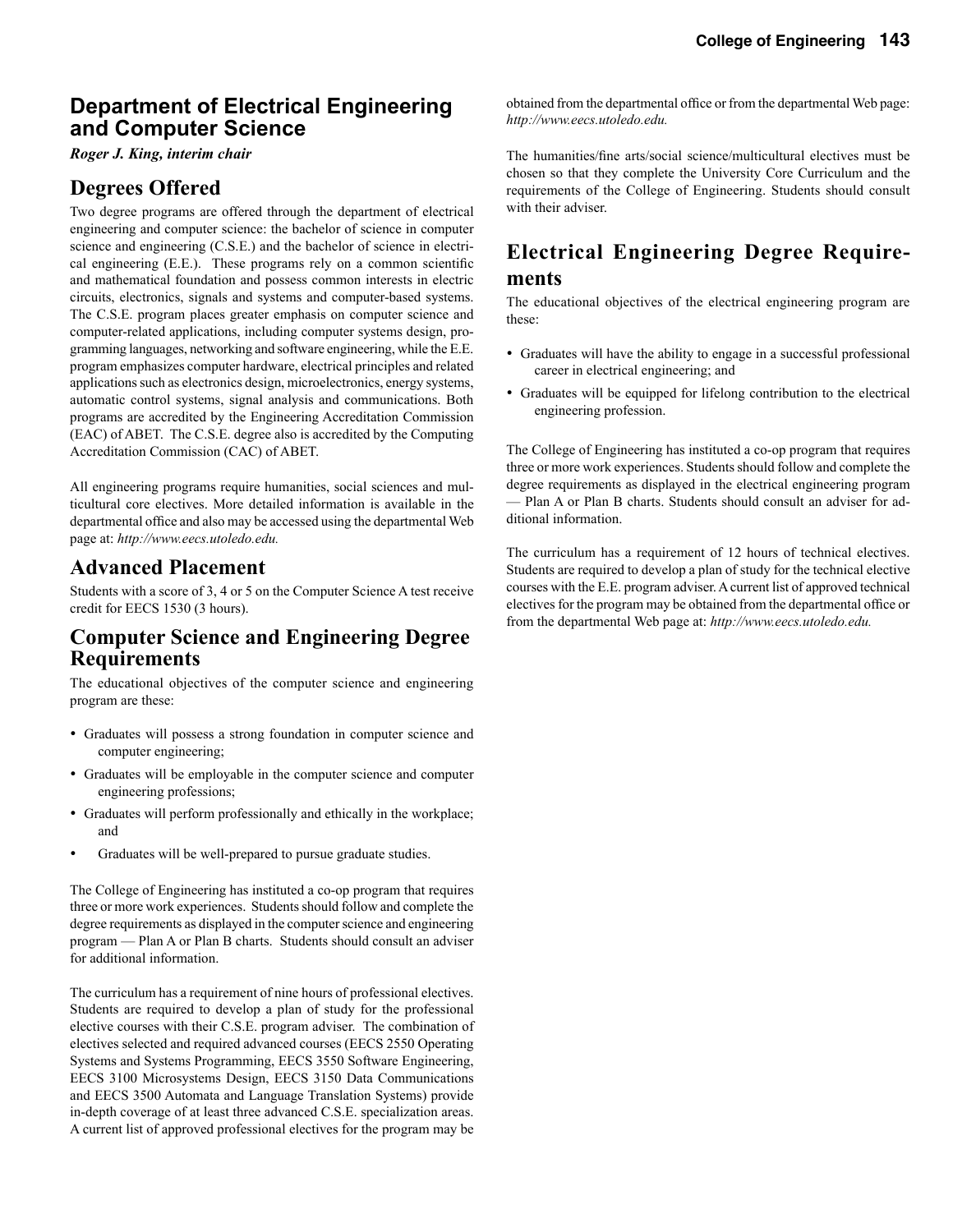Students should follow and complete the degree requirements as displayed in the Computer Science and Engineering Program–Plan A or Plan B charts. Students should consult an adviser for additional information

### **Computer Science and Engineering Program – Plan A**

|                    | <b>Fall Semester</b>                                                                                                                                                                                                                                                                                                          | <b>Spring Semester</b>                                                                                                                                                                                                                                                                                           | <b>Summer Semester</b>                                                                                                                                                                                                                               |
|--------------------|-------------------------------------------------------------------------------------------------------------------------------------------------------------------------------------------------------------------------------------------------------------------------------------------------------------------------------|------------------------------------------------------------------------------------------------------------------------------------------------------------------------------------------------------------------------------------------------------------------------------------------------------------------|------------------------------------------------------------------------------------------------------------------------------------------------------------------------------------------------------------------------------------------------------|
| Freshman<br>Year   | MATH 1850 Single Variable Calculus I<br>4 cr.<br>CHEM 1230 General Chemistry I<br>4 cr.<br>ENGL 1110 College Composition I<br>$3$ cr.<br>EECS 1000 Orientation to EECS<br>1 cr.<br>EECS 1530 Intro. to Programming<br>3 cr.<br>Total 15 hours                                                                                 | MATH 1860 Single Variable Calculus II<br>4 cr.<br>PHYS 2130 Physics for Sci & Eng. I<br>5 <sub>cr.</sub><br>EECS 2000 Professional Development<br>$1$ cr.<br>EECS 1100 Digital Logic Design<br>$4$ cr.<br>EECS 1540 Discrete & Linear Structures 4 cr.<br>Total 18 hours                                         |                                                                                                                                                                                                                                                      |
| Sophomore<br>ear   | MATH 2850 Elem. Multivrble Calculus<br>4 cr.<br>PHYS 2140 Physics for Sci & Eng. II<br>5 cr.<br>EECS 2100 Comp Org & Assembly<br>4 cr.<br>EECS 1550 Nonlinear Data Structures<br>4 cr.<br><b>Total 17 hours</b>                                                                                                               | Co-Op Experience #1<br>EECS 3940:001                                                                                                                                                                                                                                                                             | MATH 3860 Elem Differential Equations 3 cr.<br>MATH 2890 Numeric Meth & Linear Alg<br>3 cr.<br>EECS 2300 Electric Circuits<br>$4$ cr.<br>EECS 2550 Op Systems & Sys Prog<br>3 cr.<br>Hum/Soc/Multicultural Elective<br>3cr.<br><b>Total 16 hours</b> |
| Pre-Junior<br>Year | EECS 3940:002<br>Co-Op Experience #2                                                                                                                                                                                                                                                                                          | ENGL 2960 Organizational Report Writing or<br>ENGL 2950 Sci & Tech Report Wrtg<br>3 <sub>cr.</sub><br>EECS 3400 Electronics I<br>4 cr.<br>EECS 3200 Signals & Systems<br>4 cr.<br>MIME 4000 Engineering Statistics I<br>3 <sub>cr.</sub><br>EECS 3550 Software Engineering<br>3 <sub>cr.</sub><br>Total 17 hours | EECS 3940:003<br>Co-Op Experience #3                                                                                                                                                                                                                 |
| Junior<br>ear      | EECS 3150 Data Communication<br>$3$ cr.<br>MIME 3400 Intro to Thermal Sciences or<br>CIVE 1150 Statics<br>3 <sub>cr.</sub><br>EECS 3100 Microsystem Design<br>4 cr.<br>EECS 3500 Automata & Lang. Trans.<br>3 <sub>cr.</sub><br>ECON 1200 Microeconomics or<br>ECON 1150 Macroeconomics<br>3 <sub>cr.</sub><br>Total 16 hours | Hum/Soc/Multicultural Elective<br>$7$ cr.<br>3 <sub>cr.</sub><br><b>EECS Professional Elective</b><br>EECS 4000 Senior Design Project<br>4 cr.<br><b>Total 14 hours</b>                                                                                                                                          | Co-Op Experience #4<br>EECS 3940:004                                                                                                                                                                                                                 |
| Senior<br>Year     | Hum/Soc/Multicultral Elective<br>9 cr.<br><b>EECS Professional Electives</b><br>6 <sub>cr.</sub><br><b>Total 15 hours</b>                                                                                                                                                                                                     | Course work for deficiencies, business<br>administration minor, graduate study or<br>additional co-op experience.                                                                                                                                                                                                |                                                                                                                                                                                                                                                      |

### **Computer Science and Engineering Program - Plan B**

|                    | <b>Fall Semester</b>                                                                                                                                                                                                                                            | <b>Spring Semester</b>                                                                                                                                                                                                                                                                            | <b>Summer Semester</b>                                                                                                                                                                                                                                                                                                           |
|--------------------|-----------------------------------------------------------------------------------------------------------------------------------------------------------------------------------------------------------------------------------------------------------------|---------------------------------------------------------------------------------------------------------------------------------------------------------------------------------------------------------------------------------------------------------------------------------------------------|----------------------------------------------------------------------------------------------------------------------------------------------------------------------------------------------------------------------------------------------------------------------------------------------------------------------------------|
| Freshman<br>Year   | MATH 1850 Single Variable Calculus I<br>4 cr.<br>CHEM 1230 General Chemistry I<br>4 cr.<br>ENGL 1110 College Composition I<br>3 cr.<br>EECS 1000 Orientation to EECS<br>$1$ cr.<br>EECS 1530 Intro. to Programming<br>3 <sub>cr.</sub><br><b>Total 15 hours</b> | MATH 1860 Single Variable Calculus II<br>4 cr.<br>PHYS 2130 Physics for Sci & Eng. I<br>5 cr.<br>EECS 2000 Professional Development<br>$1$ cr.<br>EECS 1100 Digital Logic Design<br>4 cr.<br>EECS 1540 Discrete & Linear Structures 4 cr.<br>Total 18 hours                                       |                                                                                                                                                                                                                                                                                                                                  |
| Sophomore<br>ear   | MATH 2850 Elem. Multivrble Calculus<br>4 cr.<br>PHYS 2140 Physics for Sci & Eng. II<br>5 cr.<br>EECS 2100 Comp Org & Assembly<br>4 cr.<br>EECS 1550 Nonlinear Data Structures<br>4 cr.<br><b>Total 17 hours</b>                                                 | MATH 3860 Elem Differential Equations<br>3 cr.<br>MATH 2890 Numeric Meth & Linear Alg<br>3 cr.<br>EECS 2300 Electric Circuits<br>4 cr.<br>EECS 2550 Op Systems & Sys Prog<br>$3$ cr.<br>ENGL 2960 Organizational Report Writing or<br>ENGL 2950 Sci & Tech Report Wrtg<br>3 cr.<br>Total 16 hours | EECS 3940:001<br>Co-Op Experience #1                                                                                                                                                                                                                                                                                             |
| Pre-Junior<br>Year | ECON 1200 Microeconomics or<br>ECON 1150 Macroeconomics<br>3 cr.<br>EECS 3400 Electronics I<br>4 cr.<br>EECS 3200 Signals & Systems<br>4 cr.<br>Hum/Soc/Multicultural Elective<br>3 cr.<br>EECS 3550 Software Engineering<br>3 cr.<br><b>Total 17 hours</b>     | EECS 3940:002<br>Co-Op Experience #2                                                                                                                                                                                                                                                              | EECS 3150 Data Communication<br>3 <sub>cr.</sub><br>MIME 3400 Intro to Thermal Sciences or<br>CIVE 1150 Statics<br>3 <sub>cr.</sub><br>EECS 3100 Microsystem Design<br>4 cr.<br>EECS 3500 Automata & Language<br>3 <sub>cr.</sub><br><b>Translation Systems</b><br>MIME 4000 Engineering Statistics I<br>3 cr.<br>Total 16 hours |
| Junior<br>Year     | EECS 3940:003<br>Co-Op Experience #3                                                                                                                                                                                                                            | Hum/Soc/Multicultural Elective<br>$7$ cr.<br>3 cr.<br><b>EECS Professional Elective</b><br>4 cr.<br>EECS 4000 Senior Design Project<br><b>Total 14 hours</b>                                                                                                                                      | EECS 3940:004<br>Co-Op Experience #4                                                                                                                                                                                                                                                                                             |
| Senior<br>Year     | Hum/Soc/Multicultural Elective<br>9 cr.<br><b>EECS Professional Electives</b><br>6 cr.<br><b>Total 15 hours</b>                                                                                                                                                 | Course work for deficiencies, business<br>administration minor, graduate study or<br>additional co-op experience.                                                                                                                                                                                 |                                                                                                                                                                                                                                                                                                                                  |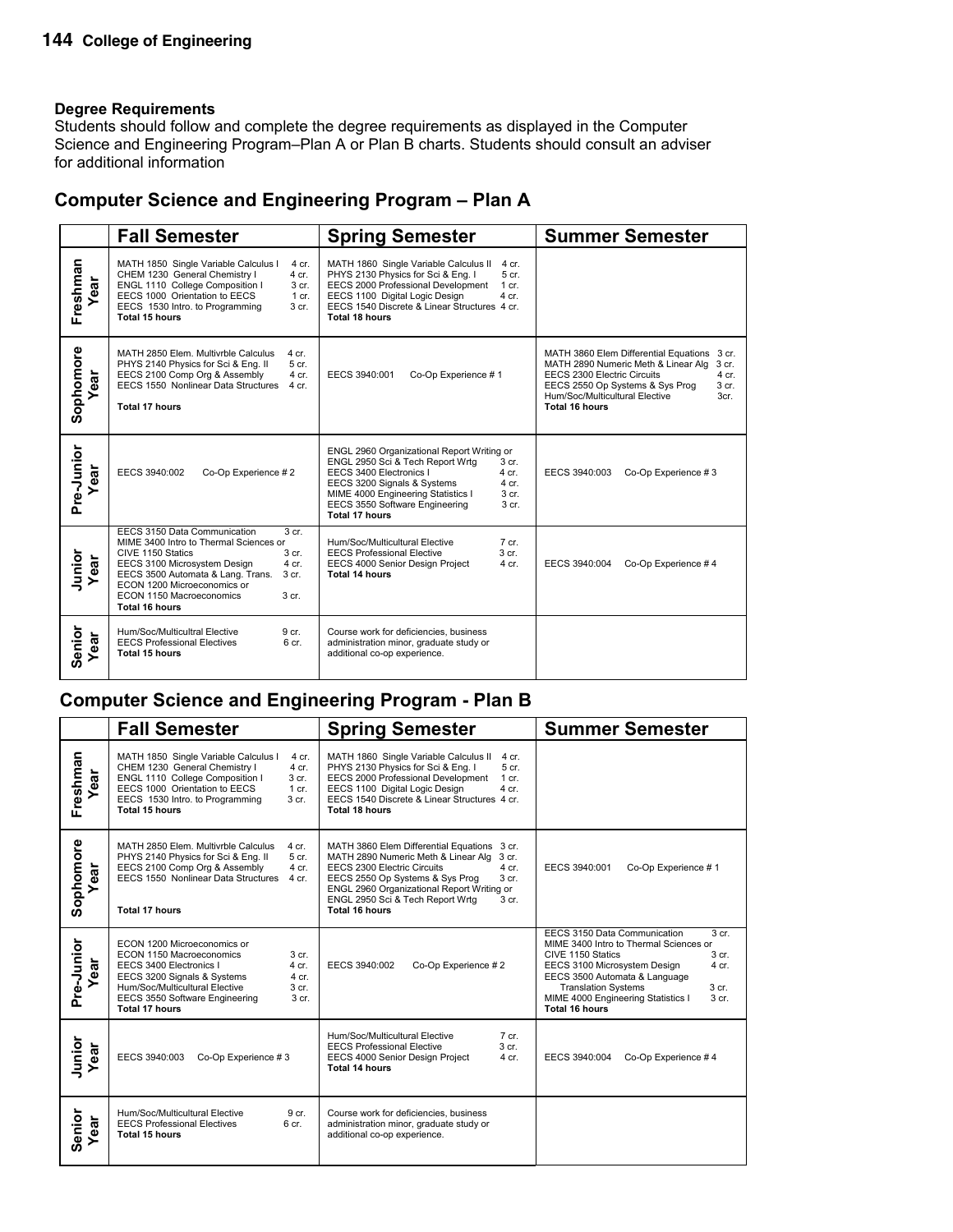Students should follow and complete the degree requirements as displayed in the Electrical Engineering Program -–Plan A or Plan B charts. Students should consult an adviser for additional information

### **Electrical Engineering Program – Plan A**

|                    | <b>Fall Semester</b>                                                                                                                                                                                                                                    | <b>Spring Semester</b>                                                                                                                                                                                                                                                      | <b>Summer Semester</b>                                                                                                                                                                                     |
|--------------------|---------------------------------------------------------------------------------------------------------------------------------------------------------------------------------------------------------------------------------------------------------|-----------------------------------------------------------------------------------------------------------------------------------------------------------------------------------------------------------------------------------------------------------------------------|------------------------------------------------------------------------------------------------------------------------------------------------------------------------------------------------------------|
| Freshman<br>ă<br>ه | MATH 1850 Single Variable Calculus I<br>4 cr.<br>CHEM 1230 General Chemistry<br>4 cr.<br>ENGL 1110 College Composition I<br>3 <sub>cr.</sub><br>EECS 1000 Orientation to EECS<br>$1$ cr.<br>EECS 1100 Digital Logic Design<br>$4$ cr.<br>Total 16 hours | MATH 1860 Single Variable Calculus II 4 cr.<br>PHYS 2130 Physics for Sci & Eng. I<br>5 cr.<br>EECS 2000 Professional Development 1 cr.<br>EECS 1530 Intro. to Programming<br>3 cr.<br>ENGL 2950 Tech Writing or<br>ENGL 2960 Org. Report Writing<br>3 cr.<br>Total 16 hours |                                                                                                                                                                                                            |
| Sophomore<br>ear   | MATH 2850 Elem. Multivariable Calc.<br>4 cr.<br>PHYS 2140 Physics for Sci & Eng. II<br>5 cr.<br>EECS 2100 Comp Org & Assembly<br>4 cr.<br>ECON 1200 Microeconomics<br>3 cr.<br><b>Total 16 hours</b>                                                    | Co-Op Experience #1<br>EECS 3940:001                                                                                                                                                                                                                                        | MATH 3860 Elem Differential Equations 3 cr.<br>MATH 2890 Num. Methods & Linear Alg 3 cr.<br>EECS 2300 Electric Circuits<br>4 cr.<br>Hum/Soc. Sci./Multicultural Elective<br>6 cr.<br><b>Total 16 hours</b> |
| Pre-Junior<br>ar   | EECS 3940:002 Co-Op Experience # 2                                                                                                                                                                                                                      | EECS 3400 Electronics I<br>4 cr.<br>EECS 3200 Signals & Systems<br>4 cr.<br>EECS 3700 Electromagnetics<br>4 cr.<br>MIME 3400 Intro to Thermal Sci or<br>CIVE 1150 Statics<br>3 cr.<br><b>Total 15 hours</b>                                                                 | EECS 3940:003 Co-Op Experience #3                                                                                                                                                                          |
| Junior<br>ear      | EECS 3100 Microsystems Design<br>4 cr.<br>EECS 3300 Probabilistic Methods<br>3 cr.<br>EECS 3420 Electronics II<br>3 cr.<br>EECS 3460 Energy Conversion<br>3 cr.<br>Hum./Soc. Sci./Multicultural Elective<br>3 cr.<br><b>Total 16 hours</b>              | EECS 3440 Electronic Lab<br>1 cr.<br>EECS 4360 Communication Systems<br>3 cr.<br>EECS 4200 Feedback Control Systems 3 cr.<br>EECS 4130 Digital Design<br>4 cr.<br><b>EECS Technical Electives</b><br>6 cr.<br><b>Total 17 hours</b>                                         | EECS 3940:004 Co-Op Experience #4                                                                                                                                                                          |
| Senior<br>ear      | EECS 4000 Senior Design<br>4 cr.<br>EECS 4480 Elec. Energy Process<br>3 cr.<br><b>EECS Technical Electives</b><br>6 cr.<br>Hum./Soc. Sci./Multicultural Elective<br>3 <sub>cr.</sub><br><b>Total 16 hours</b>                                           | Course work for deficiencies, business<br>administration minor, graduate study or<br>additional co-op experience.                                                                                                                                                           |                                                                                                                                                                                                            |

### **Electrical Engineering Program – Plan B**

|                    | <b>Fall Semester</b>                                                                                                                                                                                                                         | <b>Spring Semester</b>                                                                                                                                                                                                                                         | <b>Summer Semester</b>                                                                                                                                                                                                                                           |
|--------------------|----------------------------------------------------------------------------------------------------------------------------------------------------------------------------------------------------------------------------------------------|----------------------------------------------------------------------------------------------------------------------------------------------------------------------------------------------------------------------------------------------------------------|------------------------------------------------------------------------------------------------------------------------------------------------------------------------------------------------------------------------------------------------------------------|
| Freshman<br>ear    | MATH 1850 Single Variable Calculus I<br>4 cr.<br>CHEM 1230 General Chemistry<br>4 cr.<br>ENGL 1110 College Composition I<br>3 cr.<br>EECS 1000 Orientation to EECS<br>$1$ cr.<br>EECS 1100 Digital Logic Design<br>$4$ cr.<br>Total 16 hours | MATH 1860 Single Variable Calculus II 4 cr.<br>PHYS 2130 Physics for Sci & Eng. I<br>5 cr.<br>EECS 2000 Professional Development 1 cr.<br>EECS 1530 Introduction to Progrmming 3 cr.<br>ENGL 2950 or 2960 Report Writing<br>3 <sub>cr.</sub><br>Total 16 hours |                                                                                                                                                                                                                                                                  |
| Sophomore<br>ear   | MATH 2850 Elem. Multivariable Calc.<br>4 cr.<br>PHYS 2140 Physics for Sci & Eng. II<br>5 cr.<br>EECS 2100 Comp Org & Assembly<br>4 cr.<br>ECON 1200 Microeconomics<br>3 <sub>cr.</sub><br>Total 16 hours                                     | MATH 3860 Elem Differential Equations 3 cr.<br>MATH 2890 Num. Methods & Linear Alg 3 cr.<br>EECS 2300 Electric Circuits<br>4 cr.<br>Hum./Soc. Sci./Multicultural Electives<br>6 <sub>cr.</sub><br>Total 16 hours                                               | EECS 3940:001<br>Co-Op Experience #1                                                                                                                                                                                                                             |
| Pre-Junior<br>ear  | EECS 3400 Electronics<br>4 cr.<br>EECS 3200 Signals & System<br>4 cr.<br>EECS 3700 Electromagnetics<br>4 cr.<br>MIME 3400 Intro to Thermal Sci or<br>CIVE 1150 Statics<br>3 cr.<br><b>Total 15 hours</b>                                     | EECS 3940:002 Co-Op Experience # 2                                                                                                                                                                                                                             | EECS 3300 Probabilistic Methods<br>3 cr.<br>EECS 3420 Electronics II<br>3 <sub>cr.</sub><br>3 <sub>cr.</sub><br>EECS 3460 Energy Conversion<br>EECS 3100 Microsystems Design<br>4 cr.<br>Hum./Soc. Sci./Multicultural Elective<br>3 cr.<br><b>Total 16 hours</b> |
| Junior<br>ear<br>≻ | EECS 3940:003 Co-Op Experience #3                                                                                                                                                                                                            | EECS 3440 Electronic Lab<br>$1 \text{ cr}$ .<br>EECS 4360 Communication Systems<br>3 cr.<br>EECS 4200 Feedback Control Systems 3 cr.<br>EECS 4130 Digital Design<br>4 cr.<br><b>EECS Technical Electives</b><br>6 <sub>cr.</sub><br><b>Total 17 hours</b>      | EECS 3940:004 Co-Op Experience #4                                                                                                                                                                                                                                |
| Senior<br>ear      | EECS 4000 Senior Design<br>4 cr.<br>EECS 4480 Elec. Energy Process<br>3 cr.<br><b>EECS Technical Electives</b><br>6 cr.<br>Hum /Soc. Sci./Multicultural Elective<br>3 <sub>cr.</sub><br><b>Total 16 hours</b>                                | Course work for deficiencies, business<br>administration minor, graduate study or<br>additional co-op experience.                                                                                                                                              |                                                                                                                                                                                                                                                                  |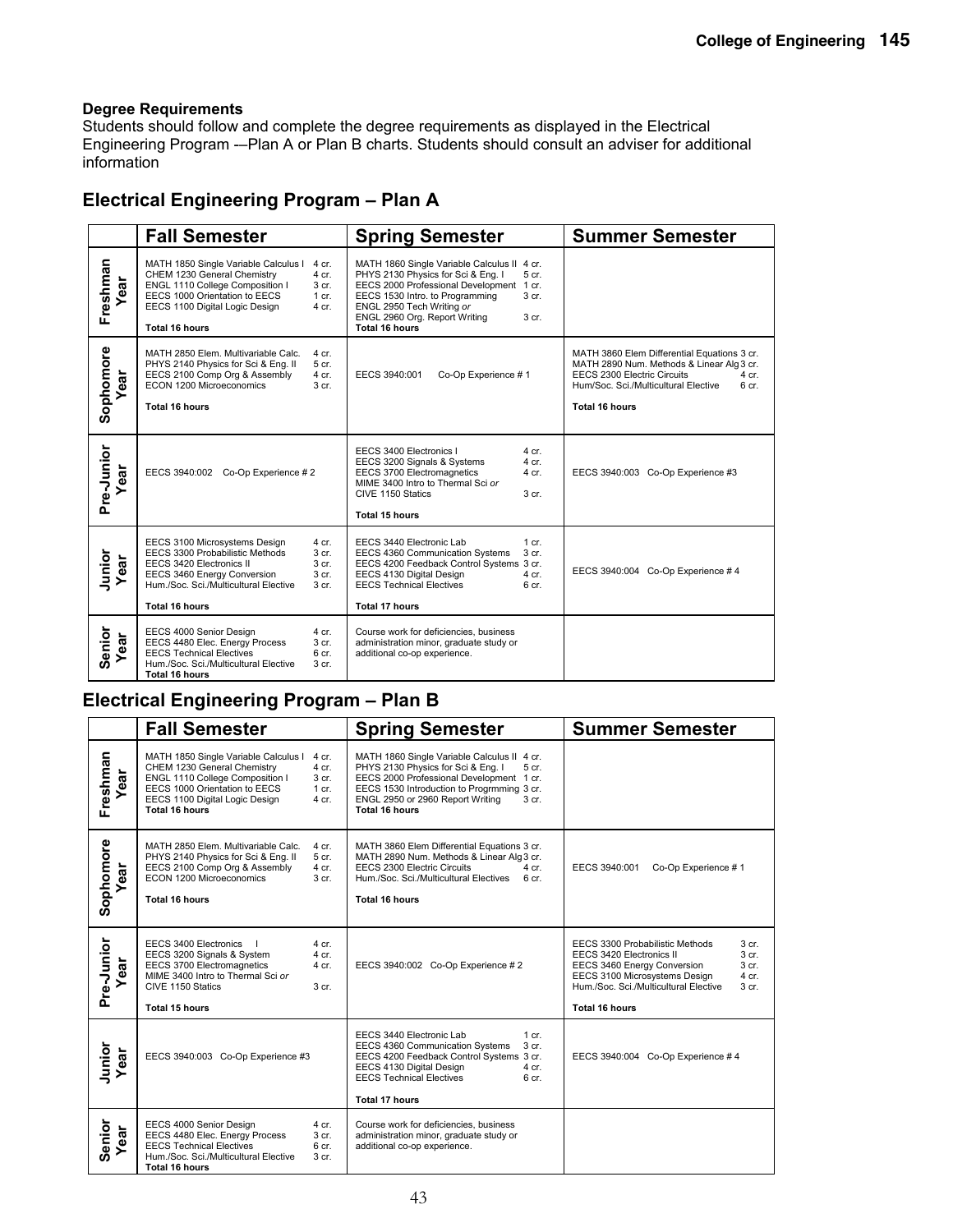# **Department of Mechanical, Industrial and Manufacturing Engineering**

*Abdollah A. Afjeh, chair*

# **Degrees Offered**

The department of mechanical, industrial and manufacturing engineering (MIME) offers ABET-accredited programs leading to the bachelor of science in industrial engineering (B.S.I.E.) and bachelor of science in mechanical engineering (B.S.M.E.) degrees.

The goal of the B.S.I.E. and B.S.M.E. programs is to prepare students for successful professional careers in their chosen fields of study, with emphasis on industrial or mechanical and/or manufacturing engineering. The department fulfills this goal through a carefully constructed, effectively implemented and continuously evolving curriculum that satisfies the detailed incremental objectives leading to appropriate terminal objectives. This is accomplished by providing technical knowledge, increasing creative skills and developing professional attitudes through courses designed with a balance of mathematics, basic sciences, fundamental and specialized engineering courses, humanities/fine arts, social science and multicultural courses.

Industrial engineering deals with the development of better ways to cost effectively produce products with improved quality, safety and reliability as well as determine the most efficient way to perform tasks needed in the business world. This is an exciting and broad field involving high-level technology, manufacturing systems, management and people. Specifically, our program educational objectives are that students graduating from the industrial engineering program in the mechanical, industrial and manufacturing engineering department will be individuals who:

- possess the skill set to be successful in the industrial engineering profession;
- have the broader educational experience that will permit them to pursue other career opportunities; and
- continue to grow intellectually.

Mechanical engineering deals with design, computer-aided design, development, manufacturing, testing, research, maintenance, applications and sales. Mechanical engineering is the largest field in engineering, employing over one-fourth of all engineers. This broad and diverse field also provides a strong foundation for pursuing a law, business or medical degree and affords many advantages in the professional world. Specifically, our program educational objectives are that students graduating from the Mechanical Engineering Program in the Mechanical, Industrial and Manufacturing Engineering Department will be individuals who:

- possess the skill set to be successful in the mechanical engineering profession;
- have the broader educational experience that will permit them to pursue other career opportunities; and
- continue to grow intellectually.

# **Degree Requirements**

# **Bachelor of Science in Industrial Engineering**

Students should follow and complete the degree requirements as displayed in the Plan A chart for the industrial engineering program. By carefully selecting courses, students may be able to complete degree requirements in less time than indicated in the Plan A chart.

### **Bachelor of Science in Mechanical Engineering**

Students should follow and complete the degree requirements as displayed in the Plan A or Plan B charts for the mechanical engineering program. By carefully selecting courses, students may be able to complete degree requirements in less time than indicated in the Plan A or Plan B chart.

#### **Technical Electives**

For technical elective courses, MIME undergraduate students are to select from the following list of courses as well as additional approved MIME courses. MIME students may take one course from an approved list of courses in another engineering program, or from the department of Mathematics, Physics or Chemistry, or from the College of Business. See the MIME academic adviser for details.

| 4210 |                                          |  |
|------|------------------------------------------|--|
| 4230 |                                          |  |
| 4270 |                                          |  |
| 4280 |                                          |  |
| 4300 |                                          |  |
| 4310 |                                          |  |
| 4320 |                                          |  |
| 4330 |                                          |  |
| 4340 |                                          |  |
| 4510 |                                          |  |
| 4520 | Heating, Ventilating & Air Conditioning3 |  |
| 4530 |                                          |  |
| 4540 |                                          |  |
| 4550 |                                          |  |
| 4560 |                                          |  |
| 4580 |                                          |  |
| 4590 | Lubrication Technology & Bearing Design3 |  |
| 4640 |                                          |  |
| 4690 |                                          |  |
| 4730 |                                          |  |
| 4780 | Adv Engrg Economy & Decision Theory3     |  |
| 4800 |                                          |  |
| 4810 |                                          |  |
|      |                                          |  |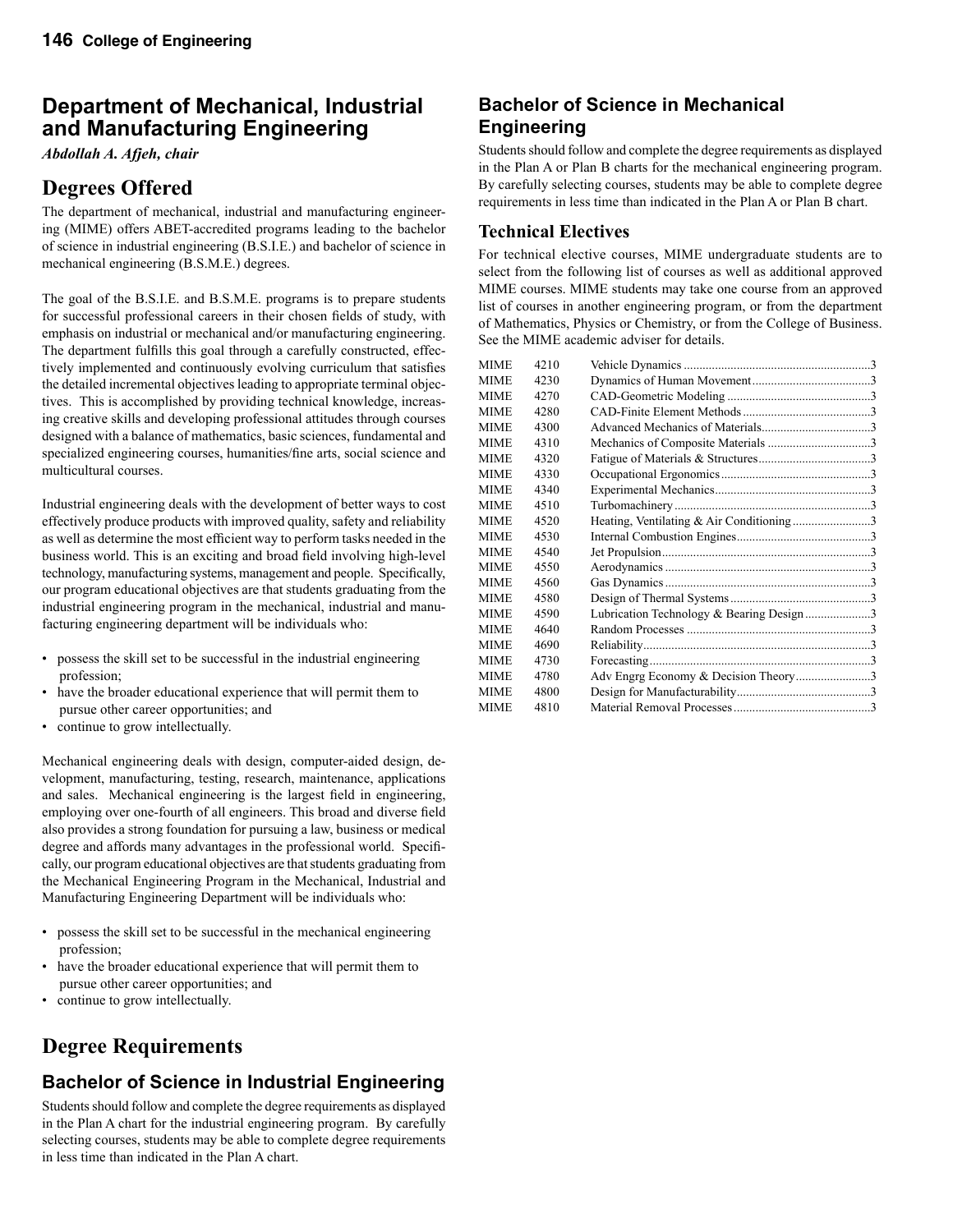Students should follow and complete the degree requirements as displayed in the Industrial Engineering Program – Plan A Chart

### **Industrial Engineering Program – Plan A**

|                  | <b>Fall Semester</b><br><b>Spring Semester</b>                                                                                                                                                                                                                                                   |                                                                                                                                                                                                                                                              | <b>Summer Semester</b>                                                                                                                                                                                                                              |
|------------------|--------------------------------------------------------------------------------------------------------------------------------------------------------------------------------------------------------------------------------------------------------------------------------------------------|--------------------------------------------------------------------------------------------------------------------------------------------------------------------------------------------------------------------------------------------------------------|-----------------------------------------------------------------------------------------------------------------------------------------------------------------------------------------------------------------------------------------------------|
| Freshman<br>ear  | MATH 1850 Single Variable Calculus I<br>4 cr.<br>CHEM 1230 General Chemistry I<br>4 cr.<br>ENGL 1110 College Composition I<br>3 cr.<br>MIME 1000 Orientation to ME and IE<br>3 cr.<br>MIME 1100 Introduction to CAD<br>2 cr.<br><b>Total 16 hours</b>                                            | MATH 1860 Single Variable Calculus II<br>4 cr.<br>MIME 1010 Professional Development<br>$1$ cr.<br>MIME 1650 Materials Science & Engr.<br>3 cr.<br>PHYS 2130 Engineering Physics I<br>5 cr.<br>ENGL 1930 Tech. Writing for Engineers 1 cr.<br>Total 16 hours |                                                                                                                                                                                                                                                     |
| Sophomore<br>ear | MATH 2850 Elem. Multivariable Calculus 4 cr.<br>PHYS 2140 Engineering Physics II<br>5 cr.<br>CIVE 1150 Engineering Statics<br>3 cr.<br>MIME 2650 Manufacturing Processes<br>3 cr.<br><b>Total 15 hours</b>                                                                                       | Co-Op Experience #1<br>MIME 3940-001                                                                                                                                                                                                                         | MATH 3860 Differential Equations<br>3 cr.<br>MATH 2890 Num Methods & Linear Alg.<br>3 cr.<br>3 cr.<br>MIME 4000 Engineering Statistics I<br>MIME 2300 Engineering Dynamics<br>3 cr.<br>PSY 1010 Principles of Psychology<br>3 cr.<br>Total 15 hours |
| Pre-Junior<br>ar | MIME 3940-002<br>Co-Op Experience #2                                                                                                                                                                                                                                                             | MIME 2600 Engineering Economics<br>3 cr.<br>MIME 4050 Human Factors Engineering<br>3 cr.<br>MIME 4080 Operations Research I<br>3 cr.<br>MIME 4010 Engineering Statistics II<br>3 cr.<br>MIME 4100 Manuf. System Simulation<br>3 cr.<br>Total 15 hours        | Co-Op Experience #3<br>MIME 3940-003                                                                                                                                                                                                                |
| Junior<br>ear    | MIME 3710 Work Design & Measurement 3 cr.<br>MIME 4060 Manufacturing Engineering<br>3 cr.<br>MIME 4070 Computer Aided Manuf.<br>3 cr.<br>MIME 4090 Operations Research II<br>3 cr.<br>EECS 2340 Elect Circuits for Non-Majors 3 cr.<br>Hum./Soc. Sci. Elective<br>3 cr.<br><b>Total 18 hours</b> | MIME 3940-004<br>Co-Op Experience #4                                                                                                                                                                                                                         | <b>Technical Electives</b><br>6 cr.<br>Hum/Soc. Sci. Elective<br>3 cr.<br>6 cr.<br><b>Multicultural Electives</b><br>Total 15 hours                                                                                                                 |
| Senior<br>Year   | MIME 3780 Engineering Management<br>3 cr<br>MIME 4020 Stat. Q. C. & Management<br>3 cr.<br>MIME 4110 Prod. Planning & Inv. Control 3 cr.<br>MIME 4200 Senior Design Projects<br>3 cr.<br>MIME 4160 Facilities Planning<br>3 cr.<br><b>Technical Electives</b><br>3 cr.<br><b>Total 18 hours</b>  | Course work for deficiencies, business<br>administration minor, graduate study or<br>additional co-op experience.                                                                                                                                            |                                                                                                                                                                                                                                                     |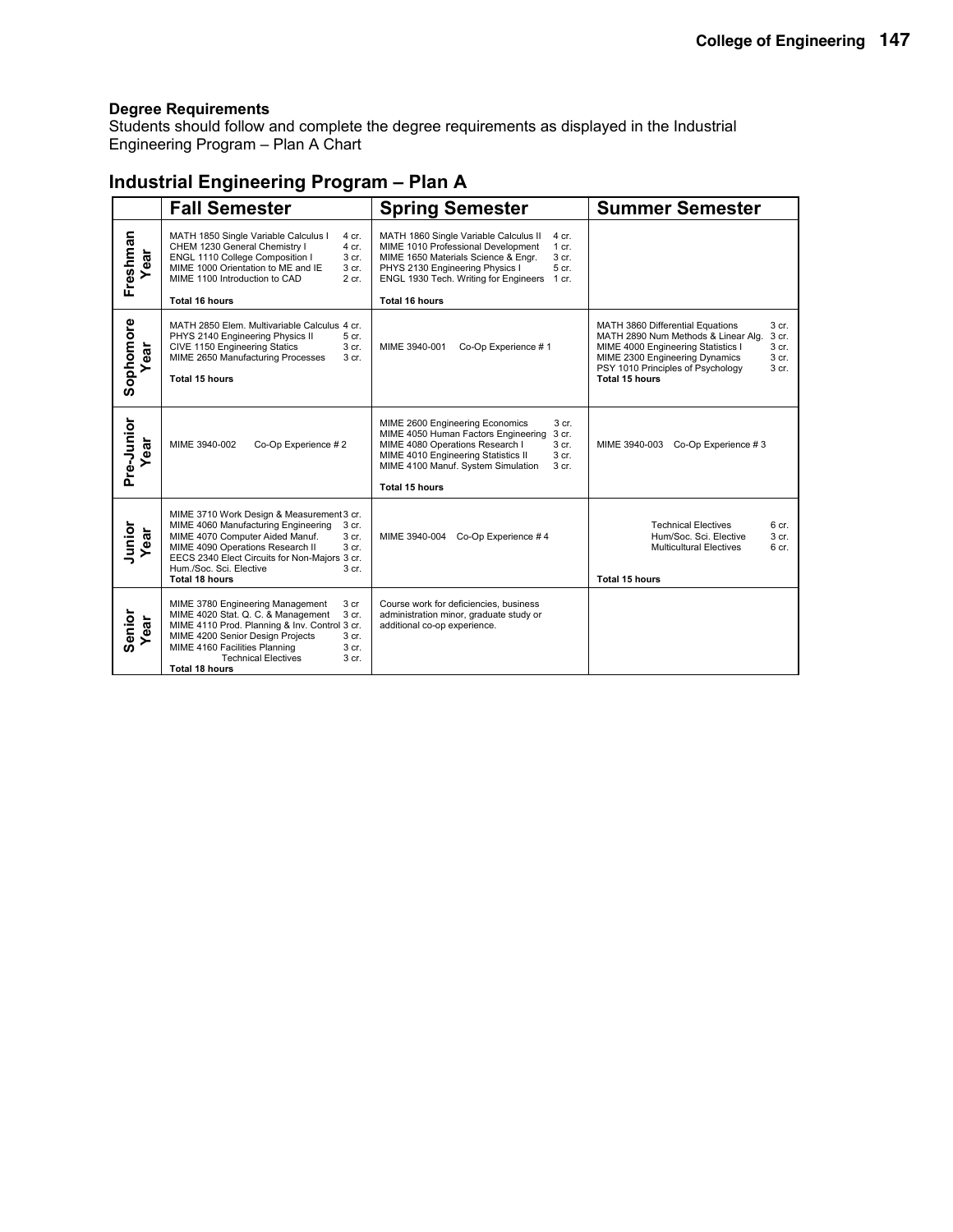Students should follow and complete the degree requirements as displayed in the Mechanical Engineering Program -–Plan A or Plan B charts.

### **Mechanical Engineering Program - Plan A**

|                         | <b>Fall Semester</b>                                                                                                                                                                                                                                                                 | <b>Spring Semester</b>                                                                                                                                                                                                                                            | <b>Summer Semester</b>                                                                                                                                                                                                                                                                                         |
|-------------------------|--------------------------------------------------------------------------------------------------------------------------------------------------------------------------------------------------------------------------------------------------------------------------------------|-------------------------------------------------------------------------------------------------------------------------------------------------------------------------------------------------------------------------------------------------------------------|----------------------------------------------------------------------------------------------------------------------------------------------------------------------------------------------------------------------------------------------------------------------------------------------------------------|
| Freshman<br>ear         | MATH 1850 Single Variable Calculus I<br>4 cr.<br>CHEM 1230 General Chemistry I<br>4 cr.<br>ENGL 1110 College Composition I<br>3 cr.<br>MIME 1000 Orientation to ME and IE<br>3 cr.<br>MIME 1100 Introduction to CAD<br>2 cr.<br><b>Total 16 hours</b>                                | MATH 1860 Single Variable Calculus II<br>$4$ cr.<br>MIME 1010 Professional Development<br>$1$ cr.<br>MIME 1650 Materials Science & Engr.<br>3 cr.<br>5 cr.<br>PHYS 2130 Engineering Physics I<br>ENGL 1930 Tech. Writing for Engineers<br>3 cr.<br>Total 16 hours |                                                                                                                                                                                                                                                                                                                |
| Sophomore<br><b>Teg</b> | MATH 2850 Elem. Multivariable Calculus 4 cr.<br>PHYS 2140 Engineering Physics II<br>5 cr.<br>CIVE 1150 Engineering Statics<br>3 cr.<br>MIME 2650 Manufacturing Processes<br>3 cr.<br>Total 15 hours                                                                                  | MIME 3940-001<br>Co-Op Experience #1                                                                                                                                                                                                                              | 3 cr.<br>MATH 3860 Differential Equations<br>MATH 2890 Num. Methods & Linear Alg.<br>3 cr.<br>CIVE 1160 Mechanics of Materials<br>3 <sub>cr.</sub><br>MIME 2000 Statistics & Meas, Lab<br>2 cr.<br>3 cr.<br>MIME 2300 Engineering Dynamics<br>Hum /Soc. Sci./Multicultural Elective<br>3 cr.<br>Total 17 hours |
| Pre-Junior<br>ear       | MIME 3940-002<br>Co-Op Experience #2                                                                                                                                                                                                                                                 | MIME 2600 Engineering Economics<br>3 cr.<br>MIME 3300 Design Anal - Mech. Sys.<br>3 cr.<br>3 cr.<br>MIME 3310 Mechanical Design I<br>MIME 3400 Thermodynamics I<br>3 <sub>cr.</sub><br>EECS 2340 Elect. Circuits for Non-Majors 3 cr.<br><b>Total 15 hours</b>    | MIME 3940-003<br>Co-Op Experience #3                                                                                                                                                                                                                                                                           |
| Junior<br>ear           | EECS 3450 Elect. & Electronic Devices<br>3 cr.<br>MIME 3320 Mechanical Design II<br>3 cr.<br>MIME 3370 Vibration & Control<br>3 cr.<br>3 cr.<br>MIME 3410 Thermodynamics II<br>MIME 3430 Fluid Mechanics<br>3 cr.<br>Hum./Soc. Sci/Multicultural Elective<br>3 cr.<br>Total 18 hours | MIME 3940-004<br>Co-Op Experience #4                                                                                                                                                                                                                              | MIME 3440 Heat Transfer<br>3 <sub>cr.</sub><br>Hum./Soc. Sci./Multicultural Elective<br>6 cr.<br><b>Technical Electives</b><br>6 cr.<br>Total 15 hours                                                                                                                                                         |
| Senior<br>ear           | MIME 3390 Mechanics & Vibrations Lab 2 cr.<br>2 cr.<br>MIME 3470 Thermal Science Lab<br>MIME 4200 Senior Design Projects<br>3 cr.<br><b>Technical Electives</b><br>6 cr.<br>Hum./Soc. Sci./Multicultural Electives<br>3 cr.<br><b>Total 16 hours</b>                                 | Course work for deficiencies, business<br>administration minor, graduate study or<br>additional co-op experience.                                                                                                                                                 |                                                                                                                                                                                                                                                                                                                |

### **Mechanical Engineering Program – Plan B**

|                  | <b>Fall Semester</b>                                                                                                                                                                                                                                  | <b>Spring Semester</b>                                                                                                                                                                                                                                                                                                             | <b>Summer Semester</b>                                                                                                                                                                                                                         |
|------------------|-------------------------------------------------------------------------------------------------------------------------------------------------------------------------------------------------------------------------------------------------------|------------------------------------------------------------------------------------------------------------------------------------------------------------------------------------------------------------------------------------------------------------------------------------------------------------------------------------|------------------------------------------------------------------------------------------------------------------------------------------------------------------------------------------------------------------------------------------------|
| Freshman<br>ear  | MATH 1850 Single Variable Calculus I<br>4 cr.<br>CHEM 1230 General Chemistry I<br>4 cr.<br>ENGL 1110 College Composition I<br>3 cr.<br>MIME 1000 Orientation to ME and IE<br>3 cr.<br>MIME 1100 Introduction to CAD<br>2 cr.<br><b>Total 16 hours</b> | MATH 1860 Single Variable Calculus II<br>4 cr.<br>MIME 1010 Professional Development<br>$1$ cr.<br>MIME 1650 Materials Science & Engr.<br>3 cr.<br>PHYS 2130 Engineering Physics I<br>5 cr.<br>ENGL 1930 Tech. Writing for Engineers<br>3 cr.<br>Total 16 hours                                                                    |                                                                                                                                                                                                                                                |
| Sophomore<br>ear | MATH 2850 Elem. Multivariable Calculus 4 cr.<br>PHYS 2140 Engineering Physics II<br>5 cr.<br>CIVE 1150 Engineering Statics<br>3 <sub>cr.</sub><br>MIME 2650 Manufacturing Processes<br>3 <sub>cr.</sub><br>Total 15 hours                             | MATH 3860 Differential Equations<br>3 <sub>cr.</sub><br>MATH 2890 Num. Methods & Linear Alg.<br>3 cr.<br>CIVE 1160 Mechanics of Materials<br>3 <sub>cr.</sub><br>$2$ cr.<br>MIME 2000 Statistics & Meas, Lab<br>3 cr.<br>MIME 2300 Engineering Dynamics<br>Hum./Soc. Sci./Multicultural Elective<br>3 cr.<br><b>Total 17 hours</b> | Co-Op Experience #1<br>MIME 3940-001                                                                                                                                                                                                           |
| Pre-Junior<br>ēā | 3 cr.<br>MIME 2600 Engineering Economics<br>MIME 3300 Design Anal - Mech. Sys.<br>3 cr.<br>MIME 3310 Mechanical Design I<br>3 cr.<br>MIME 3400 Thermodynamics I<br>3 cr.<br>EECS 2340 Elect. Circuits for Non-Majors 3 cr.<br><b>Total 15 hours</b>   | MIME 3940-002<br>Co-Op Experience #2                                                                                                                                                                                                                                                                                               | MIME 3320 Mechanical Design II<br>3 cr.<br>MIME 3370 Vibration & Control<br>3 cr.<br>MIME 3410 Thermodynamics II<br>3 cr.<br>MIME 3430 Fluid Mechanics<br>3 cr.<br>Hum./Soc. Sci./Multicultural Elective<br>3 <sub>cr.</sub><br>Total 15 hours |
| Junior<br>ear    | Co-Op Experience #3<br>MIME 3940-003                                                                                                                                                                                                                  | EECS 3450 Elect. & Electronic Devices<br>3 <sub>cr.</sub><br>MIME 3440 Heat Transfer<br>3 <sub>cr.</sub><br>MIME 3390 Mechanics & Vibrations Lab 2 cr.<br>$2$ cr.<br>MIME 3470 Thermal Science Lab<br>MIME 4200 Senior Design Projects<br>3 <sub>cr.</sub><br><b>Technical Elective</b><br>3 cr.<br><b>Total 16 hours</b>          | MIME 3940-004<br>Co-Op Experience #4                                                                                                                                                                                                           |
| Senior<br>ear    | <b>Technical Electives</b><br>9 cr.<br>Hum./Soc. Sci./Multicultural Electives<br>9 cr.<br>Total 18 hours                                                                                                                                              | Course work for deficiencies, business<br>administration minor, graduate study or<br>additional co-op experience.                                                                                                                                                                                                                  |                                                                                                                                                                                                                                                |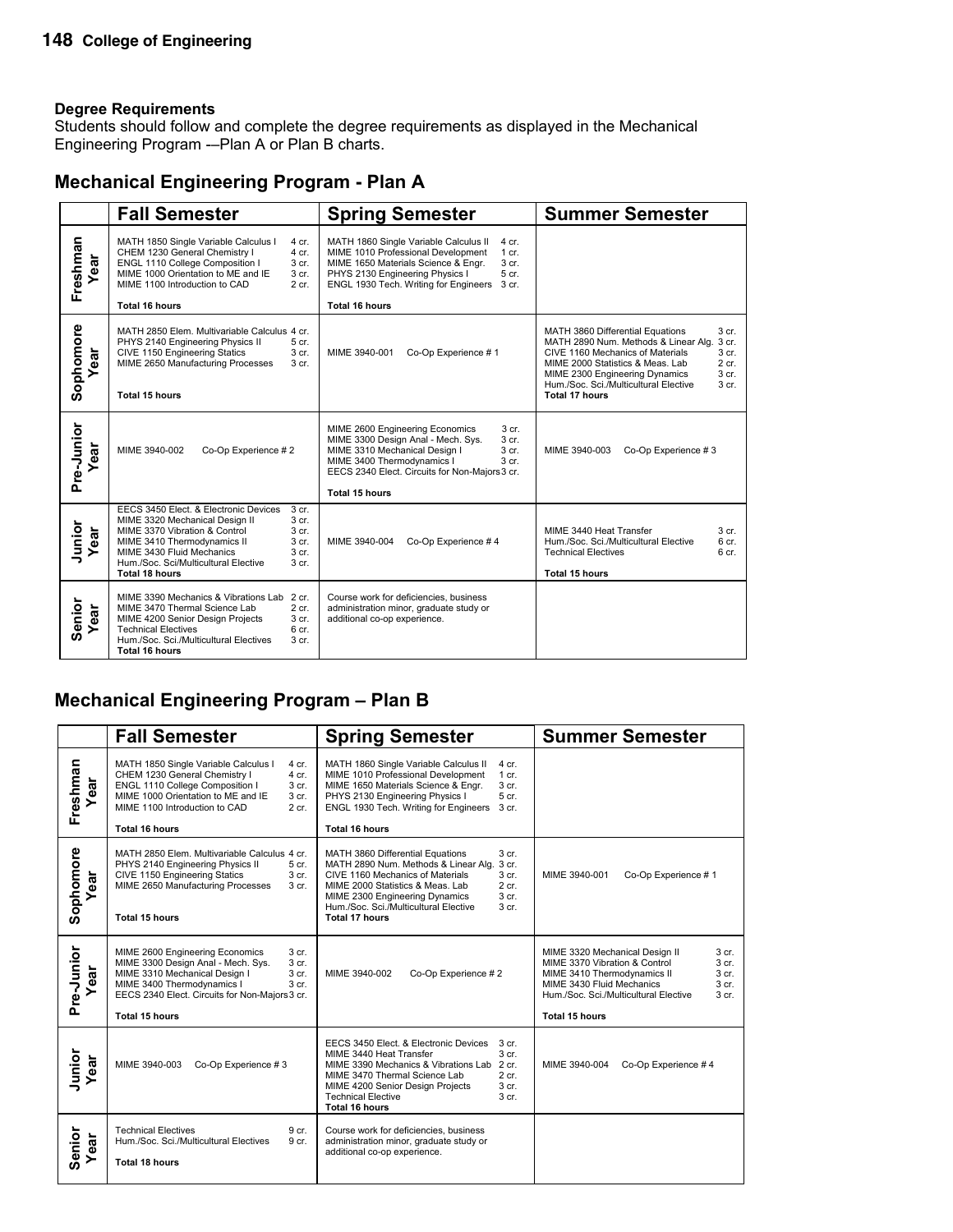# **Engineering Technology Programs**

*Daniel J. Solarek, chair*

# **Accreditation**

The bachelor's programs in computer science and engineering technology, construction engineering technology, mechanical engineering technology and electrical engineering technology are accredited by the Technology Accreditation Commission (TAC) of the Accreditation Board for Engineering and Technology (ABET), 111 Market Place, Suite 1050, Baltimore, MD 21202-4012, telephone 410.347.7700.

### **Engineering Technology Degree Programs**

The department of engineering technology offers programs of study leading to the bachelor of science degree in engineering technology (B.S.E.T.) in computer science and engineering technology, construction engineering technology, electrical engineering technology and mechanical engineering technology. Associate of applied science programs in construction engineering technology, electrical engineering technology and mechanical engineering technology will be supported through the spring semester of 2007 for students enrolled in the program as of fall 2004.

# **Articulation Agreements**

A total of 128 hours of course credit is required for the B.S.E.T. degree. A total of 65-68 hours of course credit is required for an A.A.S., depending on the selected program of study. Normally, 64 hours of the baccalaureate program may be transferred from an accredited community or technical college. Additional transfer credits may be applied over the 64 semester hour limit at the discretion of the undergraduate program director. In addition, articulation agreements with the following institutions will continue:

Central Ohio Technical College Cincinnati State Technical and Community College Columbus State Community College Cuyahoga Community College Edison Community College Lakeland Community College Lima Technical College Lorain County Community College Marion Technical College Monroe County Community College North Central Technical College Northwest State Community College Owens State Community College Stark State College of Technology Terra Community College Washtenaw Community College

# **Degrees Offered**

The TAC of ABET defines engineering technology as a distinct field of study related to the profession of engineering: "Engineering technology is that part of the technological field which requires the application of scientific and engineering knowledge and methods combined with technical skills in support of engineering activities: it lies in the occupational spectrum between the craftsman and the engineer at the end of the spectrum closest to the engineer." The term "engineering technician" is applied to

the graduates of associate's degree programs. Graduates of baccalaureate programs are called "engineering technologists." In industry, job titles with the term "engineer" are common for engineering technology graduates. Engineering technology education is based on sound foundations in applied sciences and mathematics. The curriculum emphasizes basic principles, applications and extensive laboratory experience.

The B.S.E.T. degree does not prepare its graduates for advanced study in traditional engineering programs. B.S.E.T. degree graduates can pursue the college's part-time master of science in engineering (after obtaining employment) or pursue graduate degrees in other colleges at The University of Toledo and elsewhere.

# **Minor in Business Administration**

Engineering technology students may earn a minor in business administration by earning a C or better in six business courses plus at least one economics course. The economics requirement may be satisfied with MIME 2600 or with both ECON 1150 and 1200. The six business courses must include BUAD 2040 and should be chosen according to the rules in this catalog in the College of Business section. For students whose goal is to earn an M.B.A., the following six courses are recommended:

| <b>BUAD 2040</b> | Financial Accounting Information                     |
|------------------|------------------------------------------------------|
| <b>BUAD 2050</b> | Accounting for Business Decision Making              |
| <b>BUAD 3010</b> | Principles of Marketing                              |
| BUAD 3020        | Principles of Manufacturing and Service Systems      |
| <b>BUAD 3030</b> | Managerial and Behavioral Processes in Organizations |
| <b>BUAD 3040</b> | Principles of Financial Management                   |
|                  |                                                      |

Students not interested in an M.B.A. may wish to make substitutions in this list. For example, IBUS 3150, Understanding Cultural Differences for Business, could be used in place of any of the above courses except BUAD 2040 to simultaneously satisfy part of the multicultural requirement in the University Core Curriculum. Students must be sophomores to take the 2000 level business courses and juniors to take the 3000 level courses. Also, BUAD 2040 must be taken before BUAD 3040, and the economics requirement must be satisfied before taking BUAD 3010. Otherwise business prerequisites are waived for engineering students. Students should register with the College of Business to become candidates for the business minor.

Students in engineering technology programs may use one or more of the business courses as professional development electives. Students interested in a business minor should consult an adviser in both the College of Business Administration and the College of Engineering.

# **Joint B.S.E.T./M.B.A. Program**

The College of Business Administration, in conjunction with the College of Engineering, offers a program whereby a student may simultaneously earn both a B.S. in engineering technology and a master of business administration (M.B.A.). This program provides a unique opportunity to combine business and engineering skills to prepare graduates for global competitiveness. It supports the mission to prepare corporate leaders for the future and to our knowledge is a one of a kind program in the state of Ohio. The program should be particularly attractive to students who might want to start their own company or who simply want to develop an appreciation for how engineering and business complement each other.

To be admitted to the program, students must have senior standing, score a minimum of 450 on the Graduate Management Admissions Test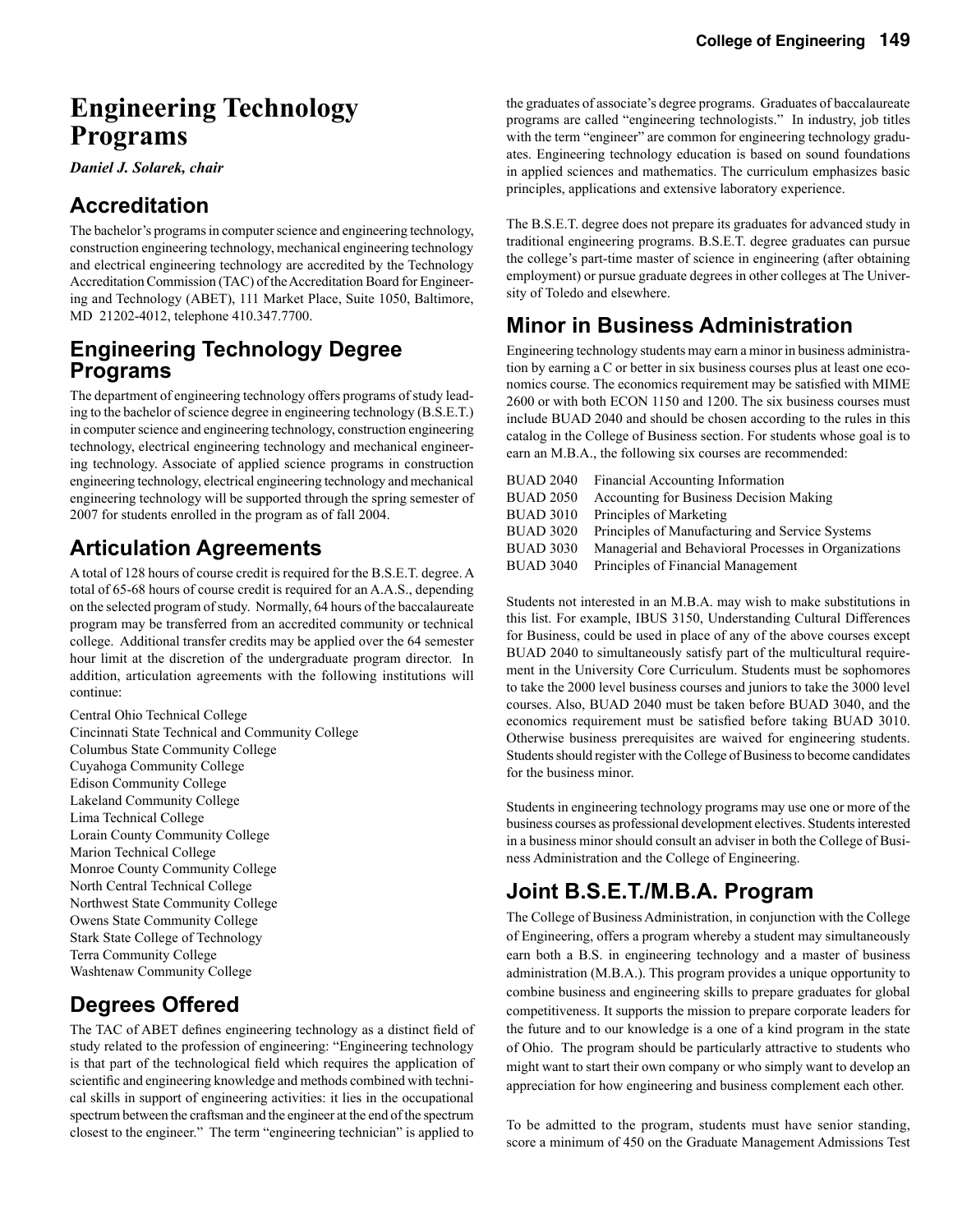(GMAT), and have at least a 3.0 cumulative GPA. Students also must have completed the requirements for the business minor, but courses should be chosen carefully as not all business minor courses can be used towards the M.B.A.. The six business courses listed in the business minor section plus MIME 2600 or ECON 1150 and 1200 satisfy the basic core prerequisite requirement for the M.B.A. program.

Students who wish to pursue the program should inform the associate dean of undergraduate studies in the College of Engineering during their junior year and complete the Graduate Management Admissions Test (GMAT) by the end of their junior year. Students should submit completed application materials to the Graduate School for admission to the M.B.A. program **before** fall semester of their senior year. Upon admission to the program by the Graduate School and the College of Business Administration, students will be classified as special provisional graduate students so that they may take graduate courses while completing the bachelor of science degree requirements. Students' special status must be tracked by the M.B.A. office to assure AACSB compliance. Also, the B.S. in engineering degree must be granted in a semester prior to graduating with the M.B.A..

To satisfy the requirements for the M.B.A., students must complete all of the core and elective required courses in the M.B.A. program. By choosing the right courses, this may be accomplished with six undergraduate and 11 graduate level business courses.

For B.S.E.T. degree students, the degree program normally requires four years, and the M.B.A. program would require an additional two years. It is anticipated that by enrolling in the two programs simultaneously, a total of five and one half years will be required for completion of both degrees.

# **Guaranteed Admission Program to the University of Toledo College of Law**

Students who graduate with a bachelor of science degree from the College of Engineering with at least a 3.4 GPA and an LSAT score at or above the 50<sup>th</sup> percentile and who have not committed an act or acts involving moral turpitude (e.g., a felony, an academic suspension) will be guaranteed admission to The University of Toledo College of Law upon submission of a completed application.

# **Admission Requirements**

# **Entering Freshmen**

To be considered for admission to one of the bachelor of science in engineering technology programs, freshmen need at least a 2.0 cumulative high school GPA **and** a minimum ACT composite score of 21 (or SAT combined score of 1000).

# **Transfer Students**

# **(Admission with Advanced Standing)**

Students transferring into the College of Engineering from within the University or from other colleges and universities must have obtained a minimum cumulative GPA of at least 2.0. Transfer to upper level engineering technology programs requires a 2.0 cumulative GPA.

Students transferring from other institutions must earn at least 32 hours of undergraduate credit in residence at The University of Toledo. At least 14 hours of these must be in the major area. The remainder are to be in engineering science, engineering design and other hours as necessary to meet degree requirements.

Full-time students must take their last semester in residence (part-time students must take their last 14 hours in residence) unless exceptional arrangements have been made in advance with the associate dean of undergraduate studies in the College. Bachelor of science in engineering technology students must earn at least 32 hours at The University of Toledo, not including deficiencies. Associate of applied science students must earn at least 17 hours at The University of Toledo; at least 8 hours must be in the major.

# **Cooperative (Co-op) Education Pro- gram**

For engineering technology students, participation in the co-op program is optional. Students who wish to participate in this program should contact the Career Management Center in the College of Engineering at (419) 530-8050.

# **Professional Registration**

# **B.S.E.T. Degree Students**

Registration by the state of Ohio as a Professional Engineer is important for professional practice and requires eight years of experience as an engineering technologist after graduation. However, the first step is applying for and passing the Fundamentals of Engineering (FE) Examination, formerly known as the Engineer-in-Training (EIT) exam. The exam is generally given in April and October of each year. Application deadlines, however, are several months earlier. All engineering technology graduates are encouraged to take the FE near their date of graduation and are permitted to sit for the exam up to six months prior to graduation with a letter from the dean. After the necessary period of acceptable engineering experience, the State Board of Registration will permit the graduate to take the Professional Engineers (PE) examination. Engineering technology graduates must pass the FE exam and need a minimum of eight years of engineering experience before taking the PE exam.

For students graduating in the spring or summer, the FE Examination is given in Cincinnati, Columbus and Cleveland during a Saturday in April. For fall graduates, the FE exam is given in Cincinnati, Columbus and Cleveland on a Saturday in October. Applications should be filed with the board in Columbus at least 90 days prior to the examination date. Further information is available in the Office of the Associate Dean of Undergraduate Studies, or from the Secretary of the Board of Registration for Professional Engineers and Surveyors, 77 S. High St., Columbus, OH 43266-0314, www.ohiopeps.org/, or from the National Council of Examiners for Engineering and Surveying Web site at *www.ncees.org.*

# **Department of Engineering Technology**

*Daniel J. Solarek, chair*

Graduates of the B.S.E.T. program are eligible to sit for the FE examination in most states as the first step toward registration as a Professional Engineer (PE). Students transferring into this program from other colleges and universities with deficiencies will be required to complete course prerequisites before enrolling in required upper-division courses.

# **Computer Science and Engineering Technology**

Computer science and engineering technology prepares students for positions as engineering technologists in engineering support in the electronics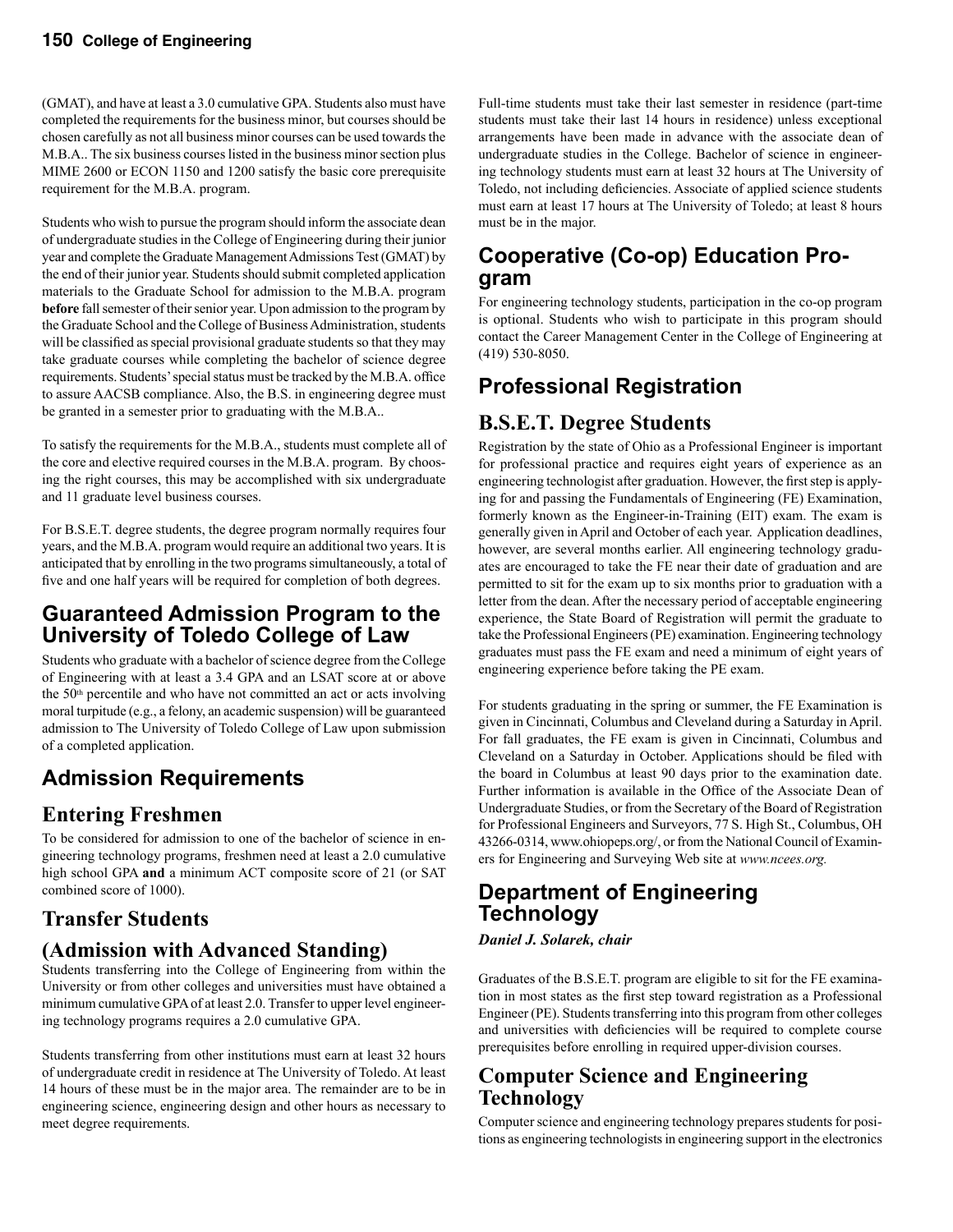industry, manufacturing, testing, sales and service, and design support of equipment and systems used in communication, instrumentation, computers, automation and power.

The educational objectives of the computer science and engineering technology program are to:

- provide students with the skills necessary to pursue a professional career;
- provide students with skill in the use of analytical and laboratory tools associated with Computer Science and Engineering Technology; and
- provide students with an understanding of some of the social contexts within which their technical contributions will be applied.

Graduates of the computer science and engineering technology program are expected to have:

- a. an understanding of the analytical and laboratory skills associated with computer science and engineering technology;
- b. an ability to apply current knowledge and adapt to emerging applications of mathematics, science and technology;
- c. an ability to conduct, analyze and interpret experiments concerning computer science and engineering technology;
- d. an ability to use creativity in the design and use of computer systems and processes;
- e. an ability to function as part of a team;
- f. an ability to identify, analyze and solve technical problems associated with computer science and engineering technology;
- g. an ability to communicate effectively;
- h. an understanding of the need for lifelong learning;
- i. a recognition of professional, ethical and social responsibilities;
- j. a respect for diversity and knowledge of contemporary professional and global issues; and
- k. a commitment to quality and continuous improvement.

# **Construction Engineering Technology**

Construction engineering technology prepares students for positions as engineering technicians or technologists in engineering support in the construction industry, shelter and transportation infrastructure.

It is the mission of the construction engineering technology (C.E.T.) program to prepare students to obtain career positions as professionals in the construction and building industries where they will ensure quality in all phases of construction projects including

- coordination of the design process;
- monitoring of the quality control of materials and workmanship; and
- management of costs and progression of construction.

In order to achieve this mission, the goals of the program are to:

- provide students with a core of basic engineering theory and practice through realistic training and education that emphasizes the current practices used in the construction industry;
- educate students about the manner in which the earth's natural resources are used as components in the construction industry;
- educate students to gain knowledge of construction requirements and management skills in order to have the ability to assist in the supervision and management of projects in the industry; and
- fulfill the changing needs of local business and industry for quali-

fied employees in the areas of construction technical sales, materials testing, surveying, construction contracting and building and infrastructure design.

In addition to the above program specific outcomes, the CET program embraces the eleven (a) through (k) ABET outcomes. As part of the CET program requirements. In addition to the above, graduates of the construction engineering technology program are expected to have:

- a. an understanding of the analytical and laboratory skills associated with construction engineering technology;
- b. an ability to apply current knowledge and adapt to emerging applications of mathematics, science and technology;
- c. an ability to conduct, analyze and interpret experiments concerning construction engineering technology;
- d. an ability to use creativity in the design and use of building systems and construction processes;
- e. an ability to function as part of a team;
- f. an ability to identify, analyze and solve technical problems associated with construction engineering technology;
- g. an ability to communicate effectively;
- h. an understanding of the need for lifelong learning;
- i. recognition of professional, ethical and social responsibilities;
- j. a respect for diversity and knowledge of contemporary professional and global issues; and
- k. a commitment to quality and continuous improvement.

# **Electrical Engineering Technology**

Electrical engineering technology prepares students for positions as engineering technicians or technologists in engineering support in the electronics industry, manufacturing, testing, sales and service, and design support of equipment and systems used in communication, instrumentation, computers, automation and power.

The educational objectives of the electrical engineering technology program are to:

- provide students with the skills necessary to successfully pursue a professional career;
- provide students with skill in the use of analytical and laboratory tools associated with electrical engineering technology; and
- provide students with an understanding of some of the social contexts within which their technical contributions will be applied.

Graduates of the electrical engineering technology program are expected to have:

- a. an understanding of the analytical and laboratory skills associated with electrical engineering technology;
- b. an ability to apply current knowledge and adapt to emerging applications of mathematics, science and technology;
- c. an ability to conduct, analyze and interpret experiments concerning electrical engineering technology;
- d. an ability to use creativity in the design and use of electrical systems and processes;
- e. an ability to function as part of a team;
- f. an ability to identify, analyze and solve technical problems associated with electrical engineering technology;
- g. an ability to communicate effectively;
- h. an understanding of the need for lifelong learning;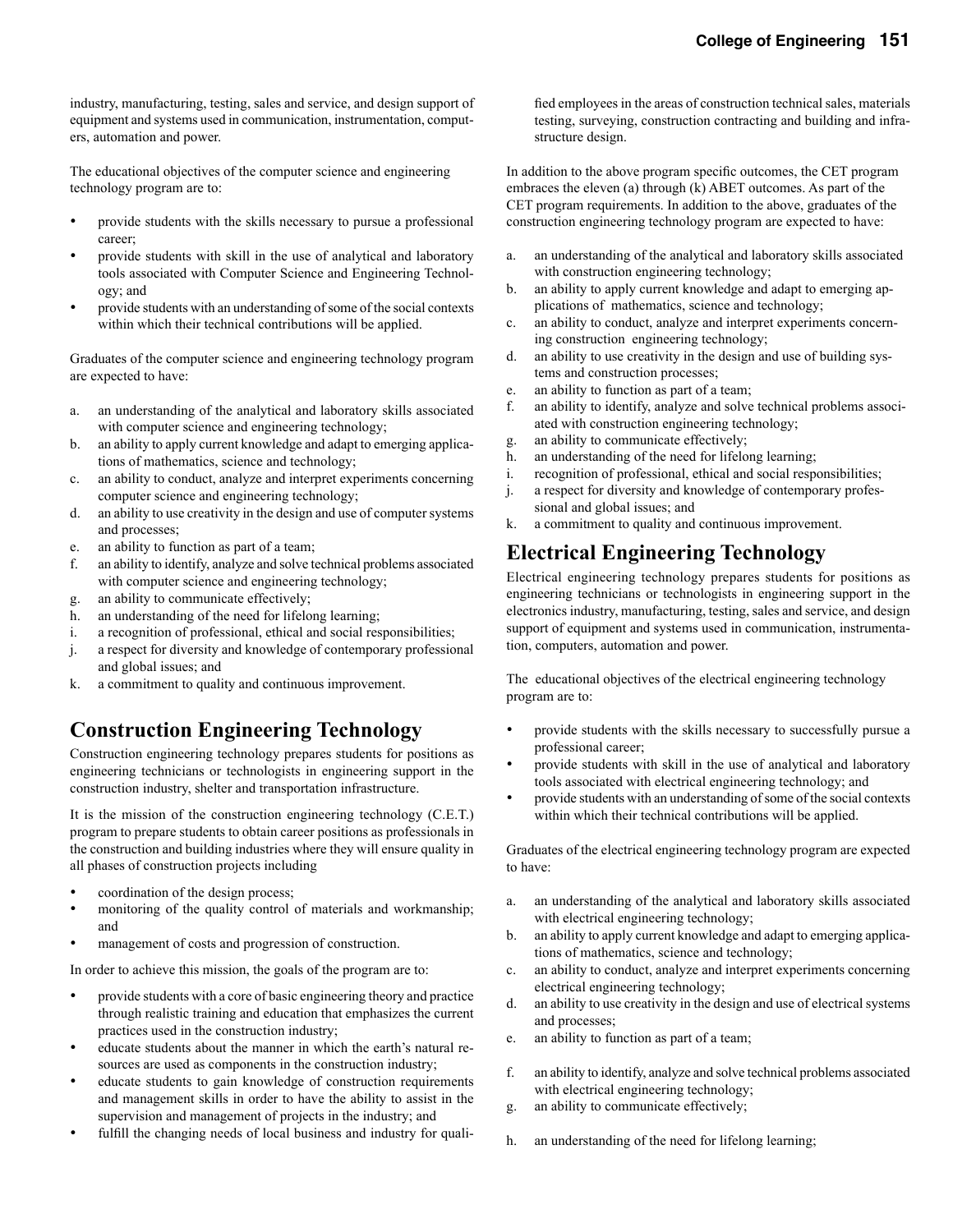#### **152 College of Engineering**

- i. a recognition of professional, ethical and social responsibilities;
- j. a respect for diversity and knowledge of contemporary professional and global issues; and
- k. a commitment to quality and continuous improvement.

### **Mechanical Engineering Technology**

Mechanical engineering technology prepares students for positions as engineering technicians and technologists and as applications engineers in areas such as manufacturing, maintenance, testing, inspection, quality control, systems design, and plant operations.

The goals of the mechanical engineering technology program are to provide students with the opportunity to:

- acquire a mastery of both the general and specific MET knowledge and skills and the ability to use these in mechanical engineering applications and problem solving;
- develop the ability to research engineering problems and apply the results to solutions;
- gain skills in working in teams;
- develop skills for effective communication;
- formulate and adopt a socially responsible set of professional, ethical, and social values; and
- participate in an environment that demonstrates the value of quality, continuous improvement, and lifelong learning

Graduates of the mechanical engineering technology program are expected to have:

- a. an understanding of the analytical and laboratory skills associated with mechanical engineering technology;
- b. an ability to apply current knowledge and adapt to emerging applications of mathematics, science and technology;
- c. an ability to conduct, analyze and interpret experiments concerning mechanical engineering technology;
- d. an ability to use creativity in the design and use of mechanical systems and processes;
- e. an ability to function as part of a team;
- f. an ability to identify, analyze and solve technical problems associated with mechanical engineering technology;
- g. an ability to communicate effectively;
- h. an understanding of the need for lifelong learning;
- i. recognition of professional, ethical and social responsibilities;
- j. a respect for diversity and knowledge of contemporary professional and global issues; and
- k. a commitment to quality and continuous improvement.

The following, as well as other upper-division courses in the College of Engineering that are closely related to the discipline, are approved as technical electives:

| Computer Networks & Data Communications3 |
|------------------------------------------|
|                                          |
|                                          |
|                                          |
|                                          |
|                                          |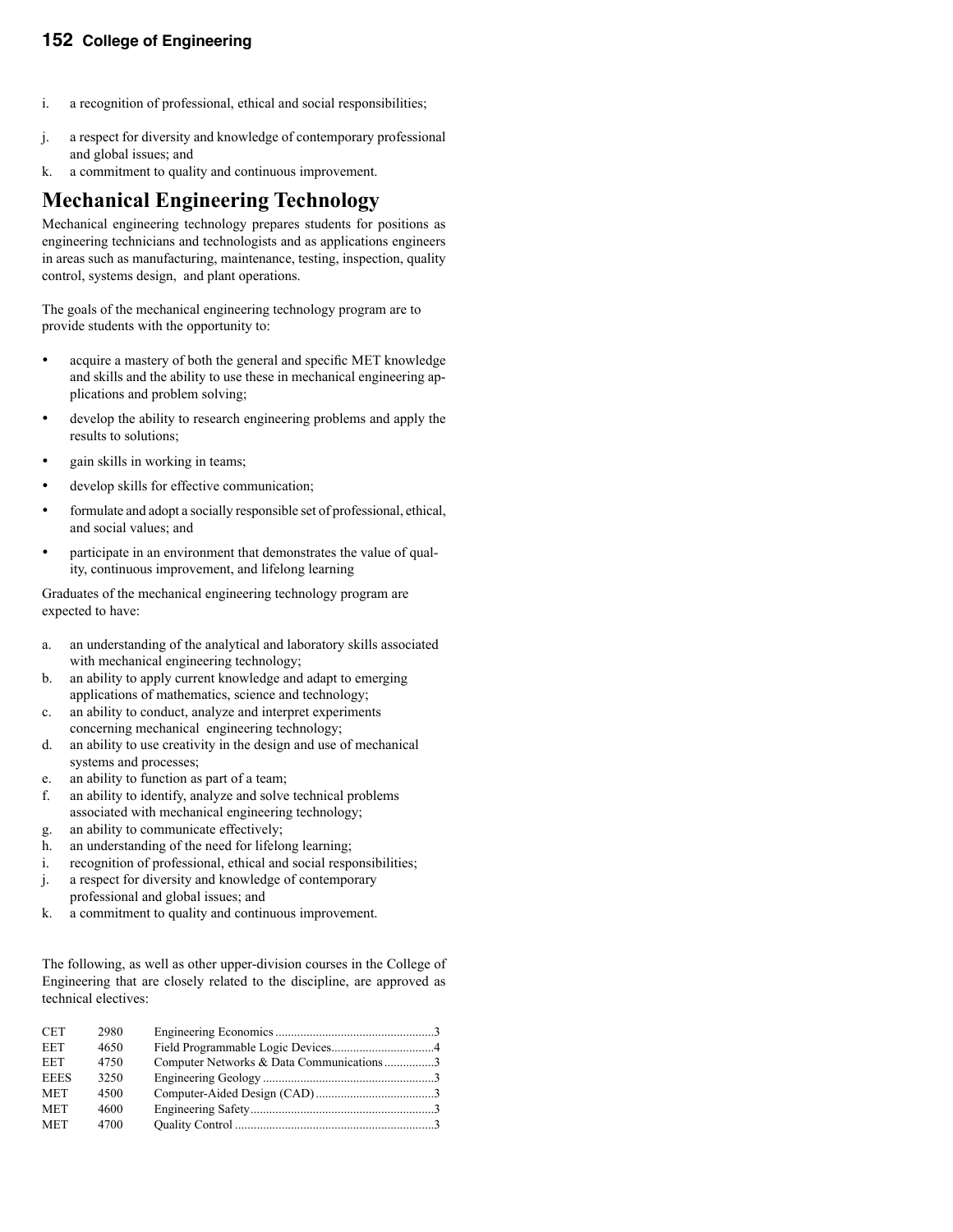Students should follow and complete the degree requirements in the Computer Science and Engineering Technology Full-time, Part-time, or Co-op charts.

### **Computer Science and Engineering Technology (Full-time)**

|                   | <b>Fall Semester</b>                                                                                                                                                                                                |                                             | <b>Spring Semester</b>                                                                                                                                                                                                |                                                                                         |
|-------------------|---------------------------------------------------------------------------------------------------------------------------------------------------------------------------------------------------------------------|---------------------------------------------|-----------------------------------------------------------------------------------------------------------------------------------------------------------------------------------------------------------------------|-----------------------------------------------------------------------------------------|
| Freshman<br>Year  | MATH 1340 College Algebra & Trig.<br>ENGT 1000 Intro. To Engineering Tech.<br>Hum./Soc. Sci./Multicultural Elective<br>ENGL 1110 College Composition I<br>CSET 1100 Intro to CSET<br>Total 14 hours                 | 4 cr.<br>$1$ cr.<br>3 cr.<br>3 cr.<br>3 cr. | CSET 1200 GUI Programming<br>EET 2210 Digital Logic Fundamentals<br>PHYS 2010 Tech. Physics Mechanics<br>ENGL 2950 Sci. & Tech. Report Writing<br>Hum./ Soc. Sci./Multicultural Elective<br><b>Total 17 hours</b>     | 3 <sub>cr.</sub><br>$4$ cr.<br>4 cr.<br>$3$ cr.<br>3 <sub>cr.</sub>                     |
| Sophomore<br>Year | MATH 2450 Technical Calculus I<br>PHYS 2020 Tech. Physics<br>CSET 2100 Small Computers Systems<br>EET 2230 Assembly Language Prog.<br><b>Total 16 hours</b>                                                         | 4 cr.<br>4 cr.<br>4 cr.<br>4 cr.            | <b>ENGT 3050 Fundamentals of Electricity</b><br>MATH 2460 Technical Calculus II<br>CSET 2200 PC & Industrial Networks<br>EET 2410 Programmable Controllers<br>Hum./Soc. Sci./Multicultural Elective<br>Total 19 hours | 4 cr.<br>4 cr.<br>4 cr.<br>4 cr.<br>3 <sub>cr.</sub>                                    |
| Junior<br>Year    | ENGT 3010 Applied Statistics & DOE<br>MATH 2890 Num. Methods & Linear Alg.<br>EET 3150 UNIX, C & the Internet<br><b>CSET Elective</b><br><b>Total 15 hours</b>                                                      | 4 cr.<br>3 cr.<br>$4$ cr.<br>4 cr.          | CSET 4750 Comp. Net. & Data Comm<br>EET 3350 Digital Systems Design<br>CSET 3200 Client/Server Computing<br>CSET 3300 Database Driven Web Sites<br>Total 15 hours                                                     | 4 cr.<br>4 cr.<br>$3$ cr.<br>4 cr.                                                      |
| Senior<br>Year    | EET 4250 Microcomputer Architecture<br>CSET 4100 CGI Prog With Perl & Java<br><b>Communication Elective</b><br>Professional Development Elective<br>Hum./Soc. Sci./Multicultural Electives<br><b>Total 16 hours</b> | 4 cr.<br>3 cr.<br>3 cr.<br>3 cr.<br>3 cr.   | ENGT 4050 Senior Tech. Capstone<br><b>CSET Elective</b><br>CSET 4250 Applied Prog. Languages<br>Professional Development Elective<br>Hum./Soc. Sci./Multicultural<br><b>Total 16 hours</b>                            | 3 <sub>cr.</sub><br>$4$ cr.<br>3 <sub>cr.</sub><br>3 <sub>cr.</sub><br>3 <sub>cr.</sub> |

# **Computer Science and Engineering Technology (Part-time)**

|                      | <b>Fall Semester</b>                                                                                                |                           | <b>Spring Semester</b>                                                                                       |                             | <b>Summer Semester</b>                                                                              |                             |
|----------------------|---------------------------------------------------------------------------------------------------------------------|---------------------------|--------------------------------------------------------------------------------------------------------------|-----------------------------|-----------------------------------------------------------------------------------------------------|-----------------------------|
| ᠆<br>Year            | MATH 1340 College Algebra & Trig.<br>ENGT 1000 Intro. To Engineering Tech.<br>Hum./Soc. Sci./Multicultural Elective | 4 cr.<br>1 cr.<br>3 cr.   | CSET 1100 Intro to CSET<br>ENGL 1110 College Composition I                                                   | 3 <sub>cr.</sub><br>3 cr.   | ENGT 3050 Fund. Of Electricity<br>CSET 1200 GUI Programming<br><b>Total 7 hours</b>                 | $4$ cr.<br>3 <sub>cr.</sub> |
|                      | <b>Total 8 hours</b>                                                                                                |                           | <b>Total 6 hours</b>                                                                                         |                             |                                                                                                     |                             |
| $\mathbf{a}$<br>Year | MATH 2450 Technical Calculus I<br>ENGL 2950 Sci. & Tech. Report Writing                                             | 4 cr.<br>3 cr.            | MATH 2460 Technical Calculus II<br>EET 2210 Digital Logic Fundamentals                                       | 4 cr.<br>4 cr.              | CSET 2100 Small Computers Systems<br>EET 2230 Assembly Language Prog.                               | 4 cr.<br>$4$ cr.            |
|                      | <b>Total 7 hours</b>                                                                                                |                           | <b>Total 8 hours</b>                                                                                         |                             | <b>Total 8 hours</b>                                                                                |                             |
| ∾<br>Year            | EET 2410 Prog. Controller Fund.<br>PHYS 2010 Technical Physics II<br><b>Total 8 hours</b>                           | 4 cr.<br>4 cr.            | Hum./Soc. Sci./Multicultural<br>PHYS 2020 Technical Physics II<br><b>Total 7 hours</b>                       | 3 <sub>cr.</sub><br>$4$ cr. | CSET 2200 PC & Industrial Networks<br>Hum./Soc. Sci./Multicultural Elective<br><b>Total 7 hours</b> | 4 cr.<br>3 <sub>cr.</sub>   |
| 4<br>Year            | MATH 2890 Num. Methods & Linear Alg. 3 cr.<br><b>CSET Elective</b><br><b>Total 7 hours</b>                          | 4 cr.                     | EET 3150 UNIX, C & the Internet<br>Hum./Soc. Sci./Multicultural Elective<br><b>Total 7 hours</b>             | 4 cr.<br>3 <sub>cr.</sub>   | EET 3350 Digital Systems Design<br>CSET 4750 Comp. Net. & Data Comm.<br><b>Total 8 hours</b>        | 4 cr.<br>$4$ cr.            |
| 5<br>Year            | CSET 3200 Client-Server Computing<br>CSET 3300 Dbase Driven Websites<br><b>Total 7 hours</b>                        | 3 cr.<br>3 <sub>cr.</sub> | <b>EET 4250</b><br>Microcomputer Arch.<br>CSET 4100 CGI Prog. With Perl & Java 3 cr.<br><b>Total 7 hours</b> | $4$ cr.                     | ENGT 3010 Appl. Statistics & DOE<br><b>CSET Elective</b><br><b>Total 8 hours</b>                    | $4$ cr.<br>$4$ cr.          |
| ဖ<br>Year            | CSET 4250 Applied Prog. Languages<br>CSET 3200 Client-Server Computing<br>Total 6 hours                             | 3 cr.<br>3 cr.            | Hum./Soc. Sci./Multicultural Elective<br>ENGT 4050 Senior Tech. Capstone<br>Total 6 hours                    | 3 <sub>cr.</sub><br>3 cr.   | Professional Development Elective<br><b>Communication Elective</b><br><b>Total 6 hours</b>          | 3 cr.<br>3 <sub>cr.</sub>   |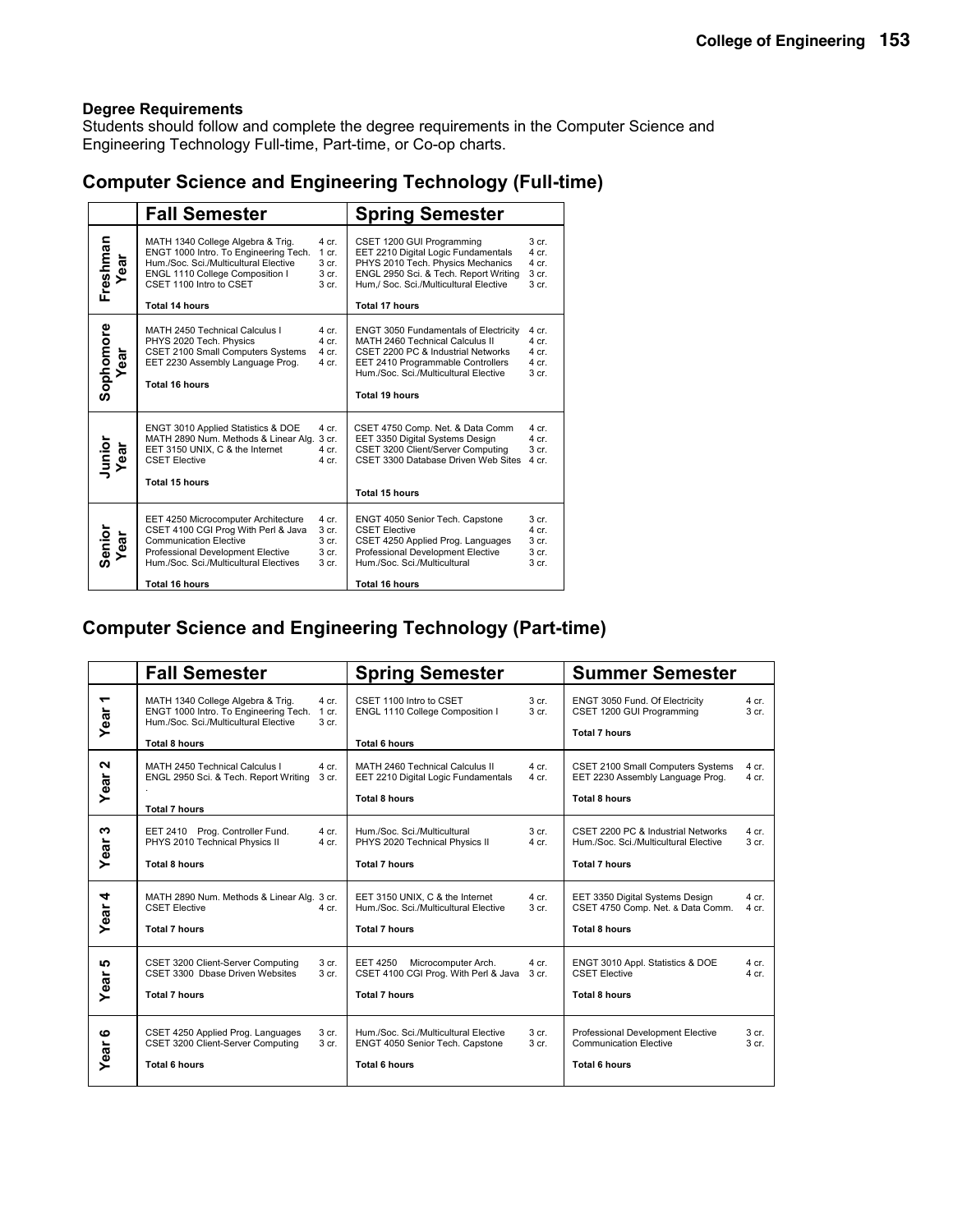# **Computer Science and Engineering Technology (Co-op)**

|                    | <b>Fall Semester</b>                                                                                                                                                                                                                                 | <b>Spring Semester</b>                                                                                                                                                                                                                           | <b>Summer Semester</b>                                                                                                                                                                                      |
|--------------------|------------------------------------------------------------------------------------------------------------------------------------------------------------------------------------------------------------------------------------------------------|--------------------------------------------------------------------------------------------------------------------------------------------------------------------------------------------------------------------------------------------------|-------------------------------------------------------------------------------------------------------------------------------------------------------------------------------------------------------------|
| Freshman<br>ear    | MATH 1340 College Algebra & Trig.<br>4 cr.<br>ENGT 1000 Intro. To Engineering Tech.<br>1 cr.<br>Social Science Elective<br>3 cr.<br>ENGL 1110 College Composition I<br>3 cr.<br>CSET 1100 Intro to CSET<br>3 <sub>cr.</sub><br><b>Total 14 hours</b> | CSET 1200 GUI Programming<br>3 cr.<br>ENGT 3050 Fund. Of Electricity<br>4 cr.<br>PHYS 2010 Tech. Physics I<br>4 cr.<br>ENGL 2950 Sci. & Tech. Report Writing<br>3 cr.<br><b>Humanities Elective</b><br>3 <sub>cr.</sub><br><b>Total 17 hours</b> | OPEN                                                                                                                                                                                                        |
| Sophomore<br>ear   | PHYS 2020 Tech. Physics II<br>4 cr.<br>MATH 2450 Technical Calculus I<br>4 cr.<br>CSET 2100 Small Computers Systems<br>4 cr.<br>EET 2210 Digital Logic Fundamentals<br>4 cr.<br>ENGT 2000 Professional Development<br>$1$ cr.                        | Prog. Fund Controllers<br>4 cr.<br>EET 2410<br>MATH 2460 Technical Calculus II<br>4 cr.<br>CSET 2200 PC & Industrial Networks<br>4 cr.<br>EET 2230 Assembly Language Prog.<br>4 cr.                                                              | ENGT 3010 Applied Statistics & DOE<br>4 cr.<br>CSET 4750 Comp. Net. & Data Comm<br>$4$ cr.<br><b>Communication Elective</b><br>3 cr.<br>3 <sub>cr.</sub><br>Multicultural Elective (U.S.)<br>Total 14 hours |
|                    | <b>Total 17 hours</b>                                                                                                                                                                                                                                | <b>Total 16 hours</b>                                                                                                                                                                                                                            |                                                                                                                                                                                                             |
| Pre-Junior<br>ear  | ENGT 3940 Co-op #1                                                                                                                                                                                                                                   | MATH 2890 Num. Methods & Linear Alg. 3 cr.<br>EET 3150 UNIX, C & the Internet<br>$4$ cr.<br>CSET 3200 Client/Server Computing<br>3 cr.<br>3 cr.<br>Hum/Multicultural Elective (U.S.)<br>Total 13 hours                                           | ENGT 3940 Co-op #2                                                                                                                                                                                          |
| Junior<br>ear      | CSET 3300 Dbase Driven Websites<br>4 cr.<br><b>CSET Elective</b><br>4 cr.<br>Professional Development Elective<br>4 cr.<br><b>CSET Elective</b><br>3 cr.<br>Total 15 hours                                                                           | ENGT 3940 Co-op #3                                                                                                                                                                                                                               | EET 3350 Digital Systems Design<br>4 cr.<br>CSET 4100 CGI Prog With Perl & Java<br>3 <sub>cr.</sub><br>Professional Development Elective<br>3 <sub>cr.</sub><br>Total 10 hours                              |
| Senior<br>ear<br>≻ | ENGT 3940 Co-op #4<br>(Optional)                                                                                                                                                                                                                     | ENGT 4050 Senior Tech. Capstone<br>3 <sub>cr.</sub><br>EET 4250 Microcomputer Architecture<br>4 cr.<br>CSET 4250 Applied Prog. Languages<br>3 cr.<br>Social Science Elective<br>3 cr.<br>Total 13 hours                                          |                                                                                                                                                                                                             |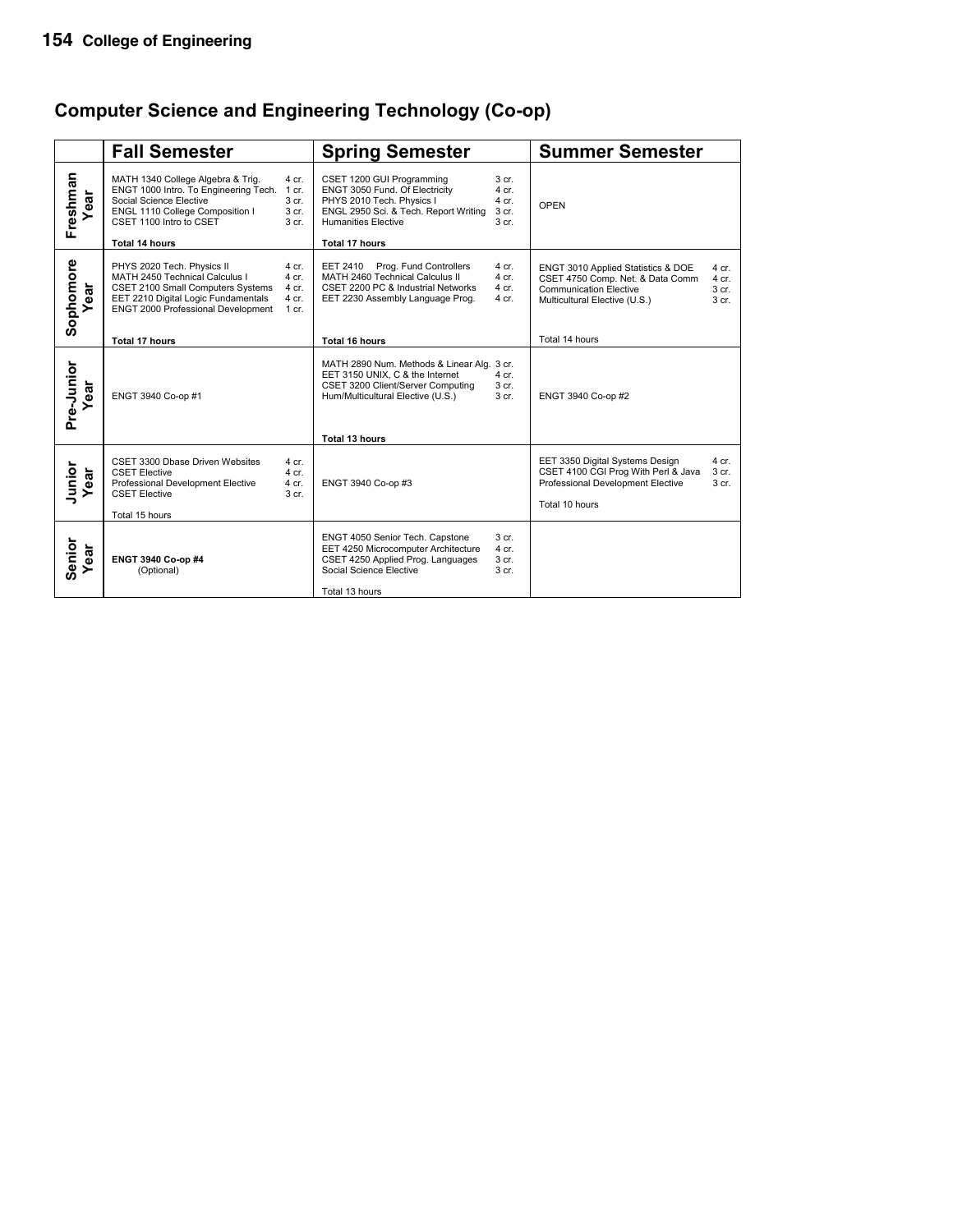Students should follow and complete the degree requirements in the Construction Engineering Technology Full-time, Part-time, or Co-op charts.

### **Construction Engineering Technology (Full-time)**

|                   | <b>Fall Semester</b>                                                                                                                                                                                                                                  |                                                        | <b>Spring Semester</b>                                                                                                                                                                                                                                              |                                                                                       |
|-------------------|-------------------------------------------------------------------------------------------------------------------------------------------------------------------------------------------------------------------------------------------------------|--------------------------------------------------------|---------------------------------------------------------------------------------------------------------------------------------------------------------------------------------------------------------------------------------------------------------------------|---------------------------------------------------------------------------------------|
| Freshman<br>Year  | MATH 1340 College Algebra & Trig<br>ENGT 1000 Intro. To Engineering Tech.<br>ENGT 1050 Computers for Eng. Tech.<br>CET 1100 Architectural Graphics<br>CET 1150 Construction Matls & Codes<br>Total 14 hours                                           | 4 cr.<br>$1$ cr.<br>3 <sub>cr.</sub><br>3 cr.<br>3 cr. | PHYS 2010 Technical Physics: Mechanics<br>CET 1210 Surveying<br>ENGL 1110 College Composition I<br>ARCT 2250 Building Systems<br>ECON 1150 Prin. of Macroeconomics<br>Total 16 hours                                                                                | 4 cr.<br>3 <sub>cr.</sub><br>3 <sub>cr.</sub><br>3 cr.<br>3 <sub>cr.</sub>            |
| Sophomore<br>Year | PHYS 2020 Technical Physics<br>MATH 2450 Technical Calculus I<br>CET 1200 Engineering Mechanics<br>CET 2110 Materials Testing<br>ENGL 2950 Sci. & Tech. Report Writing<br>Total 18 hours                                                              | 4 cr.<br>4 cr.<br>4 cr.<br>3 cr.<br>3 cr.              | CET 2220 Soil Mechanics<br>ARCT 1260 Construction Estimating<br>CET 2250 Structural Design<br>CET 2030 Construction Graphics<br>Multi-Cult./Humanities/Soc. Sci. Elect.<br><b>Total 16 hours</b>                                                                    | 3 <sub>cr.</sub><br>3 <sub>cr.</sub><br>4 cr.<br>3 <sub>cr.</sub><br>3 <sub>cr.</sub> |
| Junior<br>Year    | CET 3210 Surveying Applications<br>MATH 2460 Technical Calculus II<br>ECON 1200 Prin. of Microeconomics<br><b>Communications Elective</b><br>EEES 3250 Engineering Geology<br>Total 16 hours                                                          | 3 cr.<br>$4$ cr.<br>3 cr.<br>3 cr.<br>3 cr.            | CET 3220 Hydrology and Hydraulics<br>CET 3120 Adv. Construction Materials<br>ENGT 3010 Appld. Stats & Des. Exmnts. 4 cr.<br>BUAD 2040 Financial Accounting<br>ARCT 2160 Contracts and Specifications 3 cr.<br><b>Total 16 hours</b>                                 | 3 <sub>cr.</sub><br>3 <sub>cr.</sub><br>3 <sub>cr.</sub>                              |
| Senior Year       | CET 4250 Advanced Structural Design<br>CET 4460 Construction Mgmt & Sched.<br>CET 2980 Engineering Economics<br>BUAD 3030 Managerial and Behavioral<br>Processes in Organizations<br>Multi-Cult./Humanities/Soc. Sci. Elect.<br><b>Total 16 hours</b> | 4 cr.<br>3 cr.<br>3 cr.<br>3 cr.<br>3 cr.              | ENGT 4050 Senior Tech. Capstone<br>CET 4350 Soils, Foundations, & Earth<br><b>Structures</b><br>Multi-Cult./Humanities/Soc. Sci. Elect.<br>Multi-Cult./Humanities/Soc. Sci. Elect.<br>BUAD 3470 Legal & Ethical Environment<br>Of Business<br><b>Total 16 hours</b> | 3 <sub>cr.</sub><br>4 cr.<br>3 <sub>cr.</sub><br>3 <sub>cr.</sub><br>3 <sub>cr.</sub> |

### **Construction Engineering Technology (Part-time)**

|                                  | <b>Fall Semester</b>                                                                                                                         |                                      | <b>Spring Semester</b>                                                                                                       | <b>Summer Semester</b>             |                                                                                                                           |                                      |
|----------------------------------|----------------------------------------------------------------------------------------------------------------------------------------------|--------------------------------------|------------------------------------------------------------------------------------------------------------------------------|------------------------------------|---------------------------------------------------------------------------------------------------------------------------|--------------------------------------|
| $\overline{\phantom{0}}$<br>Year | ENGT 1000 Intro. To Engineering Tech. 1 cr.<br>ENGT 1050 Computers for Eng. Tech.<br>ENGL 1110 College Composition I<br><b>Total 7 hours</b> | 3 <sub>cr.</sub><br>3 cr.            | CET 1100 Architectural Graphics<br>CET 1150 Construction Matls & Codes<br><b>Total 6 hours</b>                               | 3 cr.<br>3 <sub>cr.</sub>          | ECON 1150 Prin. of Macroeconomics<br>MATH 1340 College Algebra & Trig.<br><b>Total 7 hours</b>                            | 3 cr.<br>4 cr.                       |
| $\mathbf{a}$<br>Year             | ENGL 2950 Sci. & Tech. Report Writing 3 cr.<br>PHYS 2010 Technical Physics: Mechanics 4 cr.<br><b>Total 7 hours</b>                          |                                      | PHYS 2020 Technical Physics<br>ARCT 2250 Building Systems<br><b>Total 7 hours</b>                                            | 4 cr.<br>3 cr.                     | CET 1200 Engineering Mechanics<br>CET 1210 Surveying<br><b>Total 7 hours</b>                                              | 4 cr.<br>3 <sub>cr.</sub>            |
| ຕ<br>Year                        | CET 2250 Structural Design<br>CET 2110 Materials Testing<br>CET 2030 Construction Graphics<br>Total 10 hours                                 | 4 cr.<br>3 cr.<br>3 cr.              | ARCT 1260 Construction Estimating<br>MATH 2450 Technical Calculus I<br><b>Total 7 hours</b>                                  | 3 cr.<br>$4$ cr.                   | ECON 1200 Prin. of Microeconomics<br>Multi-Cult./Humanities/Soc. Sci. Elect.<br><b>Total 6 hours</b>                      | 3 <sub>cr.</sub><br>3 <sub>cr.</sub> |
| Year 4                           | EEES 3250 Engineering Geology<br>CET 3210 Surveying Applications<br><b>Total 6 hours</b>                                                     | 3 cr.<br>3 cr.                       | CET 2220 Soil Mechanics<br>ARCT 2160 Contracts & Specifications<br>CET 3320 Hydrology and Hydraulics<br><b>Total 9 hours</b> | 3 <sub>cr.</sub><br>3 cr.<br>3 cr. | Multi-Cult./Humanities/Soc. Sci. Elect.<br>BUAD 2040 Financial Accounting Info.<br>Total 6 hours                          | 3 cr.<br>3 cr.                       |
| <b>SC</b><br>Year                | CET 2980 Engineering Economics<br>ENGT 3010 App. Stats & Des. Exmnts.<br>CET 4250 Adv. Structural Design<br><b>Total 11 hours</b>            | 3 <sub>cr.</sub><br>4 cr.<br>$4$ cr. | CET 3120 Adv. Construction Materials<br>MATH 2460 Technical Calculus II<br><b>Total 7 hours</b>                              | 3 <sub>cr.</sub><br>$4$ cr.        | <b>Communications Elective</b><br>BUAD 3030 Management & Behavior<br><b>Total 6 hours</b>                                 | 3 <sub>cr.</sub><br>3 <sub>cr.</sub> |
| ဖ<br>Year                        | CET 4460 Construction Mgmt & Sched.<br>Multi-Cult./Humanities/Soc. Sci. Elect.<br><b>Total 6 hours</b>                                       | 3 cr.<br>3 <sub>cr.</sub>            | CET 4350 Soils, Foundations, & Earth<br><b>Structures</b><br>ENGT 4050 Senior Tech. Capstone<br><b>Total 7 hours</b>         | $4$ cr.<br>3 cr.                   | BUAD 3470 Legal & Ethical<br><b>Environmental of Business</b><br>Multi-Cult./Humanities/Soc. Sci. Elect.<br>Total 6 hours | 3 <sub>cr.</sub><br>3 cr.            |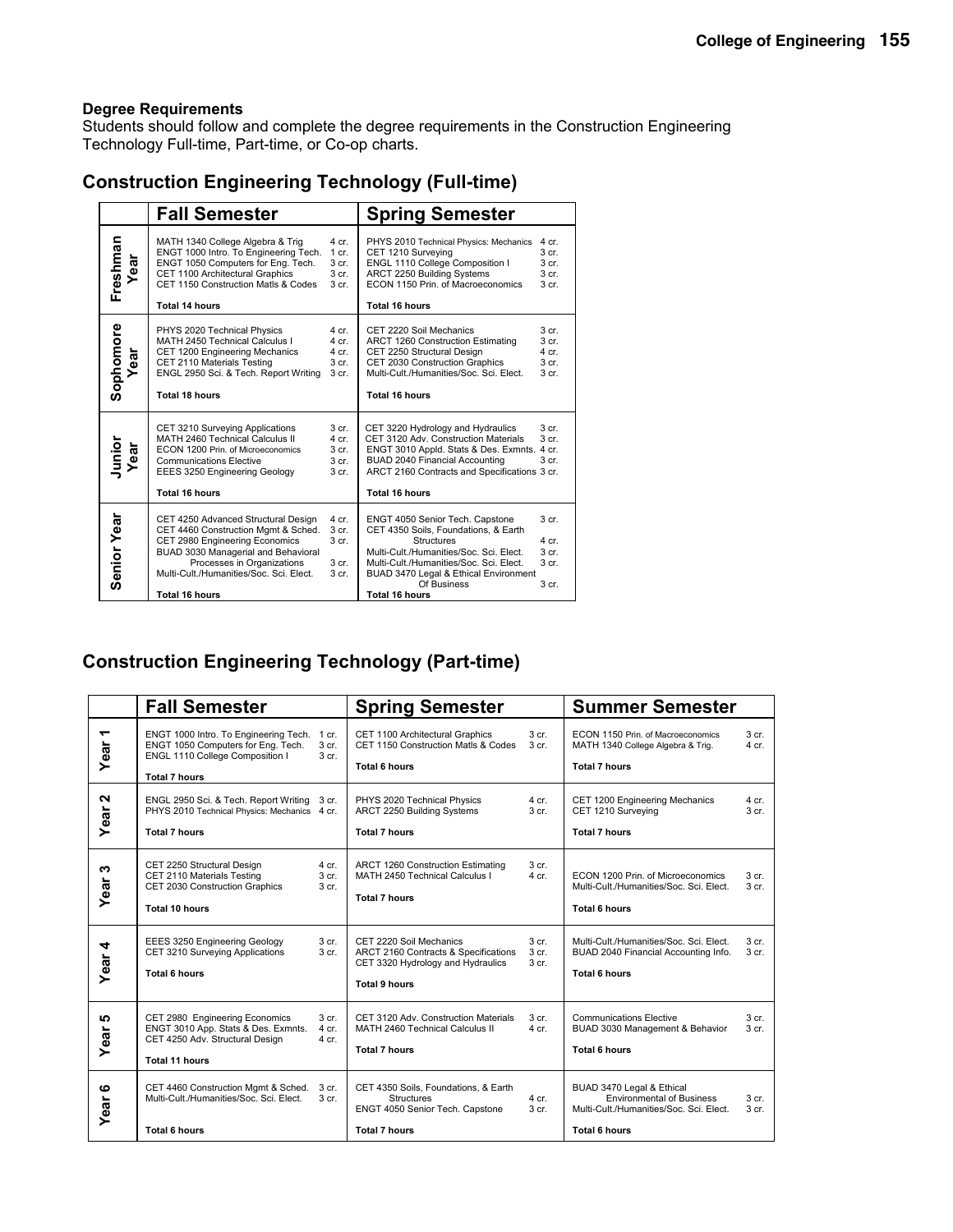# **Construction Engineering Technology (Co-op)**

|                       | <b>Fall Semester</b>                                                                                                                                                                                                           |                                                      | <b>Spring Semester</b>                                                                                                                                                                                                      |                                                                 | <b>Summer Semester</b>                                                                                                                                                                                                                                                            |
|-----------------------|--------------------------------------------------------------------------------------------------------------------------------------------------------------------------------------------------------------------------------|------------------------------------------------------|-----------------------------------------------------------------------------------------------------------------------------------------------------------------------------------------------------------------------------|-----------------------------------------------------------------|-----------------------------------------------------------------------------------------------------------------------------------------------------------------------------------------------------------------------------------------------------------------------------------|
| Freshman<br>ear       | MATH 1340 College Algebra & Trig<br>ENGT 1000 Intro. To Engineering Tech. 1 cr.<br>ENGT 1050 Computers for Eng. Tech.<br>CET 1100 Architectural Graphics<br>CET 1150 Construction Matls & Codes<br>Total 14 hours              | 4 cr.<br>3 cr.<br>3 cr.<br>3 cr.                     | PHYS 2010 Technical Physics: Mechanics<br>CET 1210 Surveying<br>ENGL 1110 College Composition I<br>ARCT 2250 Building Systems<br>ECON 1150 Prin. of Macroeconomics<br><b>Total 16 hours</b>                                 | 4 cr.<br>3 cr.<br>3 <sub>cr.</sub><br>3 cr.<br>3 cr.            | <b>OPEN</b>                                                                                                                                                                                                                                                                       |
| Sophomore<br>ar       | PHYS 2020 Technical Physics<br>MATH 2450 Technical Calculus I<br>CET 1200 Engineering Mechanics<br>CET 2110 Materials Testing<br>ENGL 2950 Sci. & Tech. Report Writing<br>ENGT 2000 Professional Development<br>Total 19 hours | 4 cr.<br>4 cr.<br>4 cr.<br>3 cr.<br>3 cr.<br>1 cr.   | CET 2220 Soil Mechanics<br>ARCT 1260 Construction Estimating<br>CET 2250 Structural Design<br>CET 2030 Construction Graphics<br>Multi-Cult./Humanities/Soc. Sci. Elect.<br><b>Total 16 hours</b>                            | 3 cr.<br>3 cr.<br>4 cr.<br>3 cr.<br>3 <sub>cr.</sub>            | ENGT 3940 Co-op #1                                                                                                                                                                                                                                                                |
| Junior<br>Pre-        | MATH 2460 Technical Calculus II<br>CET 3210 Survey Applications<br>ECON 1200 Prin. Of Microeconomics<br>EEES 3250 Engineering Geology<br><b>Communications Elective</b><br><b>Total 16 hours</b>                               | 4 cr.<br>3 <sub>cr.</sub><br>3 cr.<br>3 cr.<br>3 cr. | ENGT 3940 Co-op #2                                                                                                                                                                                                          |                                                                 | BUAD 2040 Financial Accounting<br>3 cr.<br>ENGT 3010 App. Stats & Des. Exmnts.<br>4 cr.<br>BUAD 3030 Management & Behavior<br>3 cr.<br>Multi-Cult./Humanities/Soc. Sci. Elect.<br>3 <sub>cr.</sub><br>BUAD 3470 Legal & Ethical Env.<br>3 <sub>cr.</sub><br><b>Total 16 hours</b> |
| Junior<br>Year<br>ear | ENGT 3940 Co-op #3                                                                                                                                                                                                             |                                                      | CET 3120 Adv. Construction Materials<br>CET 4350 Soils, Found. & Earth Stru.<br>CET 3320 Hydrology & Hydraulics<br>ARCT 2160 Contracts & Specifications<br>Multi-Cult./Humanities/Soc. Sci. Elect.<br><b>Total 16 hours</b> | 3 <sub>cr.</sub><br>4 cr.<br>3 cr.<br>3 cr.<br>3 <sub>cr.</sub> | ENGT 3940 Co-op #4                                                                                                                                                                                                                                                                |
| Senior<br>ar          | CET 2980 Engineering Economics<br>ENGT 4050 Senior Tech. Capstone<br>CET 4250 Adv. Structural Design<br>CET 4460 Const. Mgmt & Scheduling<br>Multi-Cult./Humanities/Soc. Sci. Elect.<br>Total 16 hours                         | 3 cr.<br>3 cr.<br>4 cr.<br>3 cr.<br>3 <sub>cr.</sub> |                                                                                                                                                                                                                             |                                                                 |                                                                                                                                                                                                                                                                                   |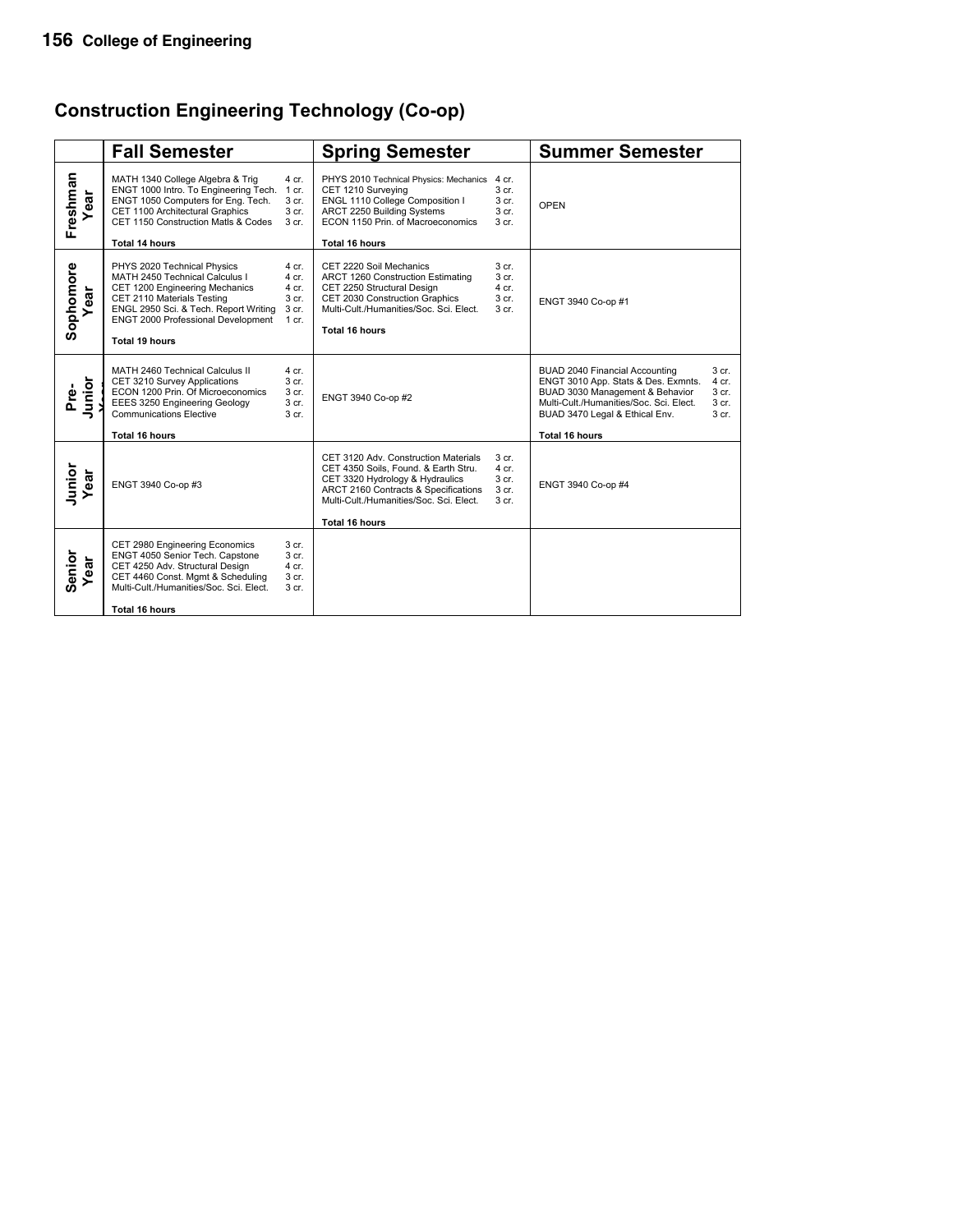Students should follow and complete the degree requirements in the Electrical Engineering Technology Full-time, Part-time, or Co-op charts.

### **Electrical Engineering Technology (Full-time)**

|                   | <b>Fall Semester</b>                                                                                                                                                                                                                      |                                             | <b>Spring Semester</b>                                                                                                                                                                                                                                                                                                                    |                                             |
|-------------------|-------------------------------------------------------------------------------------------------------------------------------------------------------------------------------------------------------------------------------------------|---------------------------------------------|-------------------------------------------------------------------------------------------------------------------------------------------------------------------------------------------------------------------------------------------------------------------------------------------------------------------------------------------|---------------------------------------------|
| Freshman<br>Year  | MATH 1340 College Algebra & Trig.<br>ENGT 1000 Intro. To Engineering Tech.<br>ENGL 1110 College Composition I<br>EET 1010 Resistive Circuits<br>ENGT 1050 Computers for Eng. Tech.<br><b>Total 15 hours</b>                               | 4 cr.<br>$1$ cr.<br>3 cr.<br>4 cr.<br>3 cr. | EET 1410 Electrical Drafting<br>EET 1020 Reactive Circuits<br>EET 2210 Digital Logic Fundamentals<br>ENGL 2950 Sci. & Tech. Report Writing<br>Social Science Elective<br><b>Total 17 hours</b>                                                                                                                                            | 3 cr.<br>4 cr.<br>4 cr.<br>3 cr.<br>3 cr.   |
| Sophomore<br>Year | PHYS 2010 Technical Physics: Mechanics<br>MATH 2450 Technical Calculus I<br>EET 2010 Electronic Principles<br>EET 2230 Assembly Language Prog.<br>Total 16 hours                                                                          | 4 cr.<br>4 cr.<br>4 cr.<br>4 cr.            | MATH 2460 Technical Calculus II<br>PHYS 2020 Technical Physics<br>EET 2020 Electronic Device Applications 4 cr.<br>EET 2410 Programmable Controller Fund.<br><b>Humanities Elective</b><br>Note: Completion of the first two years of study fulfills the<br>minimum requirements for the associate degree in EET<br><b>Total 19 hours</b> | 4 cr.<br>4 cr.<br>4 cr.<br>3 <sub>cr.</sub> |
| Junior<br>Year    | <b>ENGT 3010 Applied Statistics and Design</b><br>of Experiments<br>ENGT 3020 Applied Engineering Math<br>EET 3150 UNIX, C, and Internet<br><b>Communication Elective</b><br>Multicultural Elective (U.S. based)<br><b>Total 17 hours</b> | 4 cr.<br>3 cr.<br>4 cr.<br>3 cr.<br>3 cr.   | EET 3250 Network Analysis<br>EET 3350 Digital Systems Design<br>Professional Development Elective<br>EET 4550 Programmable Controller<br>Applications<br><b>Total 15 hours</b>                                                                                                                                                            | 4 cr.<br>4 cr.<br>3 cr.<br>4 cr.            |
| Senior<br>Year    | EET 4150 Analog Systems Design<br>EET 4250 Microcomputer Architecture<br>EET 4350 Electric Power Systems<br>Multicultural Elective (non-western)<br>Total 15 hours                                                                        | 4 cr.<br>4 cr.<br>4 cr.<br>3 cr.            | ENGT 4050 Senior Tech. Capstone<br>EET 4450 Automatic Control Systems<br>Professional Development Elective<br>Social Science Elective<br>Total 14 hours                                                                                                                                                                                   | $3$ cr.<br>4 cr.<br>4 cr.<br>$3$ cr.        |

# **Electrical Engineering Technology (Part-time)**

|                                  | <b>Fall Semester</b>                                                                                                                     |                           | <b>Spring Semester</b>                                                                         |                             | <b>Summer Semester</b>                                                                              |                             |
|----------------------------------|------------------------------------------------------------------------------------------------------------------------------------------|---------------------------|------------------------------------------------------------------------------------------------|-----------------------------|-----------------------------------------------------------------------------------------------------|-----------------------------|
| $\overline{\phantom{a}}$<br>Year | MATH 1340 College Algebra & Trig.<br>ENGT 1000 Intro. To Engineering Tech.<br>ENGT 1050 Computers for Eng. Tech.<br><b>Total 8 hours</b> | 4 cr.<br>1 cr.<br>3 cr.   | EET 1410 Electrical Drafting<br>EET 1010 Resistive Circuits<br><b>Total 7 hours</b>            | 3 <sub>cr.</sub><br>$4$ cr. | ENGL 1110 College Composition I<br>EET 1020 Reactive Circuits<br><b>Total 7 hours</b>               | 3 <sub>cr.</sub><br>$4$ cr. |
| $\mathbf{N}$<br>Year             | MATH 2450 Technical Calculus I<br>EET 2210 Digital Logic Fundamentals<br><b>Total 8 hours</b>                                            | 4 cr.<br>4 cr.            | MATH 2460 Technical Calculus II<br>EET 2010 Electronic Principles<br><b>Total 8 hours</b>      | $4$ cr.<br>$4$ cr.          | EET 2020 Electronic Device Applications 4 cr.<br>EET 2230 Assembly Language<br><b>Total 8 hours</b> | 4 cr.                       |
| w<br>Year                        | PHYS 2010 Tech. Physics I<br>EET 2410 Programmable Controller Fund.<br>Total 8 hours                                                     | 4 cr.<br>4 cr.            | PHYS 2020 Technical Physics II<br>Social Science Elective<br><b>Total 7 hours</b>              | 4 cr.<br>3 cr.              | ENGL 2950 Report Writing.<br>EET 4550 Prog. Controller Appl.<br><b>Total 7 hours</b>                | 3 <sub>cr.</sub><br>$4$ cr. |
| 4<br>Year                        | ENGT 3020 Applied Eng. Mathematics<br><b>Communications Elective</b><br>Total 6 hours                                                    | 3 cr.<br>3 <sub>cr.</sub> | EET 3150 UNIX, C & the Internet<br>Social Science Elective<br><b>Total 7 hours</b>             | 4 cr.<br>3 cr.              | EET 3350 Digital Design<br>EET 3250 Network Analysis<br><b>Total 8 hours</b>                        | $4$ cr.<br>$4$ cr.          |
| စ<br>Year                        | Multicultural Elective<br>Professional Development Elective<br><b>Total 7 hours</b>                                                      | 3 cr.<br>4 cr.            | EET 4150 Analog Systems Design<br>EET 4350 Electric Power Systems<br><b>Total 8 hours</b>      | 4 cr.<br>4 cr.              | ENGT 3010 Statistics & DOE<br><b>Humanities Elective</b><br><b>Total 7 hours</b>                    | $4$ cr.<br>3 <sub>cr.</sub> |
| ဖ<br>Year                        | EET 4450 Automatic Control Systems<br>Humanities/Multicultural Double Dip.<br><b>Total 7 hours</b>                                       | 4 cr.<br>3 cr.            | EET 4250 Microcomputer Architecture<br>ENGT 4050 Senior Tech. Capstone<br><b>Total 7 hours</b> | 4 cr.<br>3 <sub>cr.</sub>   | Professional Development Elective<br><b>Total 4 hours</b>                                           | 4 cr.                       |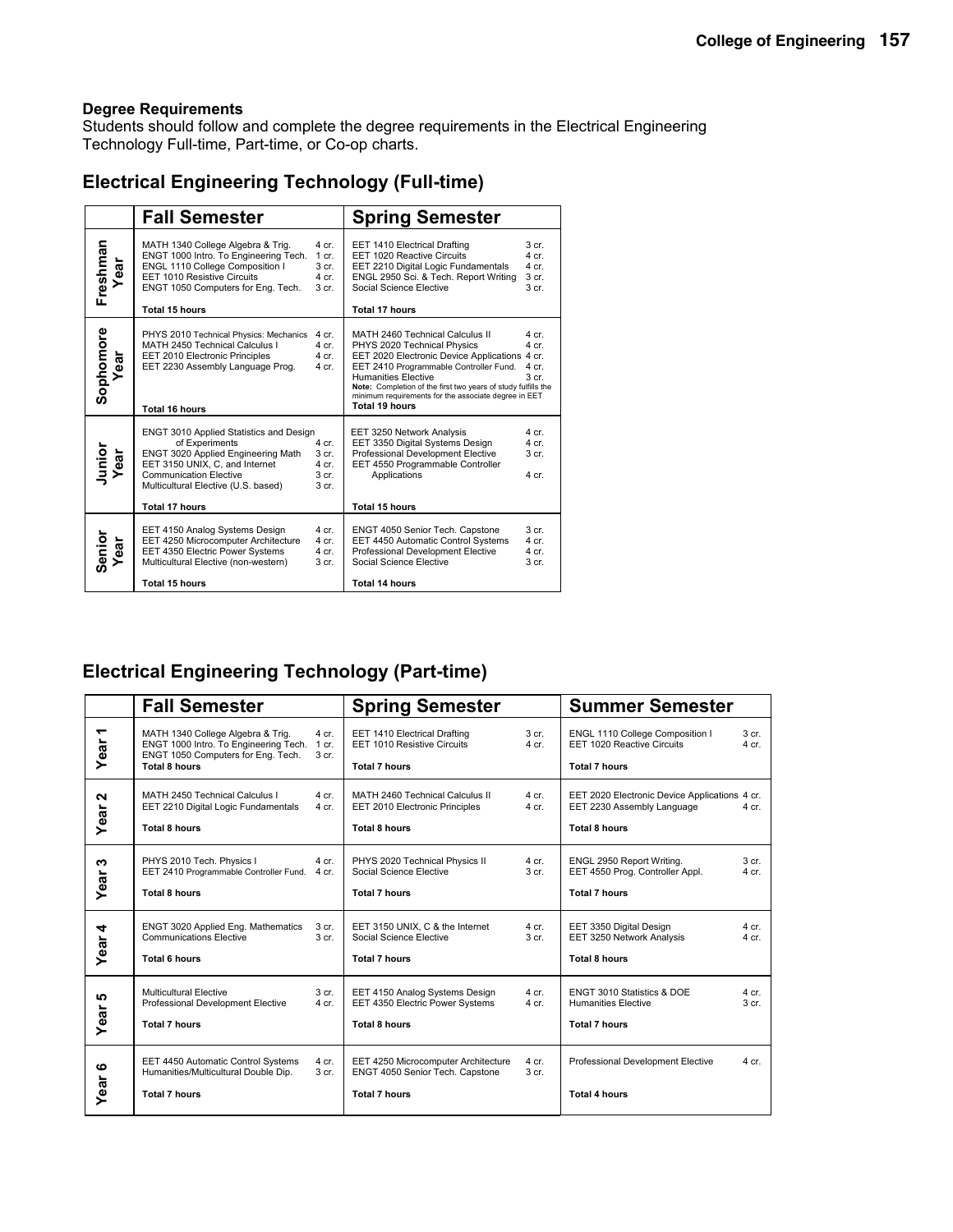# **Electrical Engineering Technology (Co-op)**

|                    | <b>Fall Semester</b>                                                                                                                                                             |                                               | <b>Spring Semester</b>                                                                                                                                   |                                                        | <b>Summer Semester</b>                                                                                                     |                                  |
|--------------------|----------------------------------------------------------------------------------------------------------------------------------------------------------------------------------|-----------------------------------------------|----------------------------------------------------------------------------------------------------------------------------------------------------------|--------------------------------------------------------|----------------------------------------------------------------------------------------------------------------------------|----------------------------------|
| Freshman<br>ear    | MATH 1340 College Algebra & Trig.<br>ENGT 1000 Intro. to Engineering Tech.<br>ENGL 1110 College Composition I<br>EET 1010 Resistive Circuits<br>ENGT 1050 Computers for Eng Tech | 4 cr.<br>$1$ cr.<br>3 cr.<br>4 cr.<br>3 cr.   | EET 1410 Electrical Drafting<br>EET 1020 Reactive Circuits<br>EET 2210 Digital Logic<br>ENGL 2950 Sci. & Tech. Report Writing<br>Social Science Elective | 3 cr.<br>4 cr.<br>4 cr.<br>3 cr.<br>3 cr.              | OPEN                                                                                                                       |                                  |
|                    | Total 15 hours                                                                                                                                                                   |                                               | Total 17 hours                                                                                                                                           |                                                        |                                                                                                                            |                                  |
| Sophomore<br>ear   | PHYS 2010 Tech. Physics: Mechanics<br>MATH 2450 Technical Calculus I<br>EET 2230 Assembly Language<br>EET 2010 Electronic Priniciples<br>ENGT 2000 Prof. Develop. (COOP)         | 4 cr.<br>$4$ cr.<br>4 cr.<br>4 cr.<br>$1$ cr. | MATH 2460 Technical Calculus II<br>PHYS 2020 Technical Physics II<br>EET 2020 Electronic Device Appl.<br>EET 2410 Programm. Controller Fund.             | 4 cr.<br>4 cr.<br>4 cr.<br>4 cr.                       | ENGT 3010 Statistics & DOE<br>EET 4550 PLC Applications<br>Professional Development Elective<br><b>Humanities Elective</b> | 4 cr.<br>4 cr.<br>4 cr.<br>3 cr. |
|                    | <b>Total 17 hours</b>                                                                                                                                                            |                                               | Total 16 hours                                                                                                                                           |                                                        | <b>Total 15 hours</b>                                                                                                      |                                  |
| Pre-Junior<br>đã   | ENGT 3940 Co-op #1                                                                                                                                                               |                                               | ENGT 3020 Applied Eng. Math<br><b>Communications Elective</b><br>Professional Development Elective<br>Multicultural Elective                             | 3 cr.<br>3 cr.<br>3 <sub>cr.</sub><br>3 <sub>cr.</sub> | ENGT 3940 Co-op #32                                                                                                        |                                  |
|                    |                                                                                                                                                                                  |                                               | Total 12 hours                                                                                                                                           |                                                        |                                                                                                                            |                                  |
| Junior<br>Year     | EET 3150 UNIX, C & the Internet<br>EET 4350 Electric Power Systems<br>Social Science Elective<br><b>Multicultural Elective</b>                                                   | 4 cr.<br>4 cr.<br>3 cr.<br>3 cr.              | ENGT 3940 Co-op #3                                                                                                                                       |                                                        | EET 3350 Digital Systems Design<br>EET 3250 Network Analysis                                                               | 4 cr.<br>$4$ cr.                 |
|                    | Total 14 hours                                                                                                                                                                   |                                               |                                                                                                                                                          |                                                        | <b>Total 8 hours</b>                                                                                                       |                                  |
| Senior<br>ear<br>≻ | ENGT 3940 Co-op #4                                                                                                                                                               |                                               | ENGT 4050 Senior Tech. Capstone<br>EET 4450 Automatic Control Systems<br>EET 4250 Microcomputer Architecture<br>EET 4150 Analog System Design            | 3 cr.<br>$4$ cr.<br>4 cr.<br>4 cr.                     |                                                                                                                            |                                  |
|                    |                                                                                                                                                                                  |                                               | <b>Total 15 hours</b>                                                                                                                                    |                                                        |                                                                                                                            |                                  |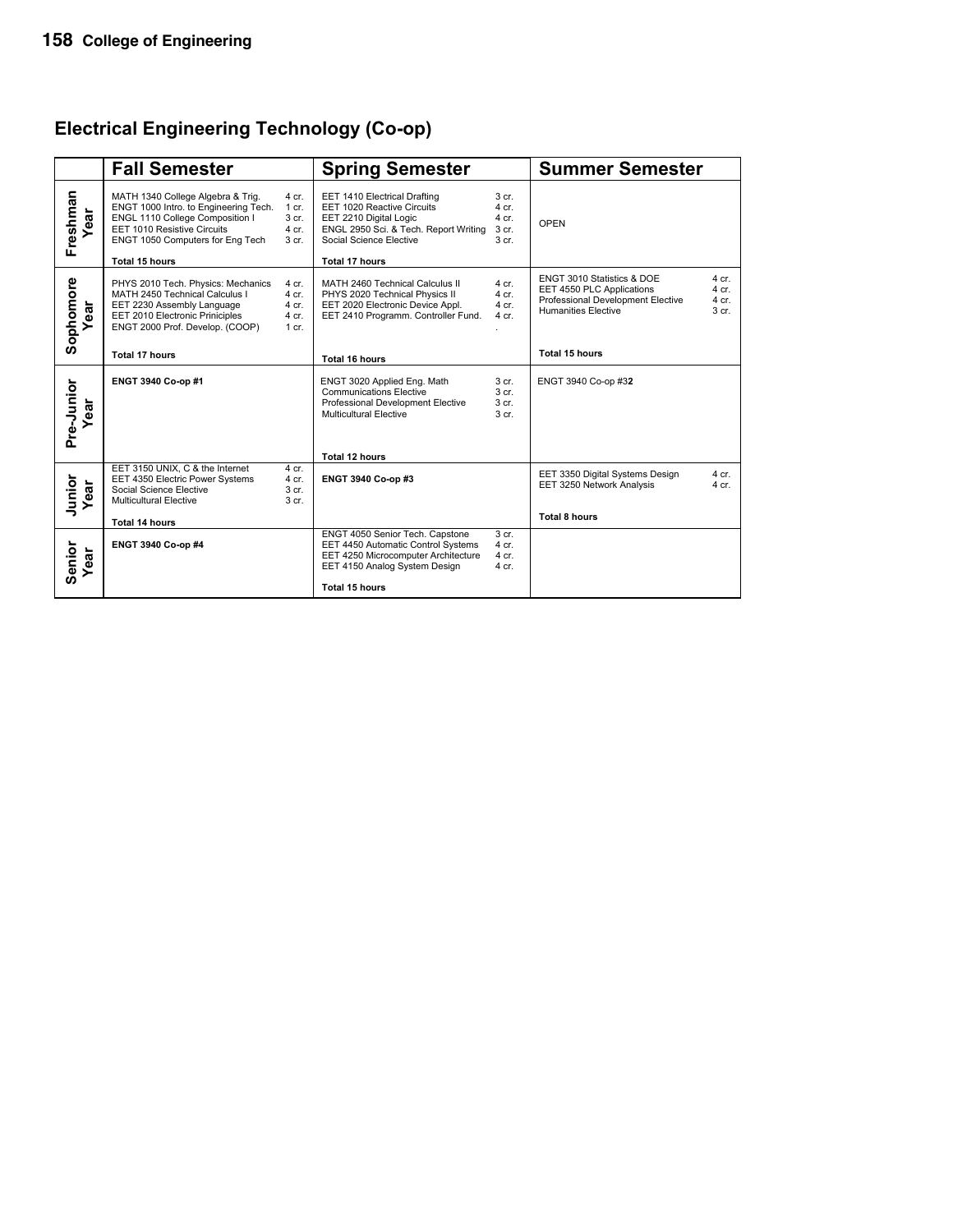Students should follow and complete the degree requirements in the Mechanical Engineering Technology Full-time or Part-time charts.

### **Mechanical Engineering Technology (Full-time)**

|                    | <b>Fall Semester</b>                                                                                                                                                                                                                                                                                           | <b>Spring Semester</b>                                                                                                                                                                                                                                                          |
|--------------------|----------------------------------------------------------------------------------------------------------------------------------------------------------------------------------------------------------------------------------------------------------------------------------------------------------------|---------------------------------------------------------------------------------------------------------------------------------------------------------------------------------------------------------------------------------------------------------------------------------|
| Freshman<br>Year   | MATH 1340 College Algebra & Trig.<br>4 cr.<br>ENGT 1000 Intro. To Engineering Tech.<br>1 cr.<br>ENGT 1050 Computers for Eng. Tech.<br>3 cr.<br>MET 1020 Technical Drawing<br>$2$ cr.<br>MET 1110 Metal Machining & Processes 4 cr.<br>MET 1120 Metal Mach, & Proc. Lab<br>1 cr.<br><b>Total 15 hours</b>       | ENGL 1110 College Composition I<br>3 <sub>cr.</sub><br>MET 1250 CADD<br>4 cr.<br>PHYS 2010 Technical Physics: Mechanics<br>4 cr.<br><b>Humanities Elective</b><br>3 <sub>cr.</sub><br>Social Science Elective<br>3 cr.<br><b>Total 17 hours</b>                                 |
| Sophomore<br>Year  | PHYS 2020 Technical Physics<br>4 cr.<br>MATH 2450 Technical Calculus I<br>4 cr.<br>3 cr.<br>ENGL 2950 Sci. & Tech. Report Writing<br>MET 2100 Eng. Mechanics: Statics<br>3 cr.<br>MET 2150 NC or MET 2350 Adv CADD<br>4 cr.<br><b>Total 18 hours</b>                                                           | MATH 2460 Technical Calculus II<br>4 cr.<br>4 cr.<br>MET 2210 Technical Thermodynamics<br>MET 2120 Eng. Mech: Strength of Mat'ls 4 cr.<br>MET 2050 Fluid & Hydraulic Mechanics<br>4 cr.<br><b>Total 16 hours</b>                                                                |
| <b>Junior Year</b> | ENGT 3010 Applied Statistics and Design<br>of Experiments<br>4 cr.<br>ENGT 3020 Applied Engineering Math<br>3 cr.<br>3 <sub>cr.</sub><br>MET 3400 Dynamics<br>COMM 3810 Group Communication<br>3 cr.<br>CHEM 1230 General Chemistry I<br>4 cr.<br>CHEM 1280 General Chemistry I Lab<br>1 cr.<br>Total 18 hours | MET 3100 Applied Thermodynamics<br>4 cr.<br>3 <sub>cr.</sub><br>MET 3200 Mechanical Design I<br>ENGT 3040 Applied Materials Science<br>4 cr.<br>Humanities/Social Science Elective<br>3 cr.<br><b>Total 14 hours</b>                                                            |
| Senior<br>Year     | MET 4100 Applied Fluid Mechanics<br>4 cr.<br>MET 4200 Mechanical Design II<br>3 cr.<br><b>ENGT 3050 Fundamentals of Electricity</b><br>4 cr.<br>Humanities/Social Science/Multicultural<br>3 <sub>cr.</sub><br>Total 14 hours                                                                                  | 3 <sub>cr.</sub><br>ENGT 4050 Senior Tech. Capstone<br>EET 4450 Automatic Control Systems<br>4 cr.<br><b>Technical Elective</b><br>3 cr.<br>Humanities/Social Science/Multicultural<br>3 <sub>cr.</sub><br>3 cr.<br>Professional Development Electives<br><b>Total 16 hours</b> |

### **Mechanical Engineering Technology (Part-time)**

|                                  | <b>Fall Semester</b>                                                                                                                                                            | <b>Spring Semester</b>                                                 |                           | <b>Summer Semester</b>                                                                          |                                      |
|----------------------------------|---------------------------------------------------------------------------------------------------------------------------------------------------------------------------------|------------------------------------------------------------------------|---------------------------|-------------------------------------------------------------------------------------------------|--------------------------------------|
| $\overline{\phantom{0}}$<br>Year | ENGT 1000 Intro. To Engineering Tech. 1 cr.<br>MET 1020 Technical Drawing<br>2 cr.<br>MET 1110 Metal Machining & Processes 4 cr.<br>MET 1120 Metal Mach, & Proc. Lab<br>$1$ cr. | ENGT 1050 Computers for Eng. Tech<br>MATH 1340 College Algebra & Trig. | 3 cr.<br>4 cr.            | ENGL 1110 College Composition I<br>PHYS 2010 Technical Physics: Mechanics                       | 3 cr.<br>4 cr.                       |
|                                  | <b>Total 8 hours</b>                                                                                                                                                            | <b>Total 7 hours</b>                                                   |                           | <b>Total 7 hours</b>                                                                            |                                      |
| $\mathbf{a}$<br>Year             | MATH 2450 Technical Calculus I<br>4 cr.<br>MET 1250 CADD<br>$4$ cr.                                                                                                             | PHYS 2020 Technical Physics<br>MET 2100 Statics for Technology         | 4 cr.<br>3 cr.            | MET 2120 Strength of Materials for Tech 4 cr.<br>ENGL 2950 Sci. & Tech. Report Writing 3 cr.    |                                      |
|                                  | <b>Total 8 hours</b>                                                                                                                                                            | <b>Total 7 hours</b>                                                   |                           | <b>Total 7 hours</b>                                                                            |                                      |
| ∾<br>Year                        | MET 2050 Fluid & Hydraulic Mechanics 4 cr.<br>MET 2150 NC or MET 2350 Adv CADD 4 cr.                                                                                            | MATH 2460 Technical Calculus II<br>MET 2210 Technical Thermodynamics   | 4 cr.<br>4 cr.            | Social Services Elective<br><b>Humanities Elective</b>                                          | 3 <sub>cr.</sub><br>3 <sub>cr.</sub> |
|                                  | <b>Total 8 hours</b>                                                                                                                                                            | <b>Total 8 hours</b>                                                   |                           | <b>Total 6 hours</b>                                                                            |                                      |
| 4<br>Year                        | ENGT 3020 Applied Eng. Mathematics<br>3 cr.<br>3 <sub>cr.</sub><br>MET 3200 Mechanical Design I                                                                                 | MET 3100 Applied Thermodynamics<br>MET 3400 Applied Dynamics           | 4 cr.<br>3 <sub>cr.</sub> | ENGT 3010 Appl Stat & DOE<br>CHEM 1230 General Chemistry I<br>CHEM 1280 General Chemistry I Lab | 4 cr.<br>$4$ cr.<br>$1 \text{ cr}$ . |
|                                  | <b>Total 6 hours</b>                                                                                                                                                            | <b>Total 7 hours</b>                                                   |                           | <b>Total 9 hours</b>                                                                            |                                      |
| <b>LO</b><br>Year                | ENGT 3040 Applied Materials Science<br>4 cr.<br>ENGT 3050 Fundamentals of Electricity 4 cr.                                                                                     | MET 4100 Applied Fluid Mechanics<br>MET 4200 Mechanical Design II      | $4$ cr.<br>3 cr.          | COMM 3810 Group Communication<br><b>Multicultural Elective</b>                                  | 3 <sub>cr.</sub><br>3 <sub>cr.</sub> |
|                                  | <b>Total 8 hours</b>                                                                                                                                                            | <b>Total 7 hours</b>                                                   |                           | Total 6 hours                                                                                   |                                      |
|                                  |                                                                                                                                                                                 |                                                                        |                           |                                                                                                 |                                      |
| ဖ<br>Year                        | EET 4440 Automatic Control Systems<br>4 cr.<br>Social Science Elective<br>3 cr.                                                                                                 | ENGT 4050 Senior Tech. Capstone<br>Technical Elective (see advisor)    | 3 cr.<br>3 <sub>cr.</sub> | Professional Development Elective<br>Multicultural Elective                                     | 3 <sub>cr.</sub><br>3 <sub>cr.</sub> |
|                                  | <b>Total 7 hours</b>                                                                                                                                                            | Total 6 hours                                                          |                           | <b>Total 6 hours</b>                                                                            |                                      |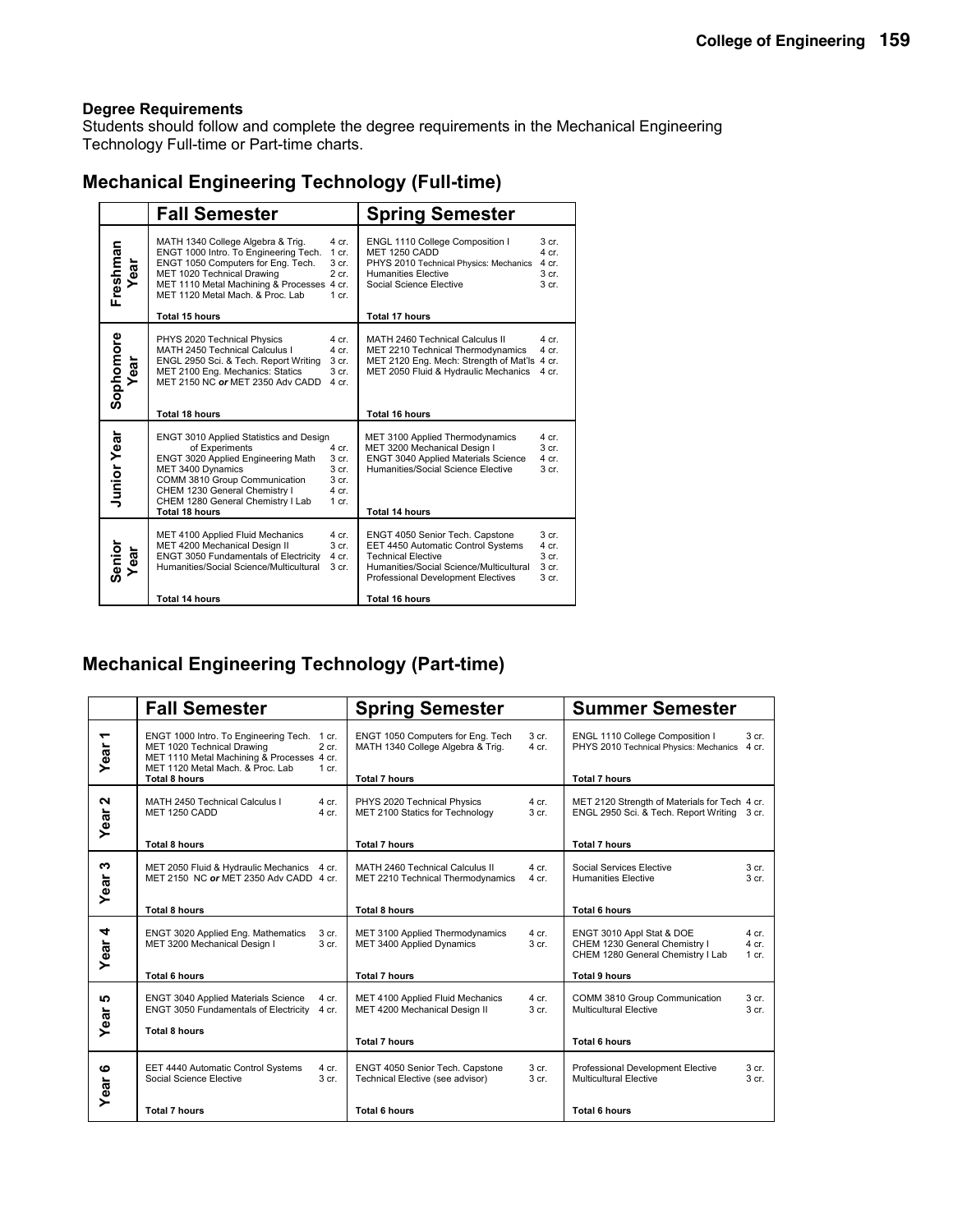# **Mechanical Engineering Technology (Co-op)**

|                       | <b>Fall Semester</b>                                                                                                                                                                                               |                                                        | <b>Spring Semester</b>                                                                                                                                                     |                                               | <b>Summer Semester</b>                                                                                                                                                     |
|-----------------------|--------------------------------------------------------------------------------------------------------------------------------------------------------------------------------------------------------------------|--------------------------------------------------------|----------------------------------------------------------------------------------------------------------------------------------------------------------------------------|-----------------------------------------------|----------------------------------------------------------------------------------------------------------------------------------------------------------------------------|
| Freshman<br>ear       | MATH 1340 College Algebra & Trig.<br>ENGT 1000 Intro. To Engineering Tech.<br>ENGT 1050 Computers for Eng. Tech.<br>MET 1020 Technical Drawing<br>MET 1110 Metal Mach. & Proc.<br>MET 1120 Metal Mach. & Proc. Lab | 4 cr.<br>1 cr.<br>3 cr.<br>$2$ cr.<br>4 cr.<br>$1$ cr. | ENGL 1110 College Composition I<br>PHYS 2010 Tech. Physics Mechanics<br>MET 1250 CADD<br><b>Humanities Elective</b>                                                        | 3 cr.<br>$4$ cr.<br>4 cr.<br>3 <sub>cr.</sub> | OPEN                                                                                                                                                                       |
|                       | Total 15 hours                                                                                                                                                                                                     |                                                        | <b>Total 14 hours</b>                                                                                                                                                      |                                               |                                                                                                                                                                            |
| Sophomore<br>ear      | PHYS 2020 Tech. Physics<br>MATH 2450 Technical Calculus I<br>MET 2150 NC or MET 2350 Adv CADD<br>MET 2100 Engineering Mech. Statics<br>ENGT 2000 Professional Development<br>Social Science Elective               | 4 cr.<br>$4$ cr.<br>4 cr.<br>3 cr.<br>1 cr.<br>3 cr.   | MATH 2460 Technical Calculus II<br>MET 2050 Fluid & Hydraulic Mechanics<br>MET 2120 Strength of Materials<br>MET 2210 Tech Thermo<br>ENGL 2950 Sci. & Tech. Report Writing | 4 cr.<br>4 cr.<br>4 cr.<br>4 cr.<br>3 cr.     | ENGT 3940 Co-op #1                                                                                                                                                         |
|                       | <b>Total 19 hours</b>                                                                                                                                                                                              |                                                        | <b>Total 19 hours</b>                                                                                                                                                      |                                               |                                                                                                                                                                            |
| Pre-Junior<br>ear     | MET 3400 Dynamics<br>ENGT 3010 Applied Statistics & DOE<br>ENGT 3020 Applied Engineering Math<br>CHEM 1230 General Chemistry I<br>CHEM 1280 General Chemistry I Lab<br>COMM 3810 Sm Grp Communications             | 3 cr.<br>4 cr.<br>3 cr.<br>4 cr.<br>$1$ cr.<br>3 cr.   | ENGT 3940 Co-op #2                                                                                                                                                         |                                               | ENGT 3040 Applied Mat'ls Science<br>4 cr.<br>MET 3100 Applied Thermodynamics<br>4 cr.<br><b>Technical Elective</b><br>3 cr.<br>Social Science Elective<br>3 <sub>cr.</sub> |
|                       | <b>Total 18 hours</b>                                                                                                                                                                                              |                                                        |                                                                                                                                                                            |                                               | Total 14 hours                                                                                                                                                             |
| Junior<br>Year<br>ear | ENGT 3940 Co-op #3                                                                                                                                                                                                 |                                                        | MET 3200 Mechanical Design I<br><b>ENGT 3050 Fundamentals of Electricity</b><br>MET 4100 Applied Fluid Mechanics<br>Multicultural Elective (U.S.)                          | 3 cr.<br>4 cr.<br>4 cr.<br>3 <sub>cr.</sub>   | ENGT 3940 Co-op #4                                                                                                                                                         |
|                       |                                                                                                                                                                                                                    |                                                        | <b>Total 14 hours</b>                                                                                                                                                      |                                               |                                                                                                                                                                            |
| Senior<br>Year        | MET 4200 Mechanical Design II<br>ENGT 4050 Senior Tech. Capstone<br><b>EET Automatic Control Systems</b><br>Professional Development Elective<br>Multicultural Elective (non-U.S.)                                 | 3 cr.<br>3 cr.<br>4 cr.<br>3 cr.<br>3 cr.              |                                                                                                                                                                            |                                               |                                                                                                                                                                            |
|                       | Total 16 hours                                                                                                                                                                                                     |                                                        |                                                                                                                                                                            |                                               |                                                                                                                                                                            |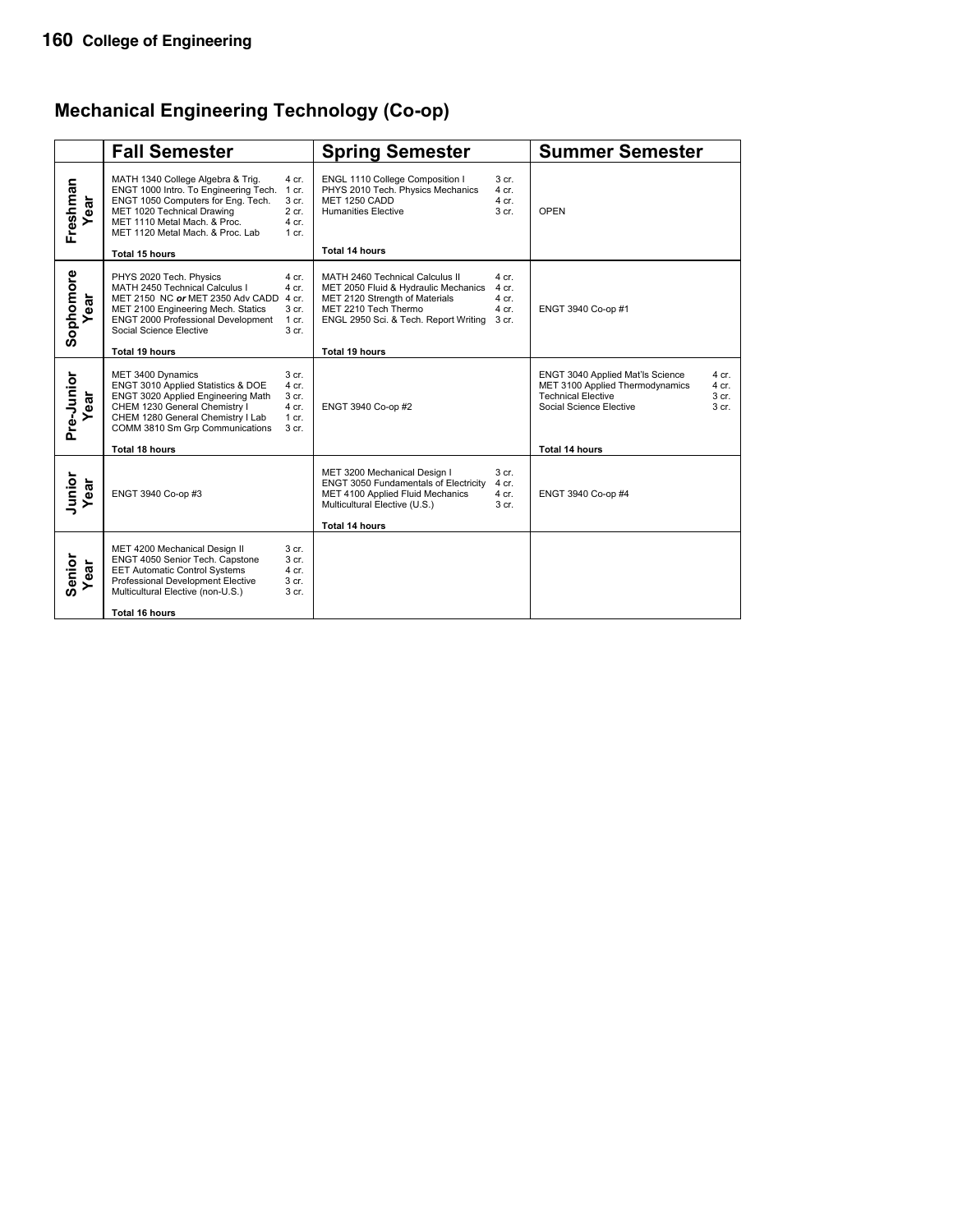#### **College of Engineering 161**

# **College of Engineering Faculty**

### **Department of Bioengineering**

**Ozan Akkus**, 2002, assistant professor B.S.M.E., M.S.E.S., Middle East Technical University; Ph.D., Case Western Reserve University

**Brent D. Cameron**, 2000, assistant professor B.S.B.E., M.S.B.E., Ph.D., Texas A&M University

**Ronald L. Fournier**, 1985, professor B.S.Ch.E., M.S.Ch.E., Ph.D., The University of Toledo; P.E. (Ohio)

**Vijay Goel,** 2000, professor and chair B.E., Panjabi University; M.E., Roorkee University; Ph.D., University of New South Wales

**Vik J. Kapoor**, 1994, professor and director of Nanotechnology Research Center M.S., Ph.D., Lehigh University

**Frank J. Kollarits,** 1980, associate professor B.S., M.S., John Carroll University; Ph.D., The Ohio State University

**Jian-yu Lu**, 1997, professor B.S.E.E., Fudan University; M.S., Tongji University; Ph.D., Southeast University

**W. E. Michael Mikhail**, 1997, McMaster/Gardner Research Professor of Orthopaedic Biomedical Engineering M.B., Ch.B., M.D., Cairo University School of Medicine

**Scott C. Molitor,** 2000, assistant professor and undergraduate program director

B.S.E., University of Michigan; Ph.D., The Johns Hopkins University School of Medicine

**Patricia A. Relue**, 1993, associate professor and graduate program director

B.S.Ch.E., The University of Toledo; M.S.ChE., Ph.D., University of Michigan

#### **EMERITUS FACULTY**

**Demetrios D. Raftopoulos,** 1967, professor emeritus B.S.C.E., Widener College; M.S.C.E., University of Delaware; Ph.D., Pennsylvania State University; P.E. (Pennsylvania, Ohio, New Jersey)

#### **PRESTIGE FACULTY**

**Michael D. P. Boyle,** 1998, adjunct professor B.Sc., University of Glasgow; Ph.D., Chester Beatty Research Institute

**Steven L. Britton,** 1997, adjunct professor Ph.D., Texas Tech University School of Medicine

**Jeffrey Brown,** 2002, adjunct professor B.S., Trinity College; M.D., University of Chicago

**Michael J. Dennis,** 1998, adjunct assistant professor B.S., Xavier University; M.S., University of Cincinnati; Ph.D., University of Texas School of Biomedical Sciences

**Sergio Z. deSalles-Cunha,** 1997, adjunct assistant professor M.S., Ph.D., Marquette University

**Theodore D. Fraker Jr.,** 1998, adjunct professor A.B., Wittenberg University; M.D., The Ohio State University

**Gregory M. Georgiadis,** 1997, adjunct assistant professor B.S., Indiana University; M.D., Indiana University School of Medicine

**Lucy S. Goodenday,** 1998, adjunct associate professor B.A., Bryn Mawr College; M.D., New York Medical College

**Henry Goitz,** 2002, adjunct professor A.B., Cornell University; M.D., Rutgers University

**James A. Hampton,** 1997, adjunct associate professor B.S., Ohio University; Ph.D., West Virginia University

**Mohamed Samir Hefzy,** 1987, professor Ph.D., University of Cincinnati; PE (Ohio)

**James M. Horner,** 1998, adjunct associate professor B.A., Albion College; M.D., University of Michigan

**Jerzy Jankun,** 1997, adjunct associate professor M.S., Adam Mickiewicz University; Ph.D., University of Poznan

**Steven H. Selman,** 1997, adjunct professor B.S., The University of Toledo; M.D., Case Western Reserve University School of Medicine

**Cornel C. VanGorp,** 1999, adjunct assistant professor B.A., Miami University; M.D., Medical College of Ohio

**Lars Weidenhielm,** 2000, adjunct professor M.B., Ch.B., Ph.D., M.D., Karolinska Institute

#### **Department of Chemical & Environmental Engineering**

**Martin A. Abraham**, 1996, professor and dean of the Graduate School B.S.Ch.E., Rensselaer Polytechnic Institute; Ph.D., University of Delaware; PE (Oklahoma)

**Abdul-Majeed Azad**, 2003, associate professor B.Sc., Jamshedpur Cooperative College; M.Sc., Ranchi University; Ph.D., University of Madras

**Michael R. Cameron**, 1988, research associate professor B.S.Ch.E., University of Minnesota; M.S.ChE., Ph.D., The University of Toledo

**Long Fei Chang**, 1987, research professor B.S.E.E., Shibaura Institute of Technology; Ph.D., Syracuse University

**Maria R. Coleman**, 1998, associate professor B.S., Ch. E., Louisiana Tech University; Ph.D., The University of Texas at Austin, PE (Arkansas)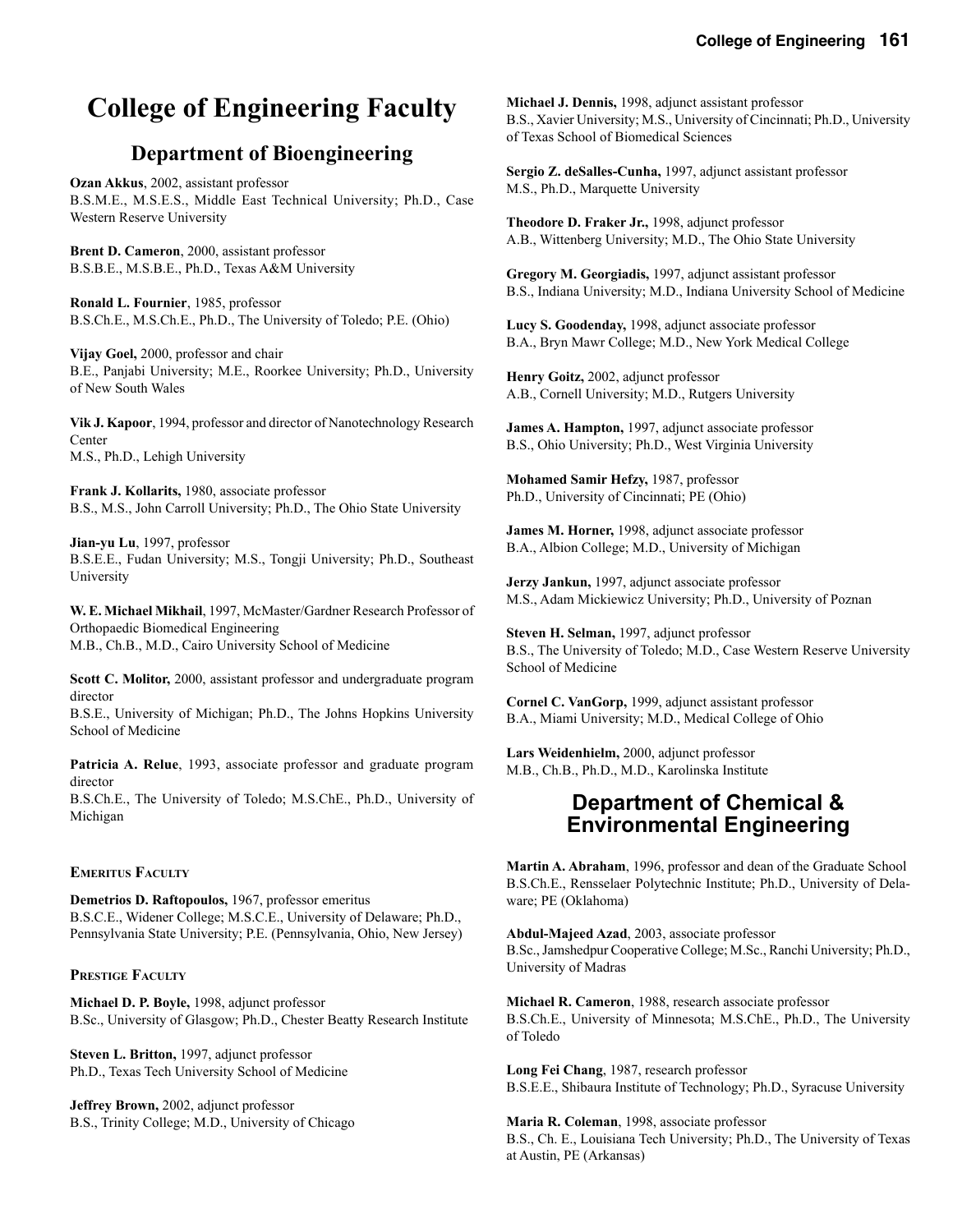#### **162 College of Engineering**

**John P. Dismukes**, 1996, professor B.S., Auburn University; Ph.D., University of Illinois

**Isabel C. Escobar**, 2000, assistant professor B.S.Env.E., M.S.Env.E., Ph.D., University of Central Florida

**Saleh A. Jabarin**, 1987, professor and director of the Polymer Institute B.A., Dartmouth College; M.S., Polytechnic Institute of New York; Ph.D., University of Massachusetts

**Dong-Shik Kim**, 2000, assistant professor B.S.Ch.E., M.S.Ch.E., Seoul National University; Ph.D., University of Michigan

**Steven E. LeBlanc**, 1980, professor and director of academic affairs B.S.Ch.E., The University of Toledo; M.S.Ch.E., Ph.D., University of Michigan; PE (Ohio)

**G. Glenn Lipscomb**, 1994, professor and chair B.S.Ch.E., University of Missouri - Rolla; Ph.D., University of California - Berkeley

**Arunan Nadarajah**, 1996, professor, graduate program director and interim associate dean for research

B.Tech.Ch.E., Indian Institute of Technology; M.S.Ch.E., Ph.D., University of Florida

**Bruce E. Poling**, 1990, professor B.Ch.E., M.Sc., The Ohio State University; Ph.D., University of Illinois; PE (Missouri)

**Constance A. Schall**, 1997, associate professor and undergraduate program director B.S.Ch.E., Cornell University; M.S.Ch.E., Ph.D., Rutgers University; PE (New Jersey)

**Sasidhar Varanasi**, 1984, professor B.S.Ch.E., Andhra University; M.S., Indian Institute of Technology; Ph.D.,

**Xinglong Xu**, 1998, research associate professor B.S.Eng.Physics, Tsinghua University; D.E.A.Mat.Sci., D. of Spécialite, D.Sc., Material Physics, Université Lyon-I, France

#### **EMERITUS AND SUPERANNUATE FACULTY**

State University of New York

**Gary F. Bennett**, 1963, professor emeritus B.Sc., Queen's University; M.S.E., Ph.D., University of Michigan; PE (Ontario)

**Kenneth J. DeWitt**, 1965, Distinguished Professor Emeritus B.S.Ch.E., University of Detroit; M.S.Ch.E., Ph.D., Northwestern University

**Millard L. Jones**, 1966**,** professor emeritus B.S.Ch.E., University of Utah; M.S.Ch.E., Ph.D., University of Michigan

**James W. Lacksonen**, 1967, professor emeritus B.Ch.E., M.S., Ph.D., The Ohio State University; PE (Ohio)

**Leslie E. Lahti**, 1967**,** professor emeritus B.S.Ch.E., Tri-State College; M.S.Ch.E., Michigan State University, Ph.D., Carnegie Mellon University, PE (Ohio)

# **Department of Civil Engineering**

**Defne Apul**, 2004, assistant professor

B.S., Ch.E., Bogazici University; M.S. Env.E., Michigan Technological University; Ph.D., University of New Hampshire; E.I. (New Hampshire)

**Yein Juin Chou**, 1989, professor B.S., M.S.C.E., National Taiwan University; Ph.D., Texas A & M University; PE (Ohio)

**Cyndee Gruden**, 2003, assistant professor B.S.C.E, M.S., University of New Hampshire; Ph.D., University of Colorado at Boulder; PE (New Hampshire)

**Jiwan D. Gupta**, 1980, professor and graduate program director B.E.C.E, University of Jabalpur; Ph.D., University of Waterloo; PE (Ohio)

**Andrew G. Heydinger**, 1982, professor B.S.C.E., University of Cincinnati; M.S.C.E., University of Pittsburgh; Ph.D., University of Houston; PE (Ohio)

**Ashok Kumar**, 1980, professor B.S.E., Aligarth University; M.S., University of Ottawa; Ph.D., University of Waterloo; PE (Alberta)

**Naser Mostaghel**, 1990, professor B.S., Abadan Institute of Technology; M.S., Ph.D., University of California - Berkeley; PE (Iran)

**Douglas K. Nims**, 1991, associate professor and interim chair B.S.C.E., M.S., The Ohio State University; M.B.A., University of Michigan; Ph.D., University of California - Berkeley; PE (California)

**Azadeh Parvin**, 1993, associate professor B.S.C.E., M.S., D.Sc., George Washington University

**Mark A. Pickett**, 1983, professor B.S.C.E., Marquette University; M.S.C.E., Ph.D., University of Connecticut; PE (Ohio, Wisconsin)

**Brian W. Randolph**, 1987, professor and associate dean for undergraduate studies B.S.C.E., M.S., University of Cincinnati; Ph.D., The Ohio State University; PE (Ohio)

#### **EMERITUS FACULTY**

**Donald I. Angelbeck**, 1971, professor emeritus B.S.C.E., M.S.C.E., Washington University; Ph.D., Purdue University; PE (Ohio, Michigan)

**Gerald R. Frederick**, 1966, professor emeritus B.S.C.E., The University of Toledo; M.S., Ph.D., Purdue University; PE (Ohio)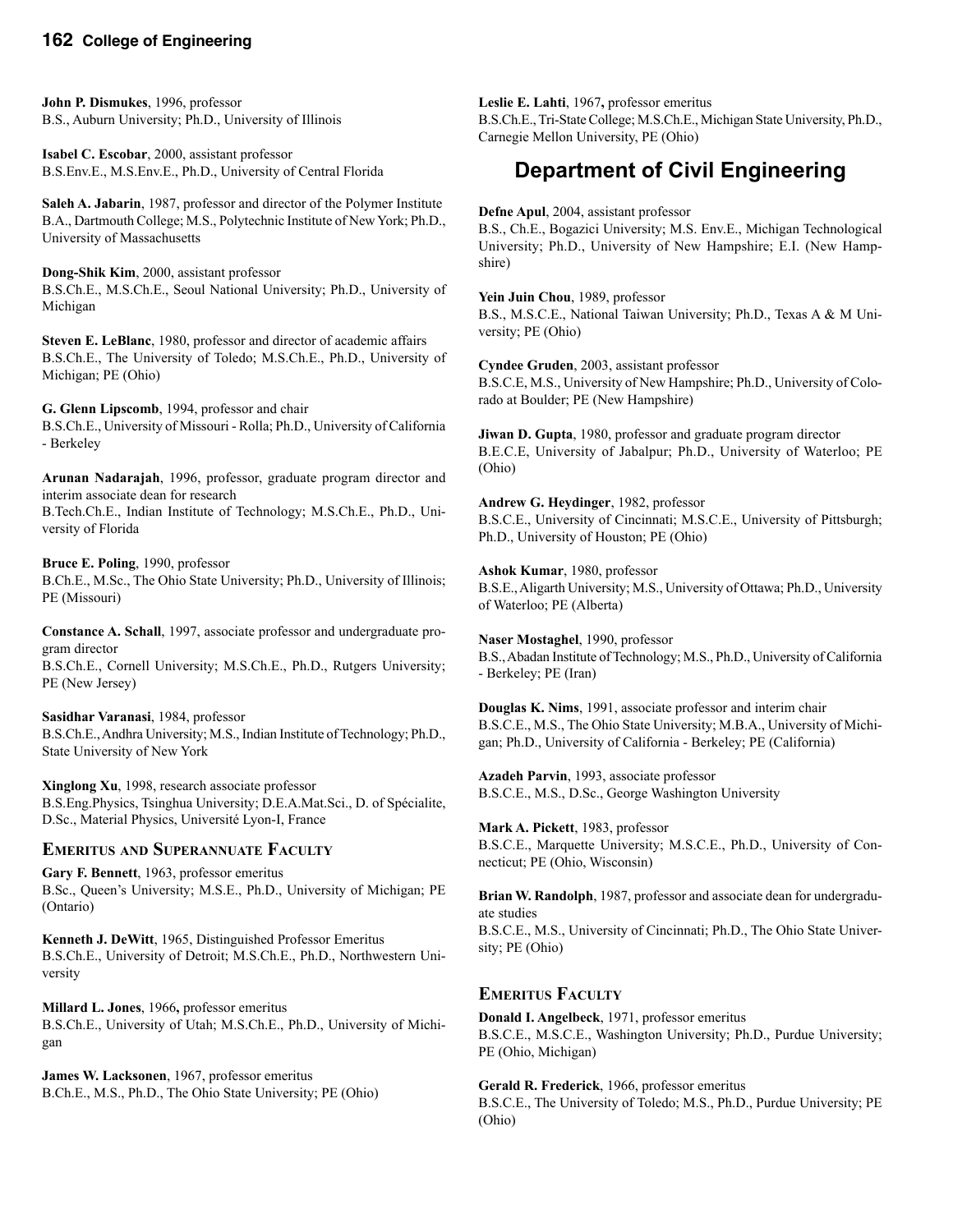**Kuan-Chen Fu**, 1967, professor emeritus B.S.C.E., Taiwan College of Engineering; M.S.C.E., Ph.D., University of Notre Dame; PE (Indiana)

**Benjamin Koo**, 1965, professor emeritus B.S.C.E., St. John's University in Shanghai; M.S., Ph.D., Cornell University, PE (Ohio, New York)

**George J. Murnen**, 1958, professor emeritus B.S.C.E., The University of Toledo; M.S., University of Illinois; Ph.D., University of Notre Dame; PE (Ohio)

### **Department of Electrical Engineering & Computer Science**

**Mansoor Alam**, 1989, professor B.S.E.E, Aligarth University; M.S., Ph.D., Indian Institute of Science

**Adel H. Eltimsahy**, 1968, professor B.S.E.E., Cairo University; M.S.E.E., Ph.D., University of Michigan

**Adel A. Ghandakly**, 1979, professor B.S.E.E., University of Alexandria; M.S.E.E., Ph.D., University of Calgary; PE (Alberta)

**Sammie Giles Jr.**, 1987, associate professor B.S. (Engineering), Brown University; B.S. (Physics), Tougaloo College; M.S.E.E., Mississippi State University; Ph.D., University of Michigan

**Gerald R. Heuring**, 1987, assistant professor and undergraduate program director

B.S.C.S.E., B.S.I.E., M.S.I.E., The University of Toledo; Ph.D., University of Illinois - Urbana/Champaign

**Mohsin M. Jamali**, 1984, associate professor B.S.E.E., Aligarth University; M.S.E.E., University of Saskatchewan; Ph.D., University of Windsor

**Anthony D. Johnson**, 1988, associate professor Dip. Ing. (Electrical Engr.), Ph.D., University of Belgrade

**Vikram J. Kapoor**, 1994, professor and director of Nanotechnology Research Center M.S., Ph.D., Lehigh University

**Devinder Kaur**, 1989, associate professor M.S. (Physics), Panjab University; M.S. (Medical Physics), University of Aberdeen; M.S., Ph.D., Wayne State University

**Junghwan Kim**, 1988, associate professor B.S., Seoul University; M.S., Ph.D., Virginia Polytechnic Institute & State University; PE (Ohio)

**Roger J. King**, 1983, professor and interim chair B.S.E.E., M.S.E.E., Ph.D., The University of Toledo; PE (Ohio)

**Henry F. Ledgard**, 1989, professor B.S. (E.E.), Tufts University; M.S., Ph.D., Massachusetts Institute of Technology

**Lawrence Miller**, 2000, assistant professor B.A.C.S., University of Texas - Austin; M.S.C.S., Southwest Texas State University; Ph.D., University of Houston

**Richard G. Molyet**, 1980, associate professor B.S.E.E., M.S.E.E., Ph.D., The University of Toledo

**Ezzatollah Salari**, 1985, professor and graduate program director B.S.E.E., Iran College of Science & Technology; M.S., Ph.D., Wayne State University

**Gursel Serpen**, 1993, associate professor B.S.E.E., Air Force Academy - Turkey; M.S.E.E., Air Force Institute of Technology; Ph.D., Old Dominion University

**Edwyn D. Smith**, 1982, professor A.A., Phoenix College; B.S.E.E., M.S.E.E., Ph.D., University of Arizona; PE (Ohio)

**Hilda M. Standley**, 1979, associate professor B.S., Michigan State University; M.S., Northwestern University; Ph.D., The University of Toledo

**Thomas A. Stuart**, 1975, professor B.S.E.E., University of Illinois; M.E., Ph.D., Iowa State University; PE (Ohio)

**M. Afzal Upal,** 2003, assistant professor B.S.C., M.S.C., University of Saskatchewan; Ph.D., University of Alberta

**EMERITUS FACULTY John Hemdal,** 1986, professor emeritus B.S.E.E., M.S.E.E, Ph.D., E.E., Purdue University

**Donald J. Ewing**, 1954, professor emeritus B.S.E.E., The University of Toledo; M.S.E.E., Massachusetts Institute of Technology; Ph.D., University of Wisconsin

**Subhash Kwatra**, 1977, professor emeritus B.E., M.E., Birla Institute; Ph.D., University of South Florida

#### **PRESTIGE FACULTY**

**Mary Lou Dorf**, 1990, adjunct associate professor B.A., Alma College; M.A. (Mathematics), Ph.D., The University of Toledo

### **Department of Mechanical, Industrial and Manufacturing Engineering**

**Robert J. Abella**, 1988, associate professor B.S.M.E., M.S.I.E., Ph.D., The University of Toledo

**Abdollah A. Afjeh**, 1984, professor and chair B.S.M.E., Arya Mehr University of Technology; M.S.M.E., Ph.D., The University of Toledo; PE (Ohio)

**Robert A. Bennett**, 1985, professor B.S., M.S., Ph.D., Wayne State University; M.B.A., The University of Toledo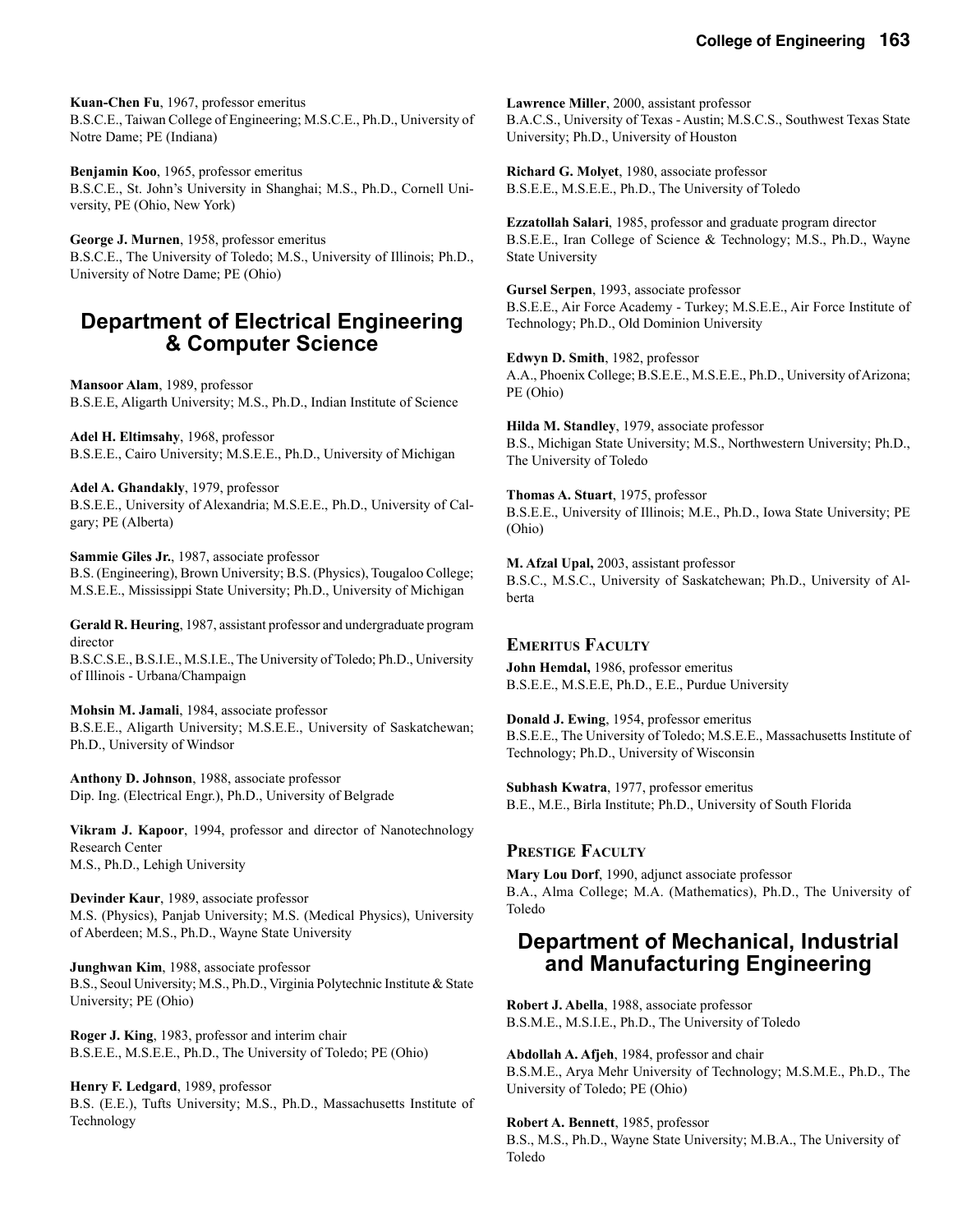#### **164 College of Engineering**

**Ali Fatemi**, 1987, professor B.S.C.E., M.S.C.E., Ph.D., University of Iowa

**Mohamed Samir Hefzy**, 1987, professor and interim associate dean for graduate studies B.S., Cairo University; B.S., Ainshams University; M.S., Ph.D., University of Cincinnati; PE (Ohio)

**Ahalapitiya H. Jayatissa,** 2003, assistant professor B.Sc., M.Phil., University of Ruhuna, Sri Lanka; Ph.D., Shizuoka University, Japan

**Theo G. Keith**, 1971, Distinguished University Professor B.M.E., Fenn College; M.S.M.E., Ph.D., University of Maryland

**Steven N. Kramer**, 1973, professor and undergraduate program director

B.S.M.E., M.S.M.E., Ph.D., Rensselaer Polytechnic Institute; PE (Ohio)

**Ioan D. Marinescu**, 1997, professor and director of Precision Micro-Machining Center

B.S., M.S., Polytechnic Institute of Budapest; Ph.D., University of Galatzi

**K. Cyril Masiulaniec**, 1982, associate professor B.S.M.E., M.S.M.E., Ph.D., The University of Toledo; PE (Ohio)

**Nagi G. Naganathan**, 1986, professor and dean B.S.M.E., University of Madras; M.S.M.E., Clarkson University; Ph.D., Oklahoma State University

**Tsung-Ming Terry Ng**, 1991, professor B.S., M.S., University of Wisconsin; Ph.D., University of California - Berkeley

**Efstratios Nikolaidis,** 2000, professor B.S.E., National Technical University of Athens; M.S., Ph.D., University of Michigan

**Douglas L. Oliver**, 1985, associate professor B.A., University of Washington; M.S.M.E., Ph.D., Washington State University; PE (Ohio)

**Walter W. Olson**, 1997, professor B.S., U.S. Military Academy; M.S.M.E., Ph.D., Rensselaer Polytechnic Institute; PE (Virginia)

**Mehdi Pourazady**, 1986, associate professor B.S.M.E., University of Science & Technology - Iran; M.S.M.E., University of Michigan; Ph.D., University of Cincinnati

**Phillip R. White**, 1979, professor B.S.M.E., The University of Toledo; M.S.M.E., Ph.D., Purdue University

**Hongyan Zhang,** 2000, professor B.S., Jilin University; M.S., Institute of Metal Research, Chinese Academy of Sciences; Ph.D., The Ohio State University

### **Department of Engineering Technology**

**Linda J. Bode**, 1985, assistant professor A.A.S., B.E.T., M.A., The University of Toledo

**Joe P. Elmers**, 1990, assistant professor M.S., California Institute of Technology

**William T. Evans**, 1986, associate professor B.S.E.E., University of Illinois; M.S.E.E., The University of Toledo; PE (Ohio, Indiana)

**Ahmad Farhoud**, 2000, assistant professor B.S., M.S., Ph.D., The University of Toledo

**Ella Fridman**, 1993, assistant professor and graduate program director (M.S. in engineering) B.S., M.S.M.E., Ph.D., Kiev University

**Cyrus K. Hagigat**, 2002, assistant professor B.S.M.E., University of Maryland; M.S.C.S., Central Michigan University; M.S.M.E., University of Akron; Ph.D., Case Western Reserve University; PE (Ohio)

**James L. Kamm**, 1974, professor B.S., Carnegie Institute of Technology; Ph.D., The Ohio State University

**Norman A. Koenigsecker**, 1988, associate professor B.S.M.E., The University of Toledo; PE (Ohio, Michigan, Indiana)

**Nicholas Kissoff**, 1999, assistant professor and director of undergraduate program (C.E.T.) B.S., M.S., Ph.D., The University of Toledo

**Ganapathy V. Narayanan,** 2003, assistant professor B.Tech., M.Tech., Indian Institute of Technology, Ph.D., University of Minnesota

**Frederick J. Nelson**, 1985, associate professor and director of undergraduate program (E.E.T.) B.A., Northern Michigan University; M.S., Michigan State University

**Mohammed Y. Niamat**, 1990, professor B.Sc. (E.E.), M.E., Aligarth University; M.Sc., University of Saskatchewan; Ph.D., The University of Toledo

**Allen Rioux**, 1986, associate professor, director of undergraduate program (C.S.E.T.), and director of online services B.S., The University of Toledo; M.S., University of Michigan

**Richard Tabb Schreder**, 1986, associate professor and director of undergraduate program (M.E.T.) B.S.M.E./I.E., The University of Toledo; PE (Ohio)

**Dale E. Simon**, 1980, assistant professor B.S.M.E., Lawrence Institute; M.S.I.E., The University of Toledo

**Daniel J. Solarek**, 1977, professor and chair B.A., B.A.Ed., Western Washington University; M.S.E.E., San Diego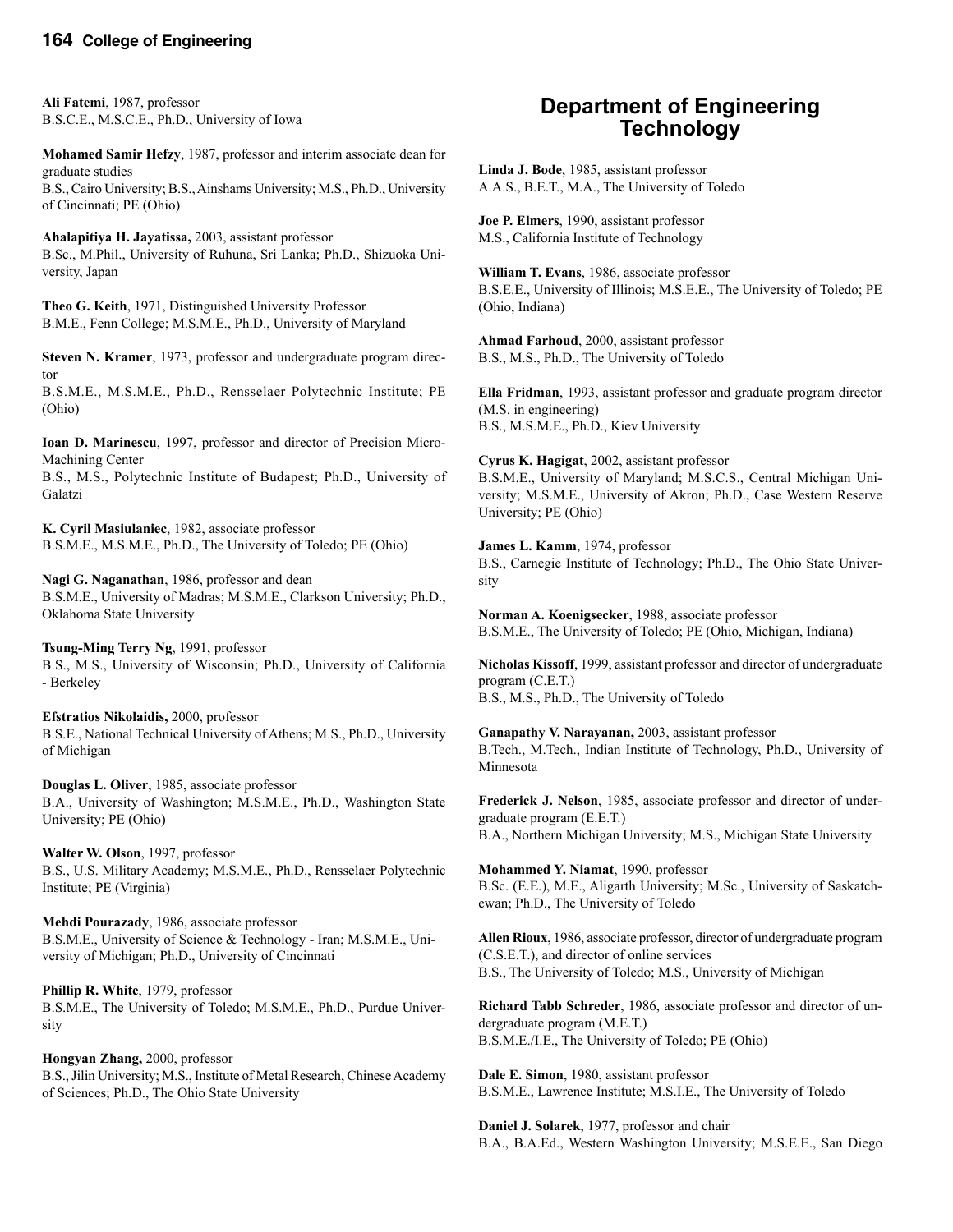State University

**Richard A. Springman**, 1979, instructor and director of student support B.M.E., M.S.M.E, The Ohio State University; PE (Ohio)

#### **EMERITUS AND SUPERANNUATE FACULTY**

**Daryl R. Blanchard**, 1969, professor emeritus B.S. Architecture, University of Cincinnati; Registered Architect (Ohio)

**J. William Haskins**, 1969, professor emeritus B.S., Duke University; M.Ed. (General Engineering), Pennsylvania State University

**Ted F. Horst**, 1967, professor emeritus B.S.C.E., The University of Toledo

**James F. Machen**, 1954, professor emeritus B.S.M.E., M.B.A., The University of Toledo; M.S.E., University of Michigan; PE (Ohio)

**Thomas J. Minter**, 1967, professor emeritus B.A., Oklahoma City University; M.E., University of Oklahoma; Ph.D., The University of Toledo

**John D. Rich**, 1988, professor emeritus B.S.E.E., University of Michigan; B.S. (Mathematics and Physics), Albion College